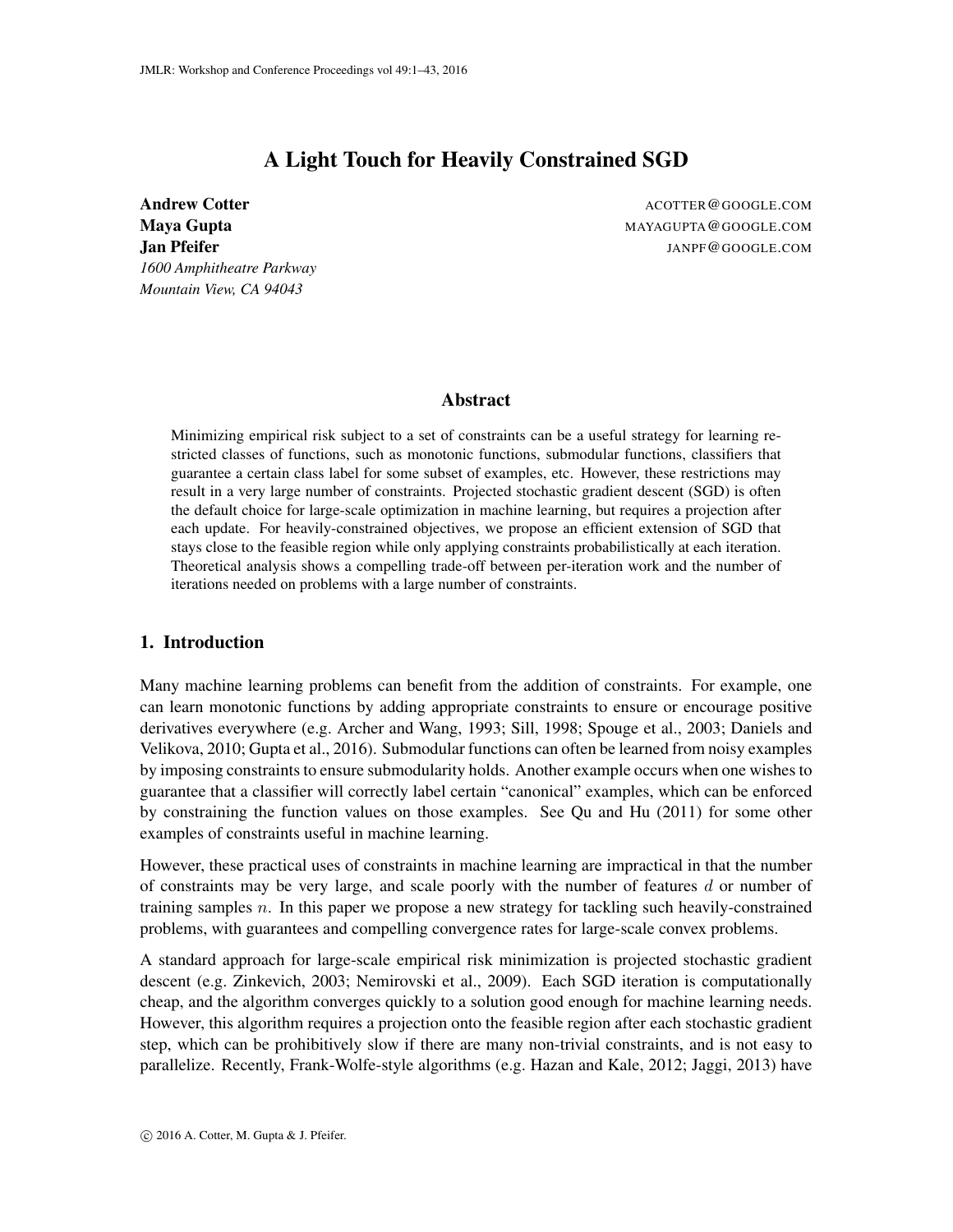been proposed that remove the projection, but require a constrained linear optimization at each iteration.

We propose a new strategy for large-scale constrained optimization that, like [Mahdavi et al.](#page-21-5) [\(2012\)](#page-21-5), moves the constraints into the objective and finds an approximate solution of the resulting unconstrained problem, projecting the (potentially-infeasible) result onto the constraints only once, at the end. Their work focused on handling only one constraint, but as they noted, multiple constraints  $g_1(x) \leq 0, g_2(x) \leq 0, \ldots, g_m(x) \leq 0$  can be reduced to one constraint by replacing the m constraints with their maximum:  $\max_i q_i(x) \leq 0$ . However, this still requires that all m constraints be checked at every iteration. In this paper, we focus on the computational complexity as a function of the number of constraints  $m$ , and show that it is possible to achieve good convergence rates without checking constraints so often.

The key challenge to handling a large number of constraints is determining which constraints are active at the optimum of the constrained problem, which is likely to be only a small fraction of the total constraint set. For example, for linear inequality constraints on a d-dimensional problem, no more than  $d$  of the constraints will be active at the optimum, and furthermore, once the active constraints are known, the problem reduces to solving the unconstrained problem that results from projecting onto them, which is typically vastly easier.

To identify and focus on the important constraints, we propose learning a probability distribution over the m constraints that concentrates on the most-violated, and *sampling* constraints from this evolving distribution at each iteration. We call this approach [LightTouch](#page-6-0) because at each iteration only a few constraints are checked, and the solution is only nudged toward the feasible set. [LightTouch](#page-6-0) is suitable for convex problems, but we also propose a variant, [MidTouch,](#page-10-0) that enjoys a superior convergence rate on strongly convex problems. These two algorithms are introduced and analyzed in Section [3.](#page-5-0)

Our proposed strategy removes the per-iteration m-dependence on the number of constraint evaluations. [LightTouch](#page-6-0) and [MidTouch](#page-10-0) do need more iterations to converge, but each iteration is faster, resulting in a net performance improvement. To be precise, we show that the total number of constraint checks required to achieve  $\epsilon$ -suboptimality when optimizing a non-strongly convex objective decreases from  $O(m/\epsilon^2)$  to  $\tilde{O}((\ln m)/\epsilon^2 + m(\ln m)^{3/2}/\epsilon^{3/2})$ —notice that the m-dependence of the dominant (in  $\epsilon$ ) term has decreased from m to ln m. For a  $\lambda$ -strongly convex objective, the dominant (again in  $\epsilon$ ) term in our bound on the number of constraint checks decreases from  $O(m/\lambda^2 \epsilon)$  to  $\tilde{O}((\ln m)/\lambda^2 \epsilon)$ , but like the non-strongly convex result this bound contains lower-order terms with worse m-dependencies. A more careful comparison of the performance of our algorithms can be found in Section [4.](#page-11-0)

While they check fewer than m constraints per iteration, these algorithms do need to pay a  $O(m)$ per-iteration *arithmetic* cost. When each constraint is expensive to check, this cost can be neglected. However, when the constraints are simple to check (e.g. box constraints, or the lattice monotonicity constraints considered in our experiments), it can be partially addressed by transforming the problem into an equivalent one with fewer more costly constraints. This, as well as other practical considerations, are discussed in Section [5.](#page-13-0)

Experiments on a large-scale real-world heavily-constrained ranking problem show that our proposed approach works well in practice. This problem was too large for a projected SGD implemen-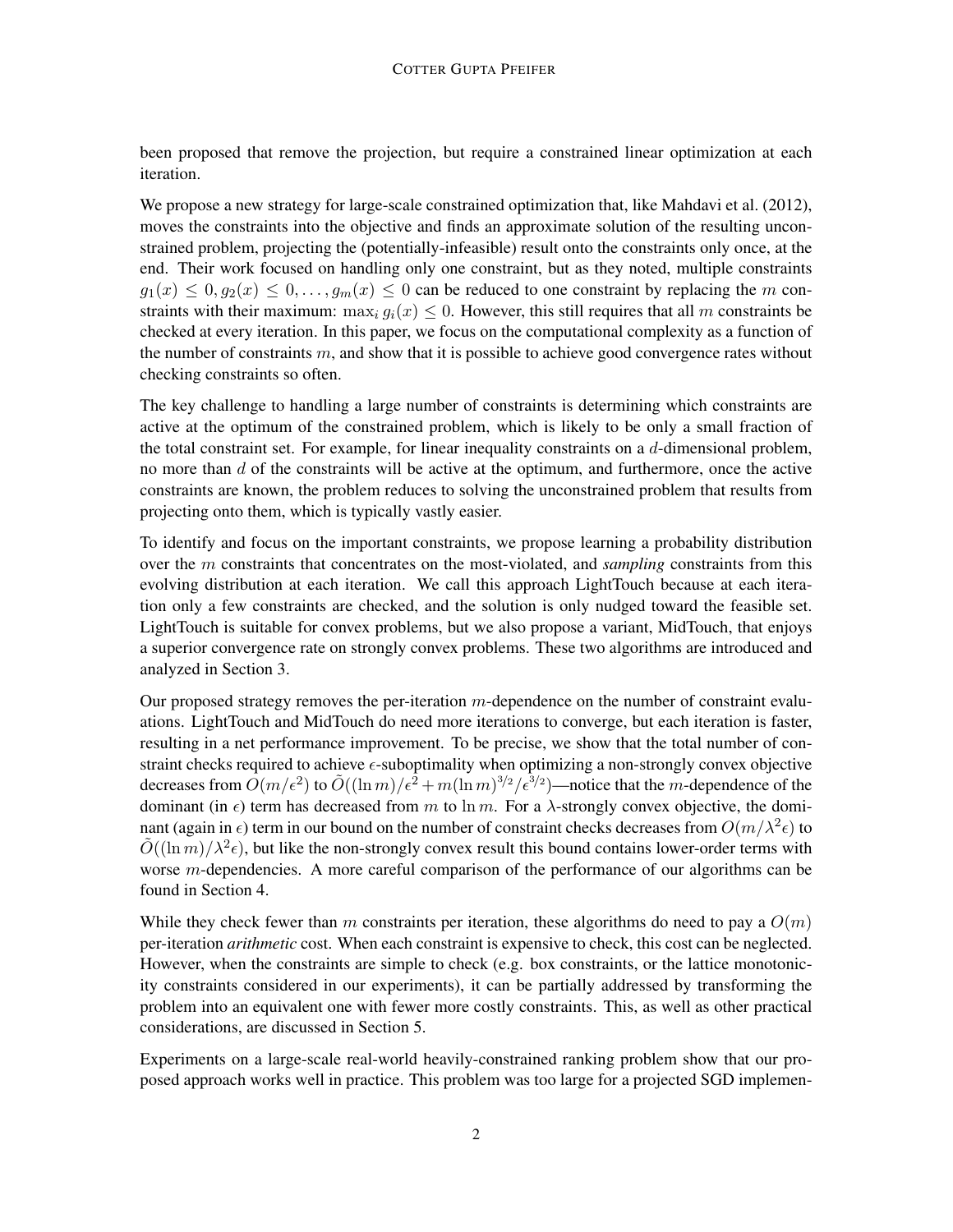<span id="page-2-0"></span>

| <b>Symbol</b>                                                                           | <b>Description</b>                                        | <b>Definition</b>                                                                               |
|-----------------------------------------------------------------------------------------|-----------------------------------------------------------|-------------------------------------------------------------------------------------------------|
| $\mathcal W$                                                                            | Bounded, closed and convex domain                         | $\overline{\mathcal{W}} \subseteq \mathbb{R}^d$                                                 |
| $\Delta^m$                                                                              | $m$ -dimensional simplex                                  | $\Delta^m = \{ p \in \mathbb{R}^m \mid p_i \geq 0 \wedge \sum_{i=1}^m p_i = 1 \}$               |
| d                                                                                       | Dimension of $W$                                          |                                                                                                 |
| $\boldsymbol{m}$                                                                        | Number of constraints                                     |                                                                                                 |
| $\boldsymbol{f}$                                                                        | Unconstrained objective function                          | $f:\mathcal{W}\to\mathbb{R}$                                                                    |
| $g_i$                                                                                   | Convex constraint functions                               | $g_i: \mathcal{W} \to \mathbb{R}$                                                               |
| $\mathfrak{g}$                                                                          | Combined constraint function                              | $q(w) = \max_i q_i(w)$                                                                          |
| $\Pi_{w}$                                                                               | Projection onto $W$                                       | $\Pi_{w}(w) = \operatorname{argmin}_{\{w' \in \mathcal{W}\}} \ w - w'\ _{2}$                    |
| $\Pi_p$                                                                                 | Projection onto $\Delta^m$                                | $\Pi_p(p) = p /   p  _1$                                                                        |
| $\Pi_q$                                                                                 | Projection onto constraints                               | $\Pi_g(w) = \operatorname{argmin}_{\{w' \in \mathcal{W}: g(w') \leq 0\}} \ w - w'\ _2$          |
| $\rho$                                                                                  | Boundary gradient magnitude                               | If $g(w) = 0$ , then $\rho \le   \tilde{\nabla}  _2$ for all $\tilde{\nabla} \in \partial g(w)$ |
| $\gamma$                                                                                | Constraint scaling factor                                 | $\gamma > L_f/\rho$                                                                             |
| $\hbar$                                                                                 | Objective function                                        | $h(w) = f(w) + \gamma \max(0, g(w))$                                                            |
| $\tilde{h}$                                                                             | Relaxed objective function                                | $\tilde{h}(w,p) = f(w) + \gamma \sum_{i=1}^{m} p_i \max(0, g_i(w))$                             |
| $L_f$                                                                                   | Lipschitz constant of $f$                                 | $L_f   w - w'  _2 \ge  f(w) - f(w') $                                                           |
| $L_q$                                                                                   | Lipschitz constant of the $q_i$ s                         | $L_q   w - w'  _2 \geq  g_i(w) - g_i(w') $                                                      |
| $D_w$                                                                                   | Bound ( $\geq$ 1) on diameter of W                        | $D_w \ge \sup_{w,w' \in \mathcal{W}} \max\{1, \ w - w'\ _2\}$                                   |
| $G_f$                                                                                   | Bound on stochastic subgradients of $f$                   | $G_f \geq   \check{\Delta}^{(t)}  _2$                                                           |
|                                                                                         | Bound on stochastic subgradients of $g_i$ s               | $G_q \geq   \tilde{\nabla} \max(0, g_i(w))  _2$                                                 |
|                                                                                         | Stochastic subgradient of $f$                             |                                                                                                 |
| $\begin{array}{c} G_g \ \check{\Delta} \ \check{\Delta}_w \ \hat{\Delta}_p \end{array}$ | Stochastic subgradient of $h$ w.r.t. $w$                  |                                                                                                 |
|                                                                                         | Stochastic supergradient of $\hat{h}$ w.r.t. $p$          |                                                                                                 |
| $\mu$                                                                                   | Remembered gradient coordinates (Johnson and Zhang, 2013) |                                                                                                 |
| k <sub>i</sub>                                                                          | Minibatch size in LightTouch's p-update                   |                                                                                                 |
| $\bar{w}$                                                                               | Average iterate                                           | $\bar{w} = (\sum_{t=1}^{T} w^{(t)})/T$                                                          |

Table 1: Key notation.

tation using an off-the-shelf quadratic programming solver to perform projections, but was amenable to an approach based on a fast approximate projection routine tailored to this particular constraint set. Measured in terms of runtime, however, LightTouch was still significantly faster. Each constraint in this problem is trivial, requiring only a single comparison operation to check, so the aforementioned  $O(m)$  arithmetic cost of LightTouch is a significant issue. Despite this, LightTouch was roughly as fast as the [Mahdavi et al.](#page-21-5) [\(2012\)](#page-21-5)-like algorithm FullTouch. In light of other experiments showing that LightTouch checks dramatically fewer constraints in total than FullTouch, we believe that LightTouch is well-suited to machine learning problems with many nontrivial constraints.

# <span id="page-2-2"></span>2. Heavily Constrained SGD

Consider the constrained optimization problem:

<span id="page-2-1"></span>
$$
\min_{w \in \mathcal{W}} f(w) \tag{1}
$$
\n
$$
\text{s.t. } g_i(w) \le 0 \ \forall i \in \{1, \dots, m\},
$$

where  $W \subseteq \mathbb{R}^d$  is bounded, closed and convex, and  $f : W \to \mathbb{R}$  and all  $g_i : W \to \mathbb{R}$  are convex (our notation is summarized in Table [1\)](#page-2-0). We assume that W is a simple object, e.g. an  $\ell^2$  ball, onto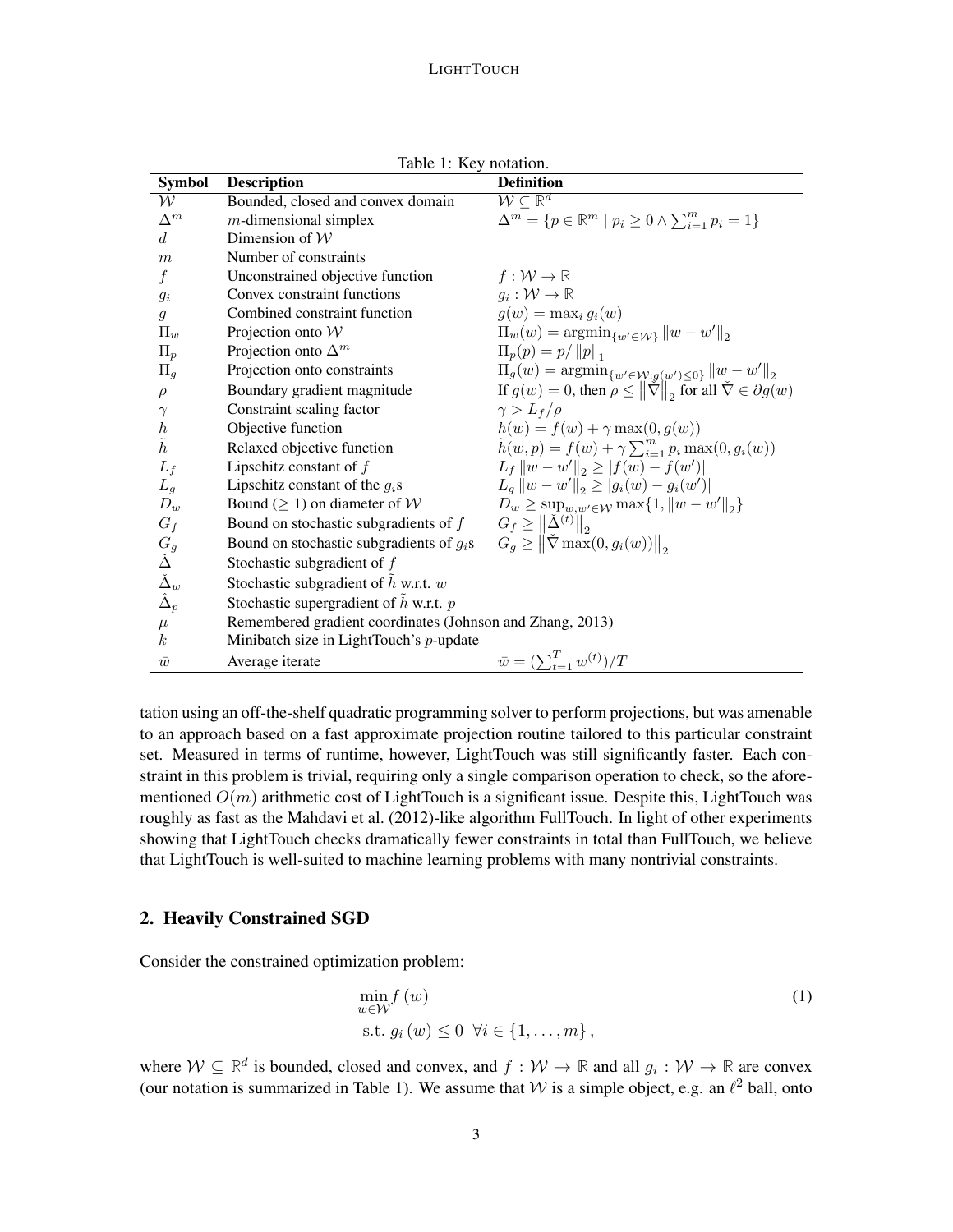**Algorithm 1 (FullTouch)** Minimizes f on W subject to the single constraint  $g(w) \leq 0$ . For problems with m constraints  $q_i(w) \leq 0$ , let  $q(w) = \max_i q_i(w)$ , in which case differentiating  $\max\{0, g(w)\}\$  (line 4) requires evaluating all m constraints. This algorithm—our starting point—is similar to those proposed by [Mahdavi et al.](#page-21-5) [\(2012\)](#page-21-5), and like their algorithms only contains a single projection, at the end, projecting the potentially-infeasible result vector  $\bar{w}$ .

Hyperparameters:  $T$ ,  $\eta$ **1** Initialize  $w^{(1)} \in \mathcal{W}$  arbitrarily 2 For  $t = 1$  to  $T$ : 3 Sample  $\check{\Delta}^{(t)}$ *ll stochastic subgradient of*  $f(w^{(t)})$ 4 Let  $\check{\Delta}_{w}^{(t)} = \check{\Delta}^{(t)} + \gamma \check{\nabla} \max\{0, g(w^{(t)})\}$ 5 Update  $w^{(t+1)} = \Pi_w(w^{(t)} - \eta \check{\Delta}_w^{(t)})$  $\mathcal{W}$  *II<sub>w</sub> projects its argument onto W w.r.t.*  $\left\|\cdot\right\|_2$ **6** Average  $\bar{w} = \left(\sum_{t=1}^{T} w^{(t)}\right) / T$ **7** Return  $\Pi_a(\bar{w})$  *II optional if small constraint violations are acceptable* 

<span id="page-3-0"></span>which it is inexpensive to project, and that the "trickier" aspects of the domain are specified via the constraints  $g_i(w) \leq 0$ . Notice that we consider constraints written in terms of arbitrary convex functions, and are not restricted to e.g. only linear or quadratic constraints.

## 2.1. FullTouch: A Relaxation with a Feasible Minimizer

We build on the approach of [Mahdavi et al.](#page-21-5) [\(2012\)](#page-21-5) to relax Equation [1.](#page-2-1) Defining  $g(w) = \max_i g_i(w)$ and introducing a Lagrange multiplier  $\alpha$  yields the equivalent optimization problem:

$$
\max_{\alpha \ge 0} \min_{w \in \mathcal{W}} f(w) + \alpha g(w). \tag{2}
$$

Directly optimizing over w and  $\alpha$  is problematic because the optimal value for  $\alpha$  is infinite for any  $w$  that violates a constraint. Instead, we follow [Mahdavi et al.](#page-21-5) [\(2012,](#page-21-5) Section 4.2) in relaxing the problem by adding an upper bound of  $\gamma$  on  $\alpha$ , and using the fact that  $\max_{0 \le \alpha \le \gamma} \alpha g(w)$  $\gamma \max(0, g(w)).$ 

In the following lemma, we show that, with the proper choice of  $\gamma$ , any minimizer of this relaxed objective is a feasible solution of Equation [1,](#page-2-1) indicating that using stochastic gradient descent (SGD) to minimize the relaxation  $(h(w))$  in the lemma below) will be effective.

<span id="page-3-1"></span>**Lemma 1** *Suppose that*  $f$  *is*  $L_f$ -Lipschitz, i.e.  $|f(w) - f(w')| \leq L_f ||w - w'||_2$  for all  $w, w' \in W$ ,  $\text{and that there is a constant } \rho > 0 \text{ such that if } g(w) = 0 \text{ then } \left\| \check{\nabla} \right\|_2 \geq \rho \text{ for all } \check{\nabla} \in \partial g(w)$ , where  $\partial g(w)$  *is the subdifferential of*  $g(w)$ *.* 

*For a parameter*  $\gamma > 0$ *, define:* 

$$
h(w) = f(w) + \gamma \max\{0, g(w)\}.
$$

*If*  $\gamma > L_f/\rho$ *, then for any infeasible w (i.e. for which g(w) > 0):* 

$$
h(w) > h(\Pi_g(w)) = f(\Pi_g(w)) \quad \text{and} \quad \|w - \Pi_g(w)\|_2 \le \frac{h(w) - h(\Pi_g(w))}{\gamma \rho - L_f},
$$

*where*  $\Pi_g(w)$  *is the projection of* w *onto the set*  $\{w \in \mathcal{W} : g(w) \leq 0\}$  *w.r.t. the Euclidean norm.*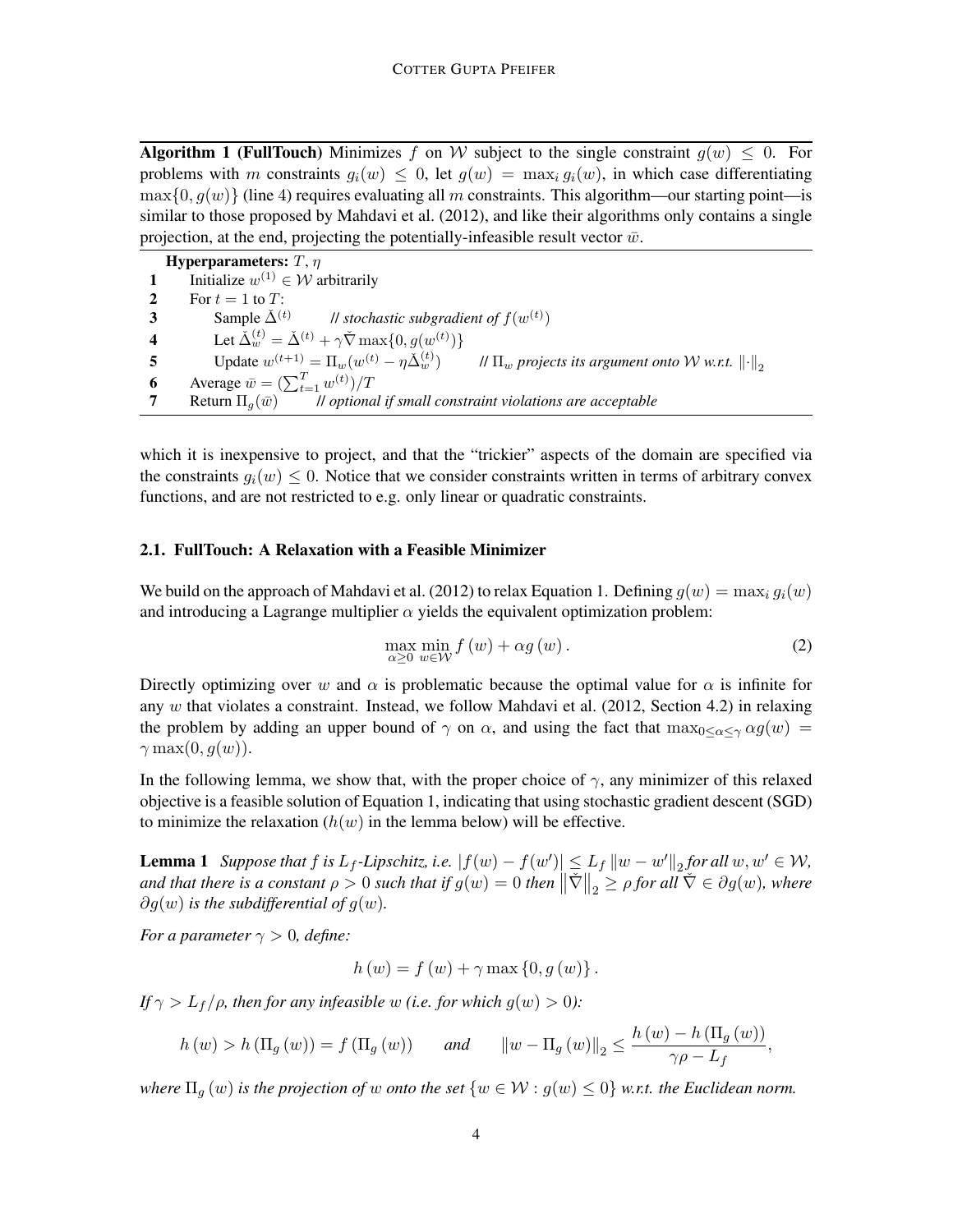The strategy of applying SGD to  $h(w)$ , detailed in Algorithm [1,](#page-3-0) which we call FullTouch, has the same "flavor" as the algorithms proposed by [Mahdavi et al.](#page-21-5) [\(2012\)](#page-21-5), and we use it as a baseline comparison point for our other algorithms.

П

Application of a standard SGD bound to [FullTouch](#page-3-0) shows that it converges at a rate with no explicit dependence on the number of constraints  $m$ , measured in terms of the number of iterations required to achieve some desired suboptimality (see Appendix [C.1\)](#page-30-1), although the  $\gamma$  parameter can introduce an *implicit* d or m-dependence, depending on the constraints (discussed in Section [2.2\)](#page-4-0). The main drawback of [FullTouch](#page-3-0) is that each iteration is expensive, requiring the evaluation of all  $m$  constraints, since differentiation of  $g$  requires first identifying the most-violated. This is the key issue we tackle with the [LightTouch](#page-6-0) algorithm proposed in Section [3.](#page-5-0)

# <span id="page-4-0"></span>2.2. Constraint-Dependence of  $\gamma$

The conditions on Lemma [1](#page-3-1) were stated in terms of  $g$ , instead of the individual  $g_i$ s, because it is difficult to provide suitable conditions on the "component" constraints without accounting for their interactions.

For a point w where two or more constraints intersect, the subdifferential of  $q(w)$  consists of all convex combinations of subgradients of the intersecting constraints, with the consequence that even if each of the subgradients of the  $g_i(w)$ s has norm at least  $\rho'$ , subgradients of  $g(w)$  will generally have norms smaller than  $\rho'$ . Exactly how much smaller depends on the particular constraints under consideration. We illustrate this phenomenon with the following examples, but note that, in practice,  $\gamma$  should be chosen experimentally for any particular problem, so the question of the d and mdependence of  $\gamma$  is mostly of theoretical interest.

Box Constraints Consider the  $m = 2d$  box constraints  $g_i(w) = -w_i - 1$  and  $g_{i+d}(w) = w_i - 1$ , all of which have gradients of norm 1. At most d constraints can intersect (at a corner of the  $[-1, 1]$ <sup>d</sup> box), all of which are mutually orthogonal, so the norm of any convex combination of their gradients box), an or which are mutually orthogonal, so the horm of any convex combination of their gra<br>is lower bounded by that of their average,  $\rho = 1/\sqrt{d}$ . Hence, one should choose  $\gamma > \sqrt{d} L_f$ .

As in the above example,  $\gamma \propto \sqrt{\min(m, d)}$  will suffice when the subgradients of intersecting constraints are at least orthogonal, and  $\gamma$  can be smaller if they always have positive inner products. However, if subgradients of intersecting constraints tend to point in opposing directions, then  $\gamma$  may need to be much larger, as in our next example:

**Ordering Constraints** Suppose the  $m = d - 1$  constraints order the components of w as  $w_1 \leq$  $w_2 \leq \cdots \leq w_d$ , for which  $g_i(w) = (w_i - w_{i+1})/\sqrt{2}$ , gradients of which again have norm 1. All of these constraints may be active simultaneously, in which case there is widespread cancellation in the average gradient  $(e_1 - e_d)/(m\sqrt{2})$ , where  $e_i$  is the *i*th standard unit basis vector. The norm of this average gradient is  $\rho = 1/m$ , so we should choose  $\gamma > (d-1)L_f$ .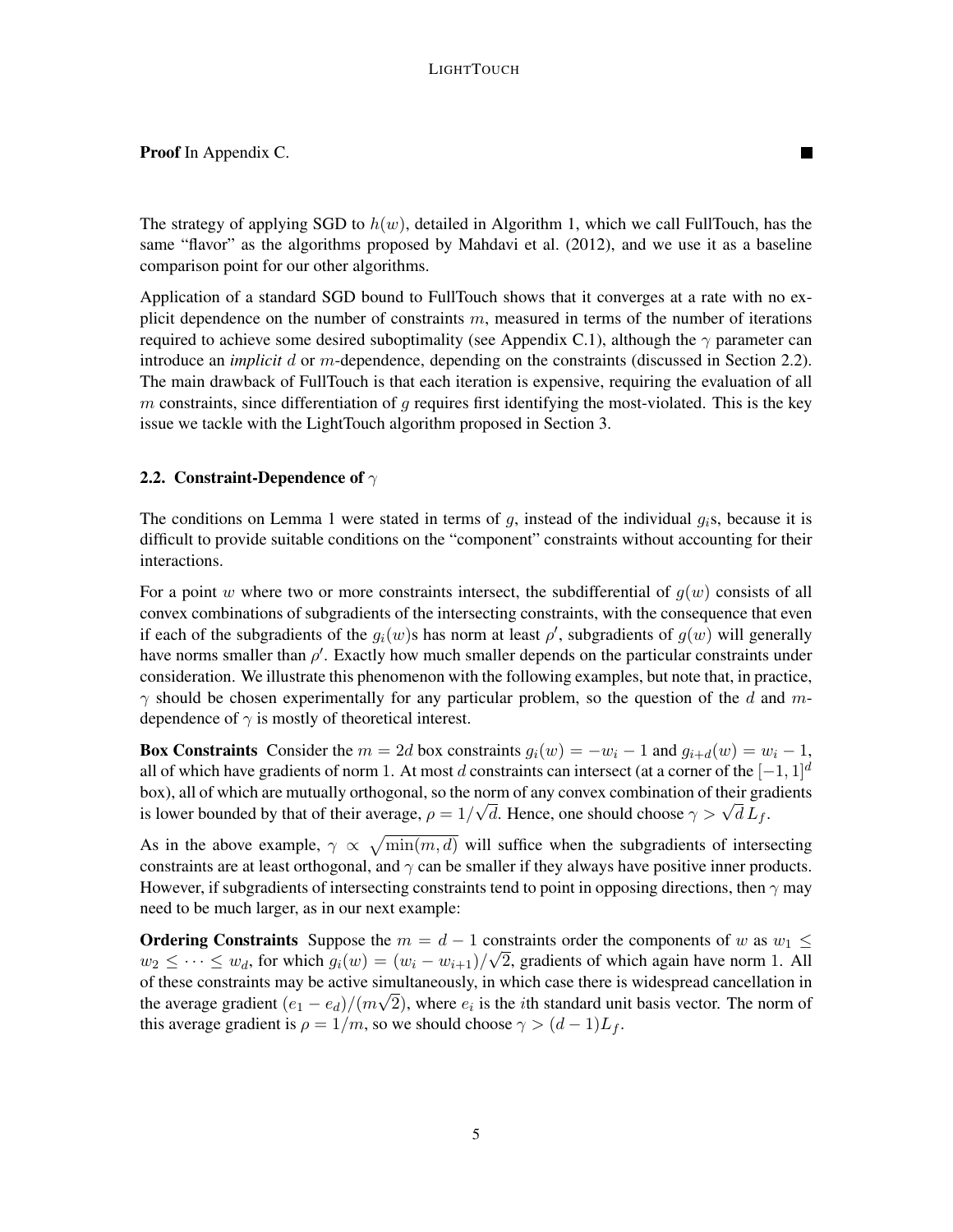In light of this example, one begins to wonder if a suitable  $\gamma$  will necessarily *exist*—fortunately, the convexity of q enables us to prove a trivial bound as long as  $q(v)$  is strictly negative for some  $v \in \mathcal{W}$ :

<span id="page-5-1"></span>**Lemma 2** Suppose that there exists a  $v \in W$  for which  $g(v) < 0$ , and let  $D_w \ge$  $\sup_{w,w'\in\mathcal{W}}\|w-w'\|_2$  bound the diameter of W. Then  $\rho = -g(v)/D_w$  satisfies the condi*tions of Lemma [1.](#page-3-1)*

**Proof** Let  $w \in \mathcal{W}$  be a point for which  $q(w) = 0$ , and  $\tilde{\nabla} \in \partial q(w)$  an arbitrary subgradient. By convexity,  $g(v) \ge g(w) + \langle v - w, \check{\nabla} \rangle$ . The Cauchy-Schwarz inequality then gives that:

$$
g(v) \geq -||v - w||_2 ||\check{\nabla}||_2
$$
,

from which the claim follows immediately.

**Linear Constraints** Consider the constraints  $Aw \leq b$ , with each row of A having unit norm,  $b_{\min} = \min_i b_i > 0$ , and W being the  $\ell^2$  ball of radius r. It follows from Lemma [2](#page-5-1) that  $\gamma >$  $(2r/b<sub>min</sub>)L<sub>f</sub>$  suffices. Notice that the earlier box constraint example satisfies these assumptions (with  $b_{\min} = 1$  and  $r = \sqrt{d}$ ).

As the above examples illustrate, subgradients of  $g$  will be large at the boundary if subgradients of the  $g_i$ s are large, *and* the constraints intersect at sufficiently shallow angles that, representing boundary subgradients of  $g$  as convex combinations of subgradients of the  $g_i$ s, the components reinforce each other, or at least do not cancel *too* much. This requirement is related to the linear regularity assumption introduced by [Bauschke](#page-21-7) [\(1996\)](#page-21-7), and considered recently by [Wang et al.](#page-22-5) [\(2015\)](#page-22-5).

#### <span id="page-5-0"></span>3. A Light Touch

This section presents the main contribution of this paper: an algorithm that stochastically samples a small subset of the  $m$  constraints at each SGD iteration, updates the parameters based on the subgradients of the sampled constraints, and carefully learns the distribution over the constraints to produce a net performance gain.

We first motivate the approach by considering an oracle, then explain the algorithm and present convergence results for the convex (Section [3.2\)](#page-6-1) and strongly convex (Section [3.3\)](#page-9-0) cases.

#### 3.1. Wanted: An Oracle For the Most Violated Constraint

Because [FullTouch](#page-3-0) only needs to differentiate the most violated constraint at each iteration, it follows that if one had access to an oracle that identified the most-violated constraint, then the overall convergence rate (including the cost of each iteration) could *only* depend on m through  $\gamma$ . This motivates us to *learn* to predict the most-violated constraint, ideally at a significantly better than linear-in-m rate.

■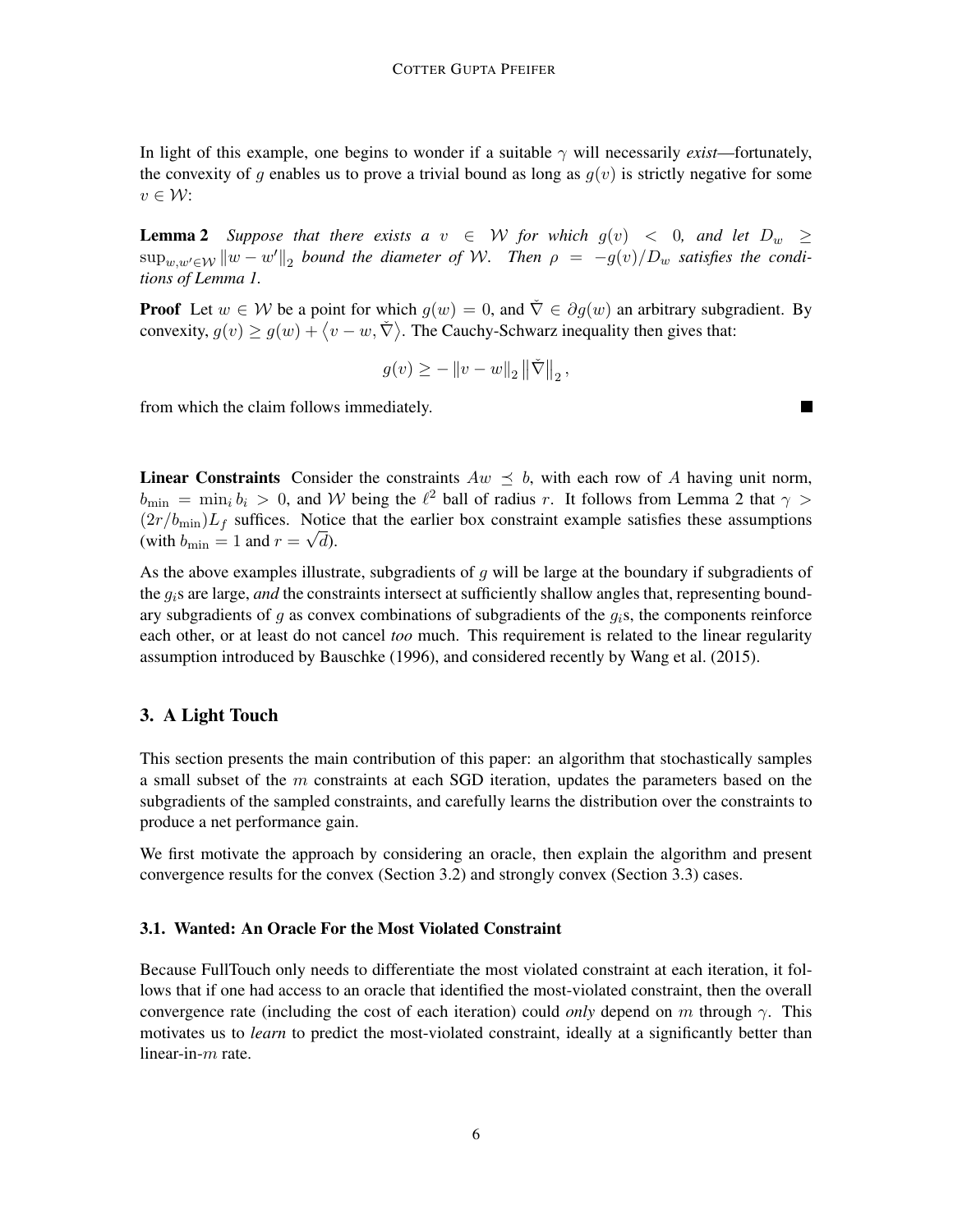Algorithm 2 (LightTouch) Minimizes f on W subject to the constraints  $g_i(w) \leq 0$  for  $i \in$  $\{1, \ldots, m\}$ . The algorithm learns an auxiliary probability distribution p (lines 9–13) estimating how likely it is that each constraint is the most-violated. We assume that  $k \leq m$ : if  $k > m$ , then the user is willing to check m constraints per iteration *anyway*, so [FullTouch](#page-3-0) is the better choice. Like [FullTouch,](#page-3-0) this algorithm finds a potentially-infeasible solution  $\bar{w}$  which is only projected onto the feasible region at the end. Notice that while the *p*-update checks only  $k$  constraints, it does require  $O(m)$  arithmetic operations. This issue is discussed further in Section [5.1.](#page-13-1)

Hyperparameters:  $T$ ,  $\eta$ ,  $k$ 1 Initialize  $w^{(1)} \in W$  arbitrarily 2 Initialize  $p^{(1)} \in \Delta^m$  to the uniform distribution **3** Initialize  $\mu_j^{(1)} = \max\{0, g_j(w^{(1)})\}$  // 0 if  $w^{(1)}$  is feasible 4 For  $t = 1$  to T: 5 Sample  $\check{\Delta}^{(t)}$ *ll stochastic subgradient of*  $f(w^{(t)})$ 6 Sample  $i^{(t)} \sim p^{(t)}$ 7 Let  $\check{\Delta}_{w}^{(t)} = \check{\Delta}_{w}^{(t)} + \gamma \check{\nabla} \max\{0, g_{i^{(t)}}(w^{(t)})\}$ **8** Update  $w^{(t+1)} = \Pi_w(w^{(t)} - \eta \Delta_w^{(t)})$  $\mathcal{W}$  $\Pi_w$  *projects its argument onto W w.r.t.*  $\left\|\cdot\right\|_2$ 9 Sample  $S^{(t)} \subseteq \{1, \ldots, m\}$  with  $|S^{(t)}| = k$  uniformly without replacement 10 Let  $\hat{\Delta}_p^{(t)} = \gamma \mu^{(t)} + (\gamma m/k) \sum_{j \in S^{(t)}} e_j(\max\{0, g_j(w^{(t)})\} - \mu_j^{(t)})$ 11 Let  $\mu_j^{(t+1)} = \max\{0, g_j(w^{(t)})\}$  if  $j \in S^{(t)}$ , otherwise  $\mu_j^{(t+1)} = \mu_j^{(t)}$ 12 Update  $\tilde{p}^{(t+1)} = \exp(\ln p^{(t)} + \eta \hat{\Delta}_p^{(t)})$ <sup>p</sup> ) // *element-wise* exp *and* ln 13 Project  $p^{(t+1)} = \tilde{p}^{(t+1)}/\|\tilde{p}^{(t+1)}\|_1$ **14** Average  $\bar{w} = (\sum_{t=1}^{T} w^{(t)})/T$ 15 Return  $\Pi_q(\bar{w})$  // *optional if small constraint violations are acceptable* 

<span id="page-6-0"></span>To this end, we further relax the problem of minimizing  $h(w)$  (defined in Lemma [1\)](#page-3-1) by replacing  $\gamma$  max(0,  $q(w)$ ) with maximization over a probability distribution (as in [Clarkson et al.](#page-21-8) [\(2010\)](#page-21-8)), yielding the equivalent convex-linear optimization problem:

<span id="page-6-2"></span>
$$
\max_{p \in \Delta^m} \min_{w \in \mathcal{W}} \tilde{h}(w, p) \n\text{where } \tilde{h}(w, p) = f(w) + \gamma \sum_{i=1}^m p_i \max\{0, g_i(w)\}.
$$
\n(3)

Here,  $\Delta^m$  is the m-dimensional simplex. We propose optimizing over w and p jointly, thereby learning the most-violated constraint, represented by the multinoulli distribution  $p$  over constraint indices, at the same time as we optimize over  $w$ .

#### <span id="page-6-1"></span>3.2. LightTouch: Stochastic Constraint Handling

To optimize Equation [3,](#page-6-2) our proposed algorithm (Algorithm [2,](#page-6-0) LightTouch) iteratively samples stochastic gradients  $\check{\Delta}_{w}^{(t)}$  w.r.t.  $w$  and  $\hat{\Delta}_{p}^{(t)}$  w.r.t.  $p$  of  $\tilde{h}(w,p)$ , and then takes an SGD step on  $w$  and a multiplicative step on p:

$$
w^{(t+1)} = \Pi_w \left( w^{(t)} - \eta \check{\Delta}_w^{(t)} \right) \quad \text{and} \quad p^{(t+1)} = \Pi_p \left( \exp \left( \ln p^{(t)} + \eta \hat{\Delta}_p^{(t)} \right) \right),
$$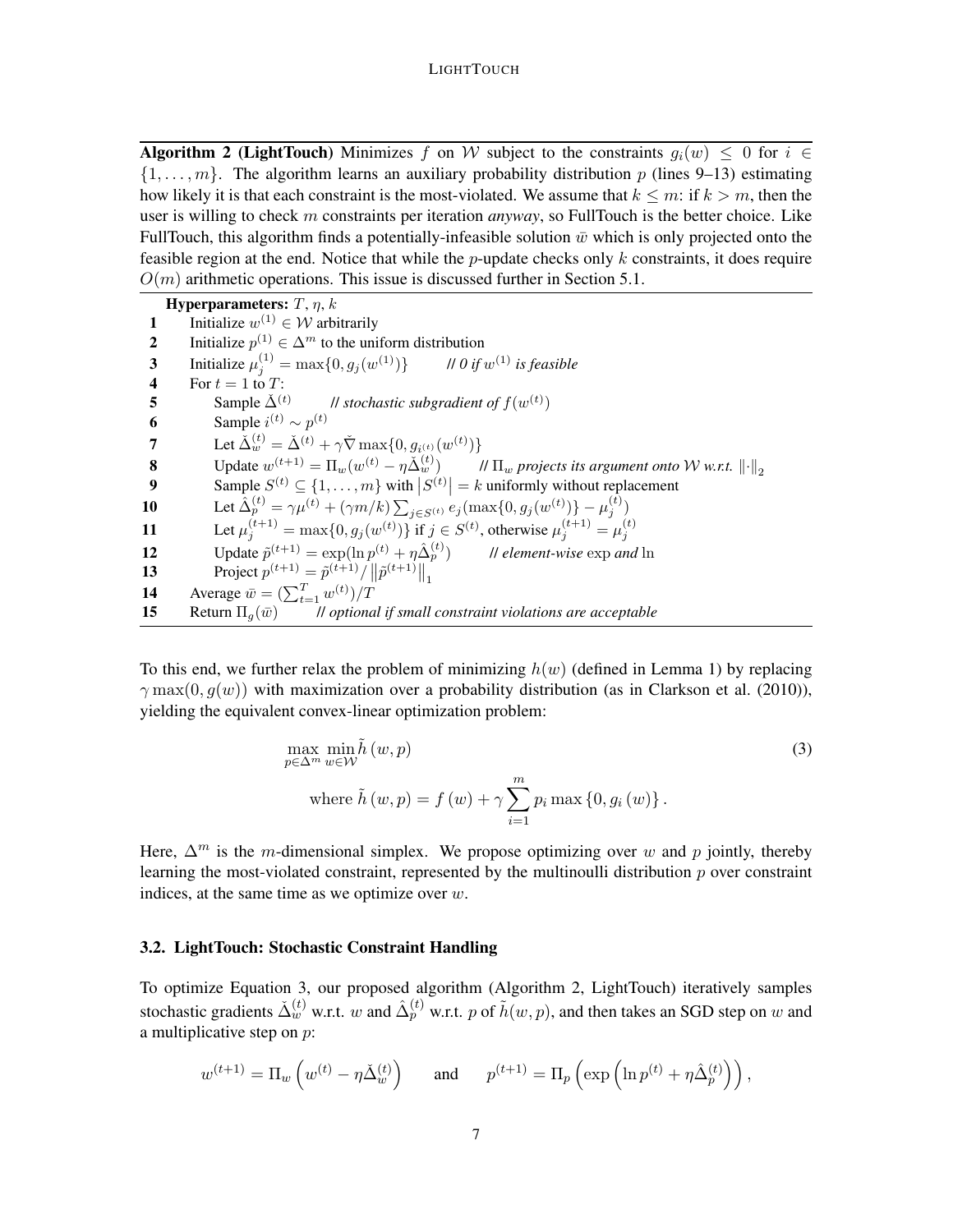where the exp and ln of the p-update are performed element-wise,  $\Pi_w$  projects onto W w.r.t. the Euclidean norm, and  $\Pi_p$  onto  $\Delta^m$  via normalization (i.e. dividing its parameter by its sum).

The key to getting a good convergence rate for this algorithm is to choose  $\check{\Delta}_w$  and  $\hat{\Delta}_p$  such that they are both inexpensive to compute, and tend to have small norms. For  $\Delta_w$ , this can be accomplished straightforwardly, by sampling a constraint index  $i$  according to  $p$ , and taking:

$$
\check{\Delta}_{w} = \check{\Delta} + \gamma \check{\nabla} \max \left\{ 0, g_i \left( w \right) \right\},\
$$

where  $\Delta$  is a stochastic subgradient of f and  $\nabla$  max $(0, g_i(w))$  is a subgradient of max $(0, g_i(w))$ . Calculating each such  $\Delta_w$  requires differentiating only one constraint, and it is easy to verify that  $\Delta_w$  is a subgradient of h w.r.t. w in expectation over  $\Delta$  and i. Taking  $G_f$  to be a bound on the norm of  $\check{\Delta}$  and  $G_g$  on the norms of subgradients of the  $g_i$ s shows that  $\check{\Delta}_w$ 's norm is bounded by  $G_f + \gamma G_q$ .

For  $\hat{\Delta}_p$ , some care must be taken. Simply sampling a constraint index j uniformly and defining:

$$
\hat{\Delta}_p = \gamma m e_j \max\left\{0, g_j(w)\right\},\,
$$

where  $e_j$  is the jth m-dimensional standard unit basis vector, does produce a  $\hat{\Delta}_p$  that in expectation is the gradient of  $\tilde{h}$  w.r.t. p, but it has a norm bound proportional to m. Such potentially large stochastic gradients would result in the number of iterations required to achieve some target suboptimality being proportional to  $m^2$  in our final bound.

A typical approach to reducing the variance (and hence the expected magnitude) of  $\hat{\Delta}_p$  is minibatching: instead of sampling a single constraint index  $j$  at every iteration, we could instead sample a subset S of size  $|S| = k$  without replacement, and use:

$$
\hat{\Delta}_p = \frac{\gamma m}{k} \sum_{j \in S} e_j \max\left\{0, g_j(w)\right\}.
$$

This is effective, but not enough, because reducing the variance by a factor of  $k$  via minibatching requires that we check  $k$  times more constraints. For this reason, in addition to minibatching, we center the stochastic gradients, as is done by the well-known SVRG algorithm [\(Johnson and Zhang,](#page-21-6) [2013\)](#page-21-6), by storing a gradient estimate  $\gamma\mu$  with  $\mu \in \mathbb{R}^m$ , at each iteration sampling a set S of size  $|S| = k$  uniformly without replacement, and computing:

<span id="page-7-0"></span>
$$
\hat{\Delta}_p = \gamma \mu + \frac{\gamma m}{k} \sum_{j \in S} e_j \left( \max \left\{ 0, g_j(w) \right\} - \mu_j \right). \tag{4}
$$

We then update the jth coordinate of  $\mu$  to be  $\mu_j = \max\{0, g_j(w)\}\$  for every  $j \in S$ . The norms of the resulting stochastic gradients will be small if  $\gamma\mu$  is a good estimate of the gradient, i.e.  $\mu_j \approx \max(0, g_j(w)).$ 

The difference between  $\mu_j$  and  $\max(0, g_j(w))$  can be bounded in terms of how many consecutive iterations may have elapsed since  $\mu_i$  was last updated. It turns out (see Lemma [14](#page-32-0) in Appendix [C.2\)](#page-32-1) that this quantity can be bounded uniformly by  $O((m/k) \ln(mT))$  with high probability, which implies that if the  $g_i$ s are  $L_g$ -Lipschitz, then  $|g_j(w) - \mu_j| \le L_g \eta(G_f + \gamma G_g)O((m/k)\ln(mT)),$ since at most  $O((m/k) \ln(mT))$  updates of magnitude  $\eta(G_f + \gamma G_q)$  may have occurred since  $\mu_i$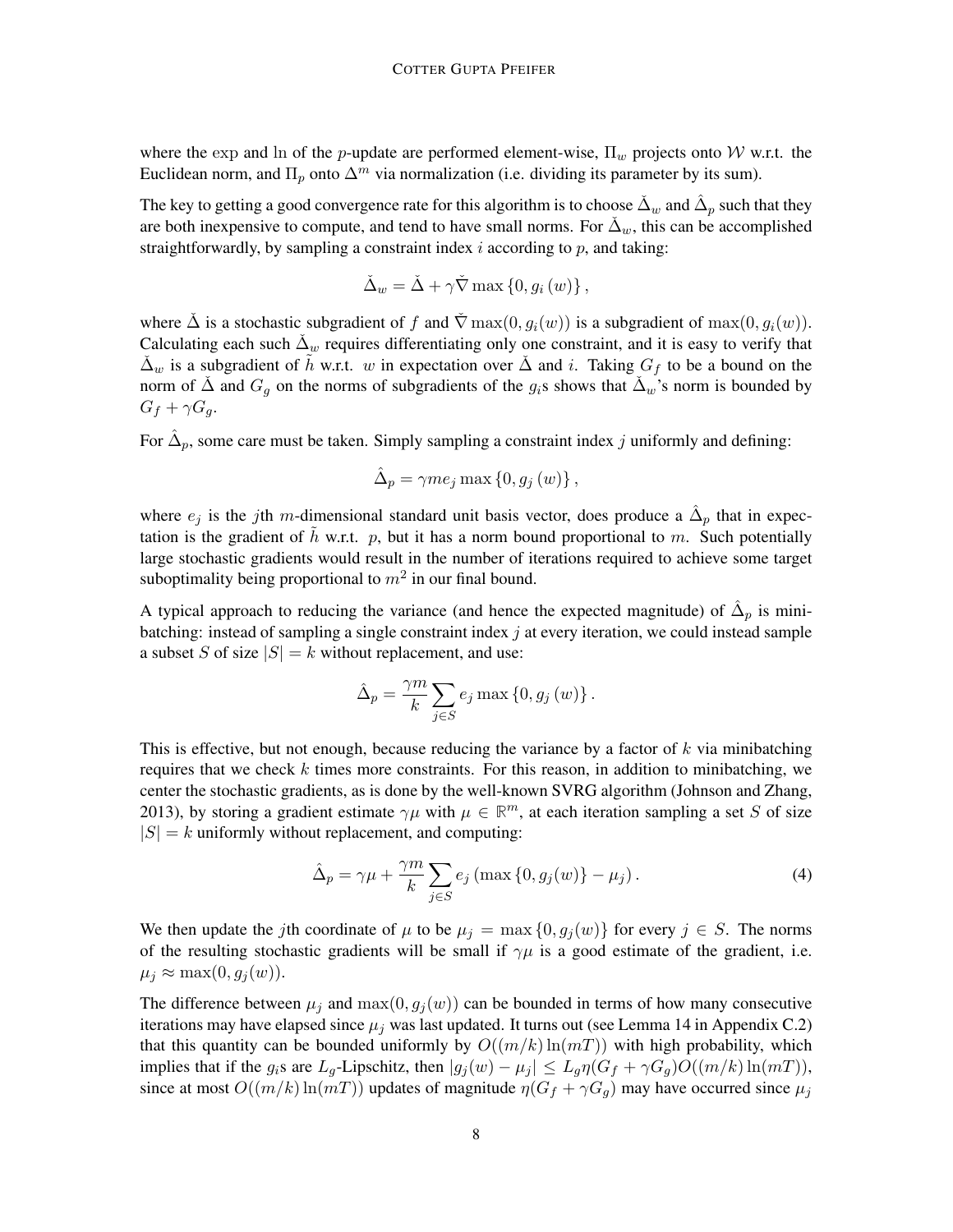was last updated. Choosing  $\eta \propto 1/$ √  $T$ , as is standard, moves this portion (the "variance portion") of the  $\hat{\Delta}_p$ -dependence out of the dominant  $O(1/\sqrt{T})$  term and into a subordinate term in our final bound.

The remainder of the  $\hat{\Delta}_p$ -dependence (the "mean portion") depends on the norm of  $\mathbb{E}[\hat{\Delta}_p] =$  $\gamma \sum_j e_j \max(0, g_j(w))$ . It is here that our use of multiplicative p-updates becomes significant, because with such updates the relevant norm is the  $\ell^{\infty}$  norm, instead of e.g. the  $\ell^2$  norm (as would be the case if we updated p using SGD), thus we can bound  $\parallel$  $\mathbb{E}[\hat{\Delta}_p]$  with no explicit *m*-dependence.

The following theorem on the convergence rate of [LightTouch](#page-6-0) is proved by applying a mirror descent bound for saddle point problems while bounding the stochastic gradient norms as described above.

<span id="page-8-0"></span>**Theorem 3** *Suppose that the conditions of Lemma [1](#page-3-1) apply, with*  $g(w) = \max_i(g_i(w))$ *. Define*  $D_w \ge \max\{1, \|w - w'\|_2\}$  as a bound on the diameter of W *(notice that we also choose*  $D_w$  to *be at least* 1),  $G_f \ge ||\tilde{\Delta}^{(t)}||_2$  and  $G_g \ge ||\tilde{\nabla} \max(0, g_i(w))||_2$  as uniform upper bounds on the *(stochastic) gradient magnitudes of f and the*  $g_i$ *s, respectively, for all*  $i \in \{1, \ldots, m\}$  *and*  $w, w' \in$ *W.* We also assume that all  $g_i$ s are  $L_g$ -Lipschitz w.r.t.  $\lVert \cdot \rVert_2$ , i.e.  $|g_i(w) - g_i(w')| \leq L_g \lVert w - w' \rVert_2$ . *Our result will be expressed in terms of a total iteration count*  $T_{\epsilon}$  satisfying:

$$
T_{\epsilon} = O\left(\frac{(\ln m) D_w^2 (G_f + \gamma G_g + \gamma L_g D_w)^2 \ln \frac{1}{\delta}}{\epsilon^2}\right).
$$

*Define:*

$$
k = \left\lceil \frac{m\left(1 + \ln m\right)^{3/4}\sqrt{1 + \ln \frac{1}{\delta}}\sqrt{1 + \ln T_{\epsilon}}}{T_{\epsilon}^{1/4}}\right\rceil
$$

.

.

*If*  $k \leq m$ , then we optimize Equation [1](#page-2-1) using  $T_{\epsilon}$  iterations of Algorithm [2](#page-6-0) (LightTouch), basing the *stochastic gradients w.r.t.* p *on* k *constraints at each iteration, and using the step size:*

$$
\eta = \frac{\sqrt{1 + \ln m} D_w}{(G_f + \gamma G_g + \gamma L_g D_w) \sqrt{T_{\epsilon}}}
$$

*If* k > m*, then [LightTouch](#page-6-0) would check more than* m *constraints per iteration anyway, so we instead use*  $T_{\epsilon}$  *iterations of Algorithm [1](#page-3-0) (FullTouch) with the step size:* 

$$
\eta = \frac{D_w}{(G_f + \gamma G_g)\sqrt{T_{\epsilon}}}.
$$

*In either case, we perform*  $T_{\epsilon}$  *iterations, requiring a total of*  $C_{\epsilon}$  "*constraint checks*" (*evaluations or differentiations of a single* gi*):*

$$
C_{\epsilon} = \tilde{O}\left(\frac{(\ln m) D_w^2 (G_f + \gamma G_g + \gamma L_g D_w)^2 \ln \frac{1}{\delta}}{\epsilon^2} + \frac{m (\ln m)^{3/2} D_w^{3/2} (G_f + \gamma G_g + \gamma L_g D_w)^{3/2} (\ln \frac{1}{\delta})^{5/4}}{\epsilon^{3/2}}\right).
$$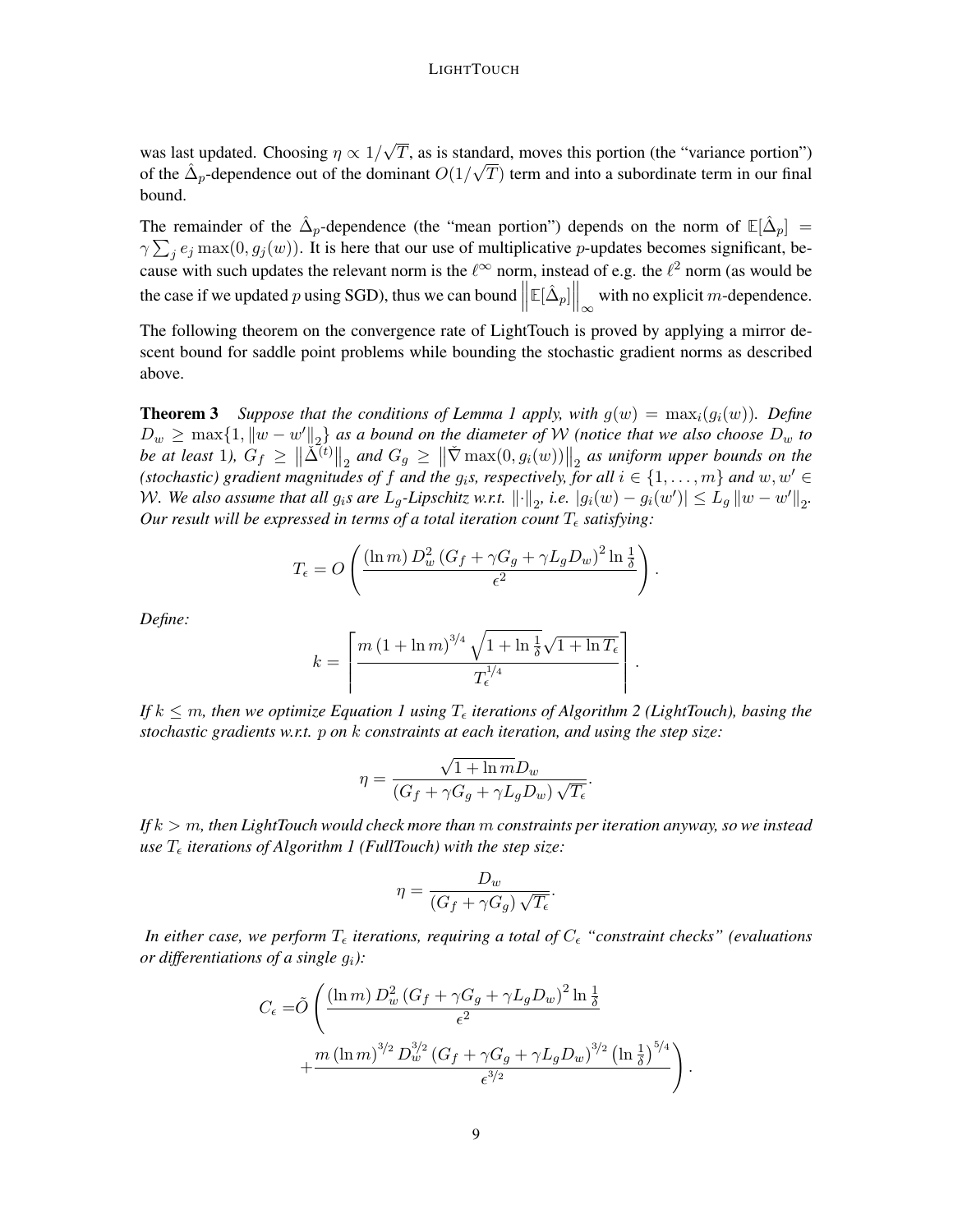*and with probability*  $1 - \delta$ *:* 

$$
f(\Pi_g(\bar{w})) - f(w^*) \le h(\bar{w}) - h(w^*) \le \epsilon
$$
 and  $\|\bar{w} - \Pi_g(\bar{w})\|_2 \le \frac{\epsilon}{\gamma \rho - L_f}$ 

,

where  $w^* \in \{w \in \mathcal{W} : \forall i. g_i(w) \leq 0\}$  *is an arbitrary constraint-satisfying reference vector.* Proof In Appendix [C.2.](#page-35-0)

The most important thing to notice about this theorem is that the dominant terms in the bounds on

the number of iterations and number of constraint checks are roughly  $\gamma^2 \ln m$  times the usual  $1/\epsilon^2$ convergence rate for SGD on a non-strongly convex objective. The lower-order terms have a worse m-dependence, however, with the result that, as the desired suboptimality  $\epsilon$  shrinks, the algorithm performs fewer constraint checks per iteration until ultimately (once  $\epsilon$  is on the order of  $1/m^2$ ) only a constant number are checked during each iteration.

# <span id="page-9-0"></span>3.3. MidTouch: Strong Convexity

To this point, we have only required that the objective function  $f$  be convex. However, roughly the same approach also works when f is taken to be  $\lambda$ -strongly convex, although we have only succeeded in proving an in-expectation result, and the algorithm, Algorithm [3](#page-10-0) [\(MidTouch\)](#page-10-0), differs from [LightTouch](#page-6-0) not only in that the w updates use a  $1/\lambda t$  step size, but also in being a two-phase algorithm, the first of which, like [FullTouch,](#page-3-0) checks every constraint at each iteration, and the second of which, like [LightTouch](#page-6-0) with  $k = 1$ , checks only two. The following theorem bounds the convergence rate if we perform  $T_1 \approx m\tau^2$  iterations in the first phase and  $T_2 \approx \tau^3$  in the second, where the parameter  $\tau$  determines the total number of iterations performed:

<span id="page-9-1"></span>**Theorem 4** Suppose that the conditions of Lemma [1](#page-3-1) apply, with  $g(w) = \max_i(g_i(w))$ . Define  $G_f \geq \left\|\check{\Delta}^{(t)}\right\|_2$  and  $G_g \geq \left\|\check{\nabla} \max(0,g_i(w))\right\|_2$  as uniform upper bounds on the (stochastic) gradi*ent magnitudes of* f and the  $g_i$ s, respectively, for all  $i \in \{1, \ldots, m\}$ . We also assume that f is  $\lambda$ *strongly convex, and that all*  $g_i$ *s are*  $L_g$ -*Lipschitz w.r.t.*  $\lVert \cdot \rVert_2$ , *i.e.*  $|g_i(w) - g_i(w')| \le L_g \lVert w - w' \rVert_2$ *for all*  $w, w' \in W$ . If we run Algorithm [3](#page-10-0) (MidTouch) with the p-update step size  $\eta = \lambda/2\gamma^2L_g^2$  for  $T_{\epsilon 1}$  *iterations in the first phase and*  $T_{\epsilon 2}$  *in the second:* 

$$
T_{\epsilon 1} = \tilde{O}\left(\frac{m\left(\ln m\right)^{2/3}\left(G_f + \gamma G_g + \gamma L_g\right)^{4/3}}{\lambda^{4/3}\epsilon^{2/3}} + \frac{m^2\left(\ln m\right)\left(G_f + \gamma G_g\right)}{\lambda\sqrt{\epsilon}}\right),
$$
  

$$
T_{\epsilon 2} = \tilde{O}\left(\frac{\left(\ln m\right)\left(G_f + \gamma G_g + \gamma L_g\right)^2}{\lambda^2\epsilon} + \frac{m^{3/2}\left(\ln m\right)^{3/2}\left(G_f + \gamma G_g\right)^{3/2}}{\lambda^{3/2}\epsilon^{3/4}}\right),
$$

*requiring a total of*  $C_{\epsilon}$  "*constraint checks*" (evaluations or differentiations of a single  $g_i$ ):

$$
C_{\epsilon} = \tilde{O}\left(\frac{(\ln m) (G_f + \gamma G_g + \gamma L_g)^2}{\lambda^2 \epsilon} + \frac{m^{3/2} (\ln m)^{3/2} (G_f + \gamma G_g)^{3/2}}{\lambda^{3/2} \epsilon^{3/4}} + \frac{m^2 (\ln m)^{2/3} (G_f + \gamma G_g + \gamma L_g)^{4/3}}{\lambda^{4/3} \epsilon^{2/3}} + \frac{m^3 (\ln m) (G_f + \gamma G_g)}{\lambda \sqrt{\epsilon}}\right),
$$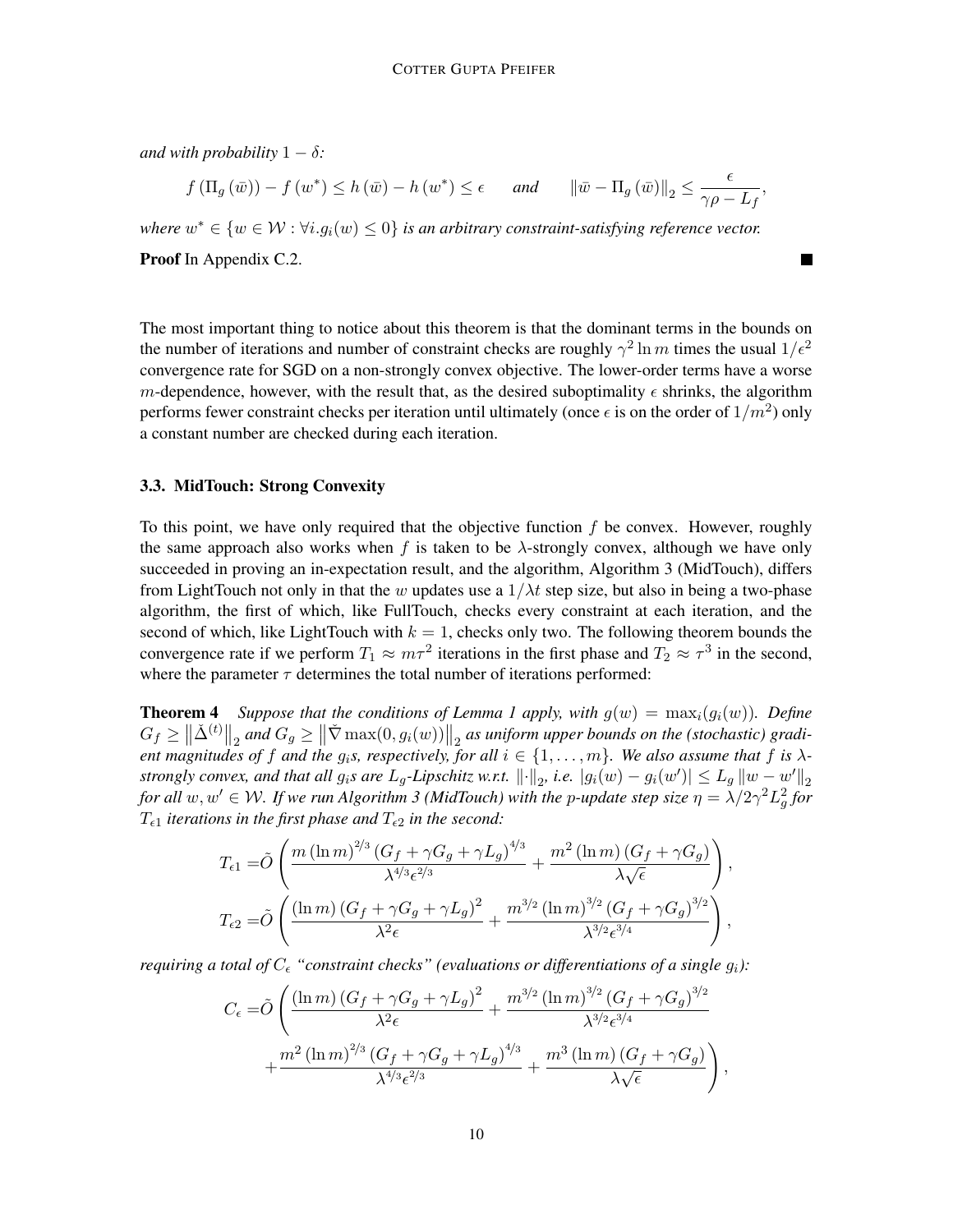**Algorithm 3 (MidTouch)** Minimizes a  $\lambda$ -strongly convex f on W subject to the constraints  $g_i(w) \leq 0$  for  $i \in \{1, \ldots, m\}$ . The algorithm consists of two phases: the first  $T_1$  iterations proceed like [FullTouch,](#page-3-0) with every constraint being checked; the final  $T_2$  iterations proceed like [LightTouch,](#page-6-0) with only a constant number of constraints being checked during each iteration, and an auxiliary probability distribution  $p$  being learned along the way. Notice that while second-phase p-update checks only one constraint, it, like [LightTouch,](#page-6-0) requires  $O(m)$  arithmetic operations. This issue is discussed further in Section [5.1.](#page-13-1)

Hyperparameters:  $T_1, T_2, \eta$ 1 // *First phase* 2 Initialize  $w^{(1)} \in W$  arbitrarily 3 For  $t = 1$  to  $T_1$ : 4 Sample  $\tilde{\Delta}^{(t)}$ *ll stochastic subgradient of*  $f(w^{(t)})$ 5 Let  $\check{\Delta}_{w}^{(t)} = \check{\Delta}_{w}^{(t)} + \gamma \check{\nabla} \max\{0, g(w^{(t)})\}$ **6** Update  $w^{(t+1)} = \Pi_w(w^{(t)} - (1/\lambda t)\Delta_w^{(t)}$  $\mathcal{W}$  *II<sub>w</sub> projects its argument onto W w.r.t.*  $\left\Vert \cdot \right\Vert$ <sub>2</sub> 7 // *Second phase* **8** Average  $w(T_1+1) = (\sum_{t=1}^{T_1} w^{(t)})$ )/T<sup>1</sup> // *initialize second phase to result of first* 9 Initialize  $p^{(T_1+1)} \in \Delta^m$  to the uniform distribution **10** Initialize  $\mu_j^{(T_1+1)} = \max\{0, g_j(w^{(T_1+1)})\}$ 11 For  $t = T_1 + 1$  to  $T_1 + T_2$ : 12 Sample  $\check{\Delta}^{(t)}$ 13 Sample  $i^{(t)} \sim p^{(t)}$ 14 Let  $\check{\Delta}_{w}^{(t)} = \check{\Delta}^{(t)} + \gamma \check{\nabla} \max\{0, g_{i^{(t)}}(w^{(t)})\}$ **15** Update  $w^{(t+1)} = \Pi_w(w^{(t)} - (1/\lambda t)\tilde{\Delta}_w^{(t)})$ 16 Sample  $j^{(t)} \sim \text{Unif}\{1,\ldots,m\}$ 17 Let  $\hat{\Delta}_p^{(t)} = \gamma \mu^{(t)} + \gamma m e_{j^{(t)}} (\max\{0, g_{j^{(t)}}(w^{(t)})\} - \mu_{j^{(t)}}^{(t)})$  $\binom{(t)}{j^{(t)}}$ **18** Let  $\mu_k^{(t+1)} = \mu_k^{(t)}$  $\mu_k^{(t)}$  if  $k \neq j^{(t)}$ , otherwise  $\mu_{j^{(t)}}^{(t+1)}$  $\hat{g}^{(t+1)}_{j^{(t)}} = \max\{0, g_{j^{(t)}}(w^{(t)})\}$ 19 Update  $\tilde{p}^{(t+1)} = \exp(\ln p^{(t)} + \eta \hat{\Delta}_p^{(t)})$ <sup>p</sup> ) // *element-wise* exp *and* ln 20 Project  $p^{(t+1)} = \tilde{p}^{(t+1)}/||\tilde{p}^{(t+1)}||_1$ **21** Average  $\bar{w} = \left( \sum_{t=T_1+1}^{T_1+T_2} w^{(t)} \right) / T_2$ 22 Return  $\Pi_a(\bar{w})$  *// optional if small constraint violations are acceptable* 

<span id="page-10-0"></span>*then:*

$$
\mathbb{E}\left[\|\Pi_g(\bar{w})-w^*\|_2^2\right]\leq \mathbb{E}\left[\|\bar{w}-w^*\|_2^2\right]\leq \epsilon,
$$

where  $w^* = \arg\min_{\{w \in \mathcal{W}: \forall i, g_i(w) \le 0\}} f(w)$  *is the optimal constraint-satisfying reference vector.* Proof In Appendix [D.](#page-40-0)

Notice that the above theorem bounds not the suboptimality of  $\Pi_q(\bar{w})$ , but rather its squared Euclidean distance from  $w^*$ , for which reason the denominator of the highest order term depends on  $\lambda^2$  rather than  $\lambda$ . Like Theorem [3](#page-8-0) in the non-strongly convex case, the dominant terms above, both in terms of the total number of iterations and number of constraint checks, match the usual  $1/\epsilon$ convergence rate for unconstrained strongly-convex SGD with an additional  $\gamma^2 \ln m$  factor, while the lower-order terms have a worse  $m$ -dependence. As before, fewer constraint checks will be per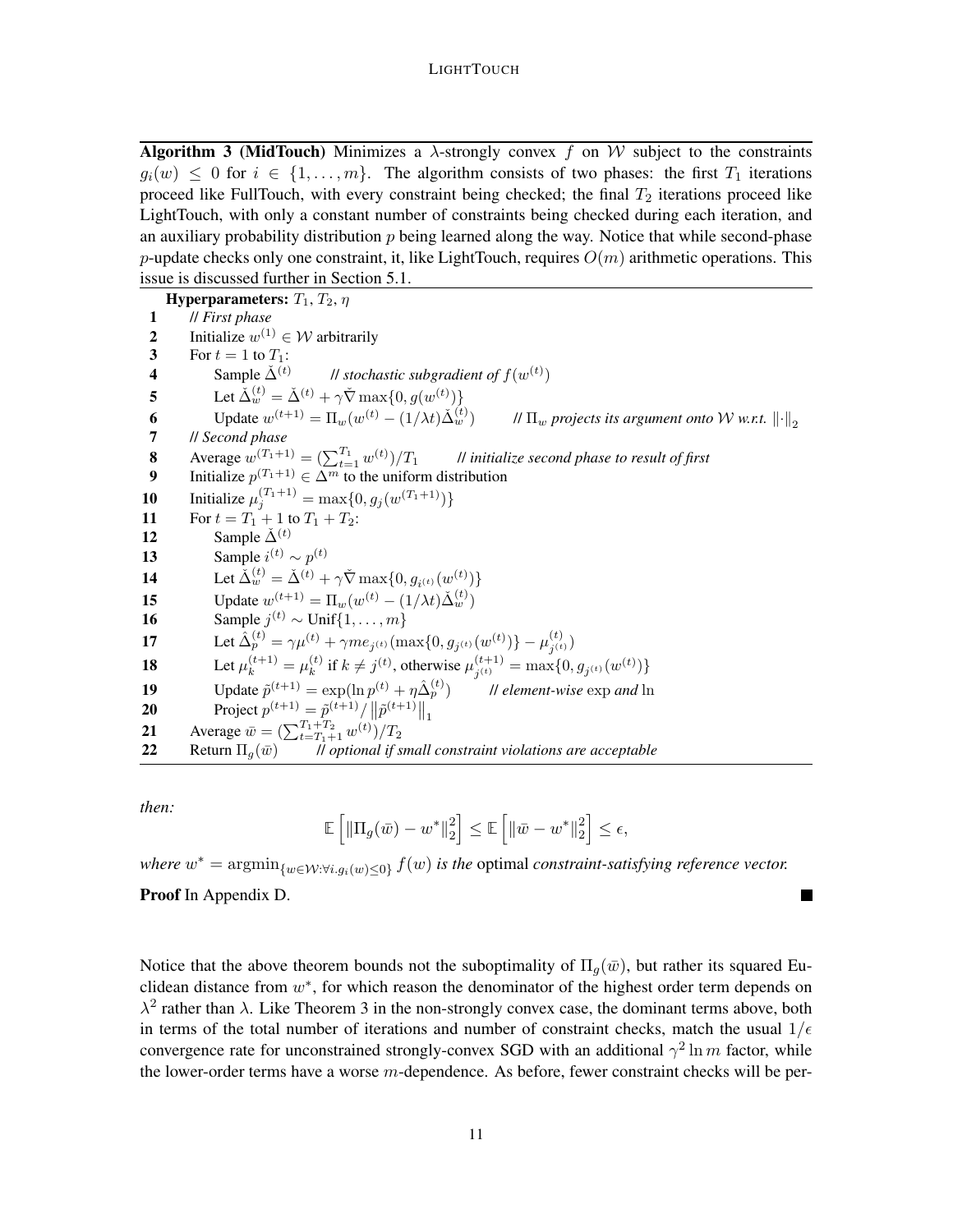<span id="page-11-1"></span>Table 2: Comparison of the number of iterations, and number of constraint checks, required to achieve  $\epsilon$ -suboptimality with high probability when optimizing a non-strongly-convex objective, up to constant and logarithmic factors, dropping the  $L_q$ ,  $G_f$  and  $G_q$  dependencies, and ignoring the one-time cost of projecting the final result in [FullTouch](#page-3-0) and [LightTouch.](#page-6-0) For LLO-FW, the parameter to the local linear oracle has magnitude  $O(\sqrt{d\nu})$ . See Section [4,](#page-11-0) Appendix [C,](#page-29-0) the non-smooth stochastic result of [Hazan and Kale](#page-21-3) [\(2012,](#page-21-3) Theorem 4.3), and [Garber and Hazan](#page-21-9) [\(2013,](#page-21-9) Theorem 2). Notice that because this table compares upper bounds to upper bounds, subsequent work may improve these bounds further.

|                           | #Iterations to achieve                  | #Constraint checks to achieve                                                                         |
|---------------------------|-----------------------------------------|-------------------------------------------------------------------------------------------------------|
|                           | $\epsilon$ -suboptimality               | $\epsilon$ -suboptimality                                                                             |
| <b>FullTouch</b>          | $\frac{\gamma^2 D_w^2}{\epsilon^2}$     | $m\gamma^2D_w^2$                                                                                      |
| <b>LightTouch</b>         | $(\ln m)\gamma^2 D_w^4$<br>$\epsilon^2$ | $\frac{(\ln m)\gamma^2 D_w^4}{\epsilon^2} + \frac{m(\ln m)^{3/2} \gamma^{3/2} D_w^3}{\epsilon^{3/2}}$ |
| <b>Projected SGD</b>      | $\frac{D_w^2}{\epsilon^2}$              | $N/A$ (projection)                                                                                    |
| <b>Online Frank-Wolfe</b> | $\frac{D_w^3}{\epsilon^3}$              | N/A (linear optimization)                                                                             |
| <b>LLO-FW</b>             | $\frac{d\nu^2 D_w^2}{\epsilon^2}$       | N/A (local linear oracle)                                                                             |

formed per iteration as  $\epsilon$  shrinks, reaching a constant number (on average) once  $\epsilon$  is on the order of  $1/m^6$ .

# <span id="page-11-0"></span>4. Theoretical Comparison

Table [2](#page-11-1) compares upper bounds on the convergence rates and per-iteration costs when applied to a convex (but not necessarily strongly convex) problem for [LightTouch,](#page-6-0) [FullTouch,](#page-3-0) projected SGD, the online Frank-Wolfe algorithm of [Hazan and Kale](#page-21-3) [\(2012\)](#page-21-3), and a Frank-Wolfe-like online algorithm for optimization over a polytope [\(Garber and Hazan, 2013\)](#page-21-9). The latter algorithm, which we refer to as LLO-FW, achieves convergence rates comparable to projected SGD, but uses a local linear oracle instead of a projection or full linear optimization. To simplify the presentation, the dependencies on  $L_g$ ,  $G_f$  and  $G_g$  have been dropped—please refer to Theorems [3](#page-8-0) and [4](#page-9-1) and the cited references for the complete statements. Table [3](#page-12-0) contains the same comparison (without online Frank-Wolfe) for  $\lambda$ -strongly convex problems.

At each iteration, all of these algorithms must find a stochastic subgradient of  $f$ . In addition, each iteration of [LightTouch](#page-6-0) and [MidTouch](#page-10-0) must perform  $O(m)$  arithmetic operations (for the m-dimensional vector operations used when updating  $p$ )—this issue will be discussed further in Section [5.1.](#page-13-1) However, projected SGD must project its iterate onto the constraints w.r.t. the Euclidean norm, online Frank-Wolfe must perform a linear optimization subject to the constraints, and LLO-FW must evaluate a local linear oracle, which amounts to essentially local linear optimization.

[LightTouch,](#page-6-0) [MidTouch](#page-10-0) and [FullTouch](#page-3-0) share the same  $\gamma$ -dependence, but the m-dependence of the convergence rate of [LightTouch](#page-6-0) and [MidTouch](#page-10-0) is logarithmically worse. The number of constraint evaluations, however, is better: in the non-strongly convex case, ignoring all but the  $m$ and  $\epsilon$  dependencies, [FullTouch](#page-3-0) will check  $O(m/\epsilon^2)$  constraints, while [LightTouch](#page-6-0) will check only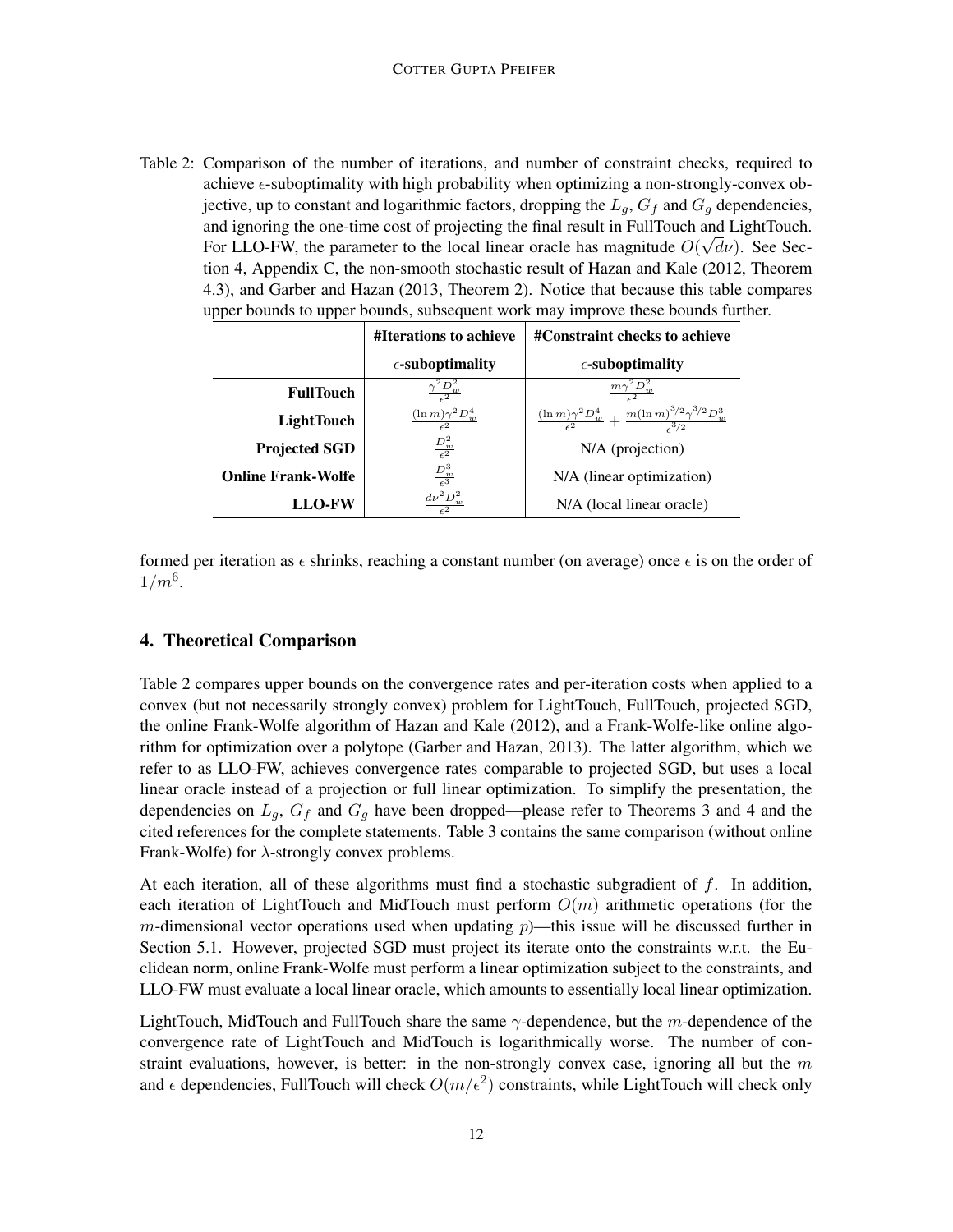<span id="page-12-0"></span>Table 3: Same as Table [2,](#page-11-1) except that the results bound the number of iterations or constraint checks required to achieve  $\mathbb{E}[\|w - w^*\|_2^2]$  $\left[2\right] \leq \epsilon$ , and the objective function is assumed to be  $\lambda$ -strongly convex. The bound given for [FullTouch](#page-3-0) assumes that the constant  $\eta$  used in Algorithm [1](#page-3-0) has been replaced with the standard decreasing  $1/\lambda t$  step size used in strongly-convex SGD. The [MidTouch](#page-10-0) bounds each contain four terms, listed in order of most-to-least dominant (in  $\epsilon$ ). For LLO-FW, the parameter to the local linear oracle has magnitude  $O(\sqrt{d\nu})$ . See Section [4,](#page-11-0) Appendix [D,](#page-37-0) and [Garber and Hazan](#page-21-9) [\(2013,](#page-21-9) Theorem 3).

|                      | #Iterations to achieve $\epsilon$ -suboptimality                                                                                                                                                                                                 |  |  |
|----------------------|--------------------------------------------------------------------------------------------------------------------------------------------------------------------------------------------------------------------------------------------------|--|--|
| <b>FullTouch</b>     | $\frac{\gamma^2 D_w^2}{\lambda^2 \epsilon}$                                                                                                                                                                                                      |  |  |
| <b>MidTouch</b>      | $\frac{(\ln m)\gamma^2 D_w^2}{\lambda^2 \epsilon} + \frac{m^{3/2}(\ln m)^{3/2} \gamma^{3/2} D_w^{3/2}}{N^{3/2} \epsilon^{3/4}} + \frac{m(\ln m)^{2/3} \gamma^{4/3} D_w^{4/3}}{N^{4/3} \epsilon^{2/3}} + \frac{m^2(\ln m)\gamma D_w}{N \epsilon}$ |  |  |
| <b>Projected SGD</b> | $\frac{D_w^2}{\lambda^2 \epsilon}$                                                                                                                                                                                                               |  |  |
| <b>LLO-FW</b>        | $\frac{d\nu^2 D_w^2}{\lambda^2 \epsilon}$                                                                                                                                                                                                        |  |  |
|                      | $\#$ Constraint checks to achieve $\epsilon$ -suboptimality                                                                                                                                                                                      |  |  |
| <b>FullTouch</b>     | $\frac{m\gamma^2 D_w^2}{\lambda^2 \epsilon}$                                                                                                                                                                                                     |  |  |
| <b>MidTouch</b>      | $\frac{(\ln m)\gamma^2 D_w^2}{2Z} + \frac{m^{3/2}(\ln m)^{3/2} \gamma^{3/2} D_w^{3/2}}{2^{3/2}} + \frac{m^2(\ln m)^{2/3} \gamma^{4/3} D_w^{4/3}}{2^{4/3} \gamma^{2/3}} + \frac{m^3(\ln m)\gamma D_w}{2\sqrt{\gamma}}$                            |  |  |
| <b>Projected SGD</b> | $N/A$ (projection)                                                                                                                                                                                                                               |  |  |
| <b>LLO-FW</b>        | N/A (local linear oracle)                                                                                                                                                                                                                        |  |  |

 $\tilde{O}((\ln m)/\epsilon^2 + m/\epsilon^{3/2})$ , a significant improvement when  $\epsilon$  is small. Hence, particularly for problems with many expensive-to-evaluate constraints, one would expect [LightTouch](#page-6-0) to converge much more rapidly. Likewise, for  $\lambda$ -strongly convex optimization, the dominant (in  $\epsilon$ ) terms in the bounds on the number of constraint evaluations go as  $m/\epsilon$  for [FullTouch,](#page-3-0) and as  $(\ln m)/\epsilon$  for [MidTouch,](#page-10-0) although the lower-order terms in the [MidTouch](#page-10-0) bound are significantly more complex than in the non-strongly convex case (see Table [3](#page-12-0) for full details).

Comparing with projected SGD, online Frank-Wolfe and LLO-FW is less straightforward, not only because we're comparing upper bounds to upper bounds (with all of the uncertainty that this entails), but also because we must relate the value of  $\gamma$  to the cost of performing the required projection, constrained linear optimization or local linear oracle evaluation. We note, however, that for nonstrongly convex optimization, the  $\epsilon$ -dependence of the convergence rate bound is worse for online Frank-Wolfe ( $1/\epsilon^3$ ) than for the other algorithms ( $1/\epsilon^2$ ), and that unless the constraints have some special structure, performing a projection can be a very expensive operation.

For example, with general linear inequality constraints, each constraint check performed by [LightTouch,](#page-6-0) [MidTouch](#page-10-0) or [FullTouch](#page-3-0) requires  $O(d)$  time, whereas each linear program optimized by online Frank-Wolfe could be solved in  $O(d^2m)$  time [\(Nemirovski, 2004,](#page-21-10) Chapter 10.1), and each projection performed by SGD in  $O((dm)^{3/2})$  time [\(Goldfarb and Liu, 1991\)](#page-21-11). When the constraints are taken to be arbitrary convex functions, instead of linear functions, projections may be even more difficult.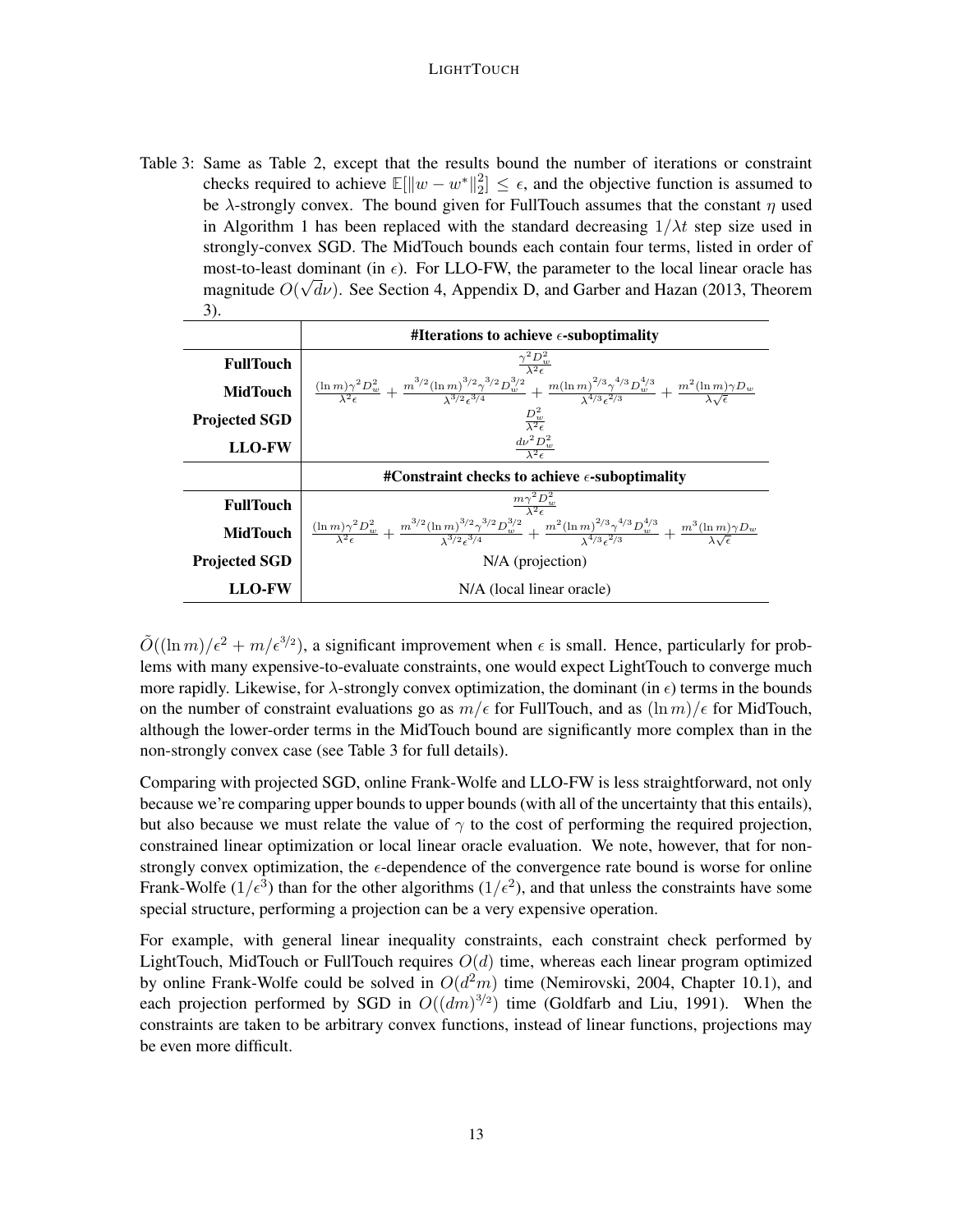Algorithm 4 (Practical LightTouch) Our proposed "practical" algorithm combining [LightTouch](#page-6-0) and [MidTouch,](#page-10-0) along with the changes discussed in Section [5.](#page-13-0)

**Hyperparameters:**  $T$ ,  $\eta_w$ ,  $\eta_p$ 1 Initialize  $w^{(1)} \in W$  arbitrarily 2 Initialize  $p^{(1)} \in \Delta^m$  to the uniform distribution **3** Initialize  $\mu_j^{(1)} = \max\{0, g_j(w)\}$  $(1)$ } // 0 if  $w^{(1)}$  is feasible 4 For  $t = 1$  to T: 5 Let  $\eta_w^{(t)} = \eta_w/t$  if f is strongly convex,  $\eta_w$ / √  $t$  otherwise 6 Set  $k_f^{(t)}$  $f_f^{(t)}$ ,  $k_g^{(t)}$  and  $k_p^{(t)}$  as described in Section [5.2](#page-14-0) 7 Sample  $\check{\Delta}_1^{(t)}, \ldots, \check{\Delta}_{k}^{(t)}$  $\begin{array}{lll} (t) & i.i.d. & \text{// stochastic subgradients of } f(w^{(t)}) \end{array}$ **8** Sample  $i_1^{(t)}, \ldots, i_{k_g^{(t)}}^{(t)} \sim p^{(t)}$  *i.i.d.* 9 Let  $\check{\Delta}_{w}^{(t)} = (1/k_f^{(t)}) \sum_{j=1}^{k_f^{(t)}} \check{\Delta}_j^{(t)} + (\gamma/k_g^{(t)}) \sum_{j=1}^{k_g^{(t)}} \check{\nabla} \max\{0, g_{i_j^{(t)}}(w^{(t)})\}$ **10** Update  $w^{(t+1)} = \Pi_w(w^{(t)} - \eta_w^{(t)} \Delta_w^{(t)})$ *II*  $\Pi_w$  projects its argument onto W w.r.t.  $\lVert \cdot \rVert_2$ 11 Sample  $S^{(t)} \subseteq \{1, \ldots, m\}$  with  $|S^{(t)}| = k_p^{(t)}$  uniformly without replacement 12 Let  $\hat{\Delta}_p^{(t)} = \gamma \mu^{(t)} + (\gamma m / k_p^{(t)}) \sum_{j \in S^{(t)}} e_j (\max\{0, g_j(w^{(t)})\} - \mu_j^{(t)})$ 13 Let  $\mu_j^{(t+1)} = \max\{0, g_j(w^{(t)})\}$  if  $j \in S^{(t)}$ , otherwise  $\mu_j^{(t+1)} = \mu_j^{(t)}$ 14 Update  $\tilde{p}^{(t+1)} = \exp(\ln p^{(t)} + \eta_p \hat{\Delta}_p^{(t)})$ <sup>p</sup> ) // *element-wise* exp *and* ln **15** Project  $p^{(t+1)} = \tilde{p}^{(t+1)}/\|\tilde{p}^{(t+1)}\|_1$ **16** Average  $\bar{w} = (\sum_{t=1}^{T} w^{(t)})/T$ 17 Return  $\Pi_q(\bar{w})$  // *optional if small constraint violations are acceptable* 

<span id="page-13-2"></span>We believe that in many cases  $\gamma^2$  will be roughly on the order of the dimension d, or number of constraints  $m$ , whichever is smaller, although it can be worse for difficult constraint sets (see Sec-tion [2.2\)](#page-4-0). In practice, we have found that a surprisingly small  $\gamma$ —we use  $\gamma = 1$  in our experiments (Section [6\)](#page-15-0)—often suffices to result in convergence to a feasible solution. With this in mind, and in light of the fact that a fast projection, linear optimization, or local linear oracle evaluation may only be possible for particular constraint sets, we believe that our algorithms compare favorably with the alternatives.

### <span id="page-13-0"></span>5. Practical Considerations

Algorithms [2](#page-6-0) and [3](#page-10-0) were designed primarily to be easy to analyze, but in real world-applications we recommend making a few tweaks to improve performance. The first of these is trivial: using a decreasing w-update step size  $\eta_w^{(t)} = \eta_w/$ √  $t$  when optimizing a non-strongly convex objective, and  $\eta_w^{(t)} = \eta_w/t$  for a strongly-convex objective. In both cases we continue to use a constant p-update step size  $\eta_p$ . This change, as well as that described in Section [5.2,](#page-14-0) is included in Algorithm [4.](#page-13-2)

# <span id="page-13-1"></span>5.1. Constraint Aggregation

A natural concern about Algorithms [2](#page-6-0) and [3](#page-10-0) is that  $O(m)$  arithmetic operations are performed per iteration, even when only a few constraints are checked. When each constraint is expensive, this is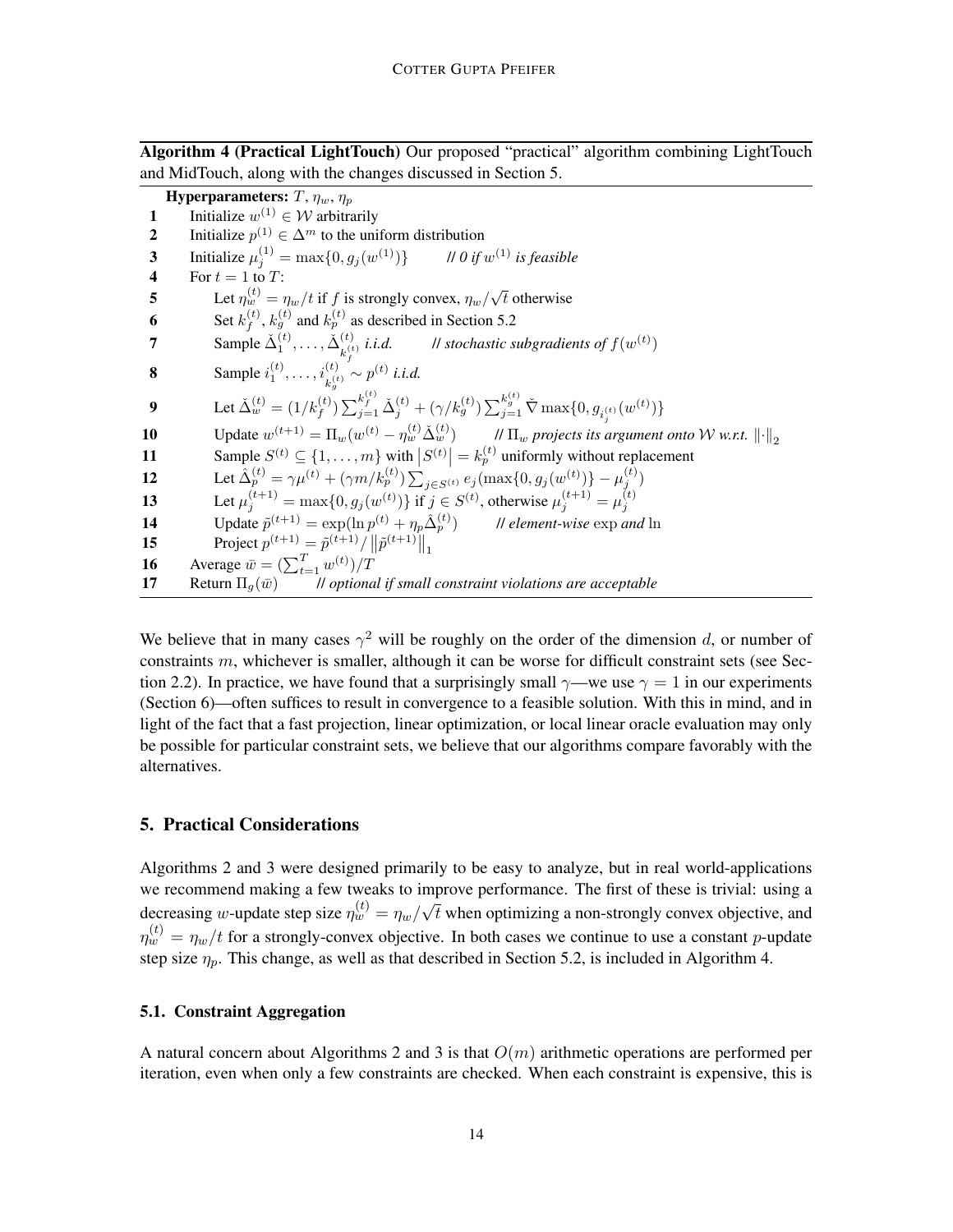a minor issue, since this cost will be "drowned out" by that of checking the constraints. However, when the constraints are very cheap, and the  $O(m)$  arithmetic cost compares disfavorably with the cost of checking a handful of constraints, it can become a bottleneck.

Our solution to this issue is simple: transform a problem with a large number of cheap constraints into one with a smaller number of more expensive constraints. To this end, we partition the constraint indices  $1, \ldots, m$  into  $\tilde{m}$  sets  $\{M_i\}$  of size at most  $\lceil m/\tilde{m} \rceil$ , defining  $\tilde{g}_i(w)$  =  $\max_{j\in M_i}g_j(w)$ , and then apply [LightTouch](#page-6-0) or [MidTouch](#page-10-0) on the  $\tilde{m}$  aggregated constraints  $\tilde{g}_i(w)\leq$ 0. This makes each constraint check  $\lceil m/\tilde{m} \rceil$  times more expensive, but reduces the dimension of p from m to  $\tilde{m}$ , shrinking the per-iteration arithmetic cost to  $O(\tilde{m})$ .

### <span id="page-14-0"></span>5.2. Automatic Minibatching

Because [LightTouch](#page-6-0) takes a minibatch size  $k$  as a parameter, and the constants from which we derive the recommended choice of  $k$  (Theorem [3\)](#page-8-0) are often unknown, a user is in the uncomfortable position of having to perform a parameter search not only over the step sizes  $\eta_w$  and  $\eta_p$ , but also the minibatch size. Furthermore, the fact that the theoretically-recommended  $k$  is a decreasing function of  $T$  indicates that it might be better to check more constraints in early iterations, and fewer in later ones. Likewise, [MidTouch](#page-10-0) is structured as a two-phase algorithm, in which every iteration checks every constraint in the first phase, and only a constant number in the second, but it seems more sensible for the number of constraint checks to decrease *gradually* over time.

In addition, for both algorithms, it would be desirable to support separate minibatching of the loss and constraint stochastic subgradients (w.r.t.  $w$ ), in which case there would be three minibatching parameters to determine:  $k_f$ ,  $k_g$  and  $k_p$ . This makes things even harder for the user, since now there are *three* additional parameters that must be specified.

To remove the need to specify any minibatch-size hyperparameters, and to enable the minibatch sizes to change from iteration-to-iteration, we propose a heuristic that will automatically determine the minibatch sizes  $k_f^{(t)}$  $f_f^{(t)}$ ,  $k_g^{(t)}$  and  $k_p^{(t)}$  for each of the stochastic gradient components at each iteration. Intuitively, we want to choose minibatch sizes in such a way that the stochastic gradients are both cheap to compute and have low variance. Our proposed heuristic does this by trading-off the computational cost and "bound impact" of the overall stochastic gradient, where the "bound impact" is a variance-like quantity that approximates the impact that taking a step with particular minibatch sizes has on the relevant convergence rate bound.

Suppose that we're about to perform the tth iteration, and know that a *single* stochastic subgradient  $\Delta$  of  $f(w)$  (corresponding to the loss portion of  $\Delta_w$ ) has variance (more properly, covariance matrix trace)  $\bar{v}_f^{(t)}$  $f_f^{(t)}$  and requires a computational investment of  $\bar{c}_f^{(t)}$  $f_f^{(t)}$  units. Similarly, if we define  $\tilde{\Delta}_g$  by sampling  $i \sim p$  and taking  $\Delta_g = \gamma \check{\nabla} \max\{0, g_i(w)\}\)$  (corresponding to the constraint portion of  $\Delta_w$ ), then we can define variance and cost estimates of  $\Delta_g$  to be  $\bar{v}_g^{(t)}$  and  $\bar{c}_g^{(t)}$ , respectively. Likewise, we take  $\bar{v}_p^{(t)}$  and  $\bar{c}_p^{(t)}$  to be estimates of the variance and cost of a (non-minibatched version of)  $\hat{\Delta}_p$ .

In all three cases, the variance and cost estimates are those of a *single sample*, implying that a stochastic subgradient of  $f(w)$  averaged over a minibatch of size  $k_f^{(t)}$  will have variance  $\bar{v}_f^{(t)}$  $_{f}^{\left( t\right)}/k_{f}^{\left( t\right) }$ and require a computational investment of  $\bar{c}^{(t)}_f$  $\binom{t}{f}k_f^{(t)}$  $f_f^{(t)}$ , and likewise for the constraints and distribution.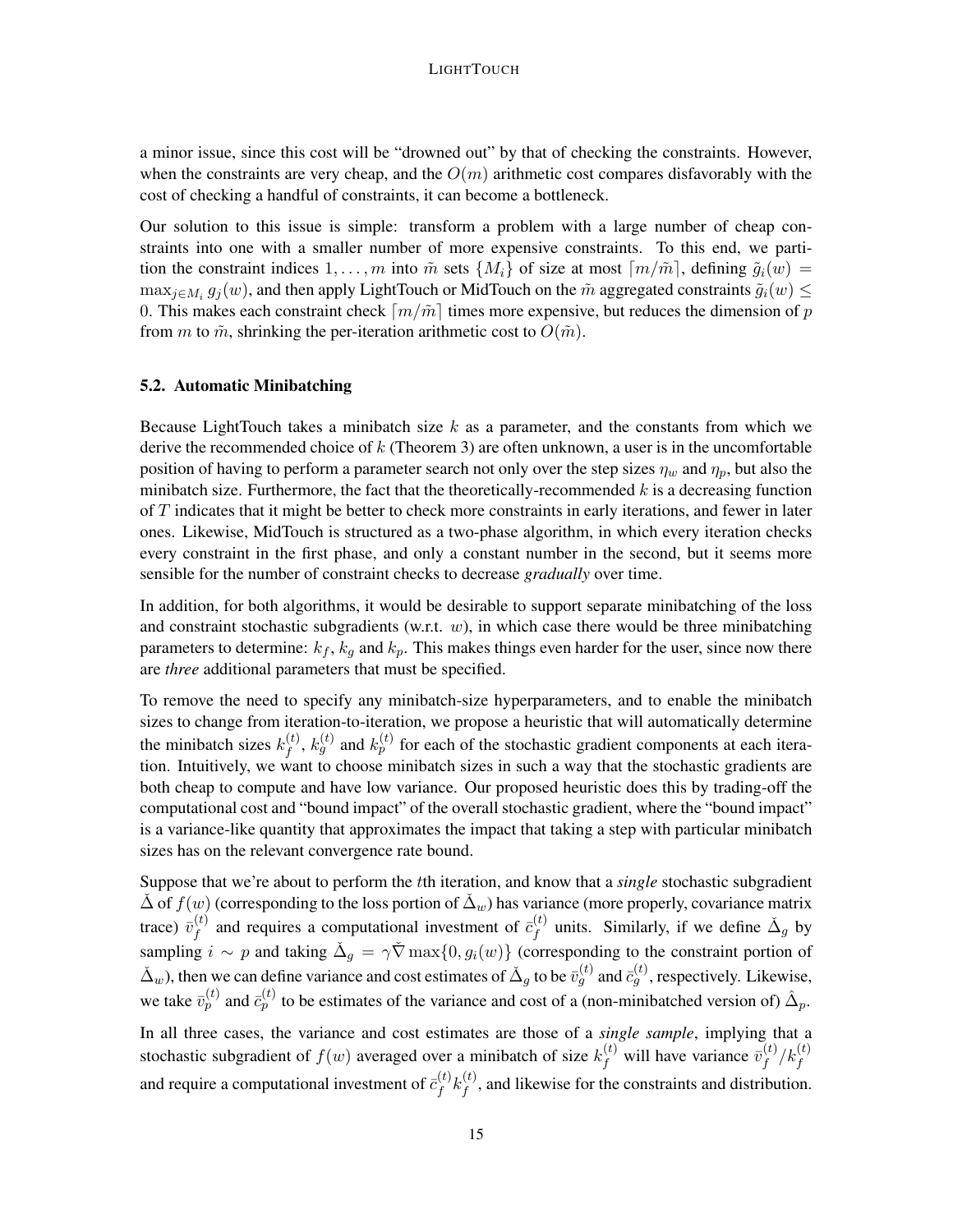In the context of Algorithm [4,](#page-13-2) with minibatch sizes of  $k_f^{(t)}$  $f_f^{(t)}, k_g^{(t)}$  and  $k_p^{(t)},$  we define the overall bound impact b and computational cost c of a single update as:

$$
b = \frac{\eta_w^{(t)} \bar{v}_f^{(t)}}{k_f^{(t)}} + \frac{\eta_w^{(t)} \bar{v}_g^{(t)}}{k_g^{(t)}} + \frac{\eta_p \bar{v}_p^{(t)}}{k_p^{(t)}} \quad \text{and} \quad c = \bar{c}_f^{(t)} k_f^{(t)} + \bar{c}_g^{(t)} k_g^{(t)} + \bar{c}_p^{(t)} k_p^{(t)}.
$$

We should emphasize that the above definition of  $b$  is merely a useful approximation of how these quantities truly affect our bounds.

Given the three variance and three cost estimates, we choose minibatch sizes in such a way as to minimize both the computational cost and bound impact of an update. Imagine that we are given a fixed computational budget c. Then our goal will be to choose the minibatch sizes in such a way that  $b$  is minimized for this budget, a problem that is easily solved in closed form:

$$
\left[k_f^{(t)},k_g^{(t)},k_p^{(t)}\right] \propto \left[\sqrt{\frac{\eta_w^{(t)}\bar{v}_f^{(t)}}{\bar{c}_f^{(t)}}},\sqrt{\frac{\eta_w^{(t)}\bar{v}_g^{(t)}}{\bar{c}_g^{(t)}}},\sqrt{\frac{\eta_p\bar{v}_p^{(t)}}{\bar{c}_p^{(t)}}}\right].
$$

We propose choosing the proportionality constant (and thereby the cost budget  $c$ ) in such a way that  $k_f^{(t)} = 2$  (enabling us to calculate sample variances, as explained below), and round the two other sizes to the nearest integers, lower-bounding each so that  $k_g^{(t)} \ge 2$  and  $k_p^{(t)} \ge 1$ .

While the variances and costs are not truly *known* during optimization, they are easy to estimate from known quantities. For the costs  $\bar{c}_f^{(t)}$  $f_f^{(t)}, \bar{c}_g^{(t)}$  and  $\bar{c}_p^{(t)},$  we simply time how long each past stochastic gradient calculation has taken, and then average them to estimate the future costs. For the variances  ${\bar v}_f^{(t)}$  $f_f^{(t)}$  and  $\bar{v}_g^{(t)}$ , we restrict ourselves to minibatch sizes  $k_f^{(t)}$  $f_f^{(t)}, k_g^{(t)} \ge 2$ , calculate the sample variances  $v_{\,t}^{(t)}$  $f_f^{(t)}$  and  $v_g^{(t)}$  of the stochastic gradients at each iteration, and then average over all past iterations (either uniformly, or a weighted average placing more weight on recent iterations).

For  $\bar{v}_p^{(t)}$ , the situation is a bit more complicated, since the *p*-updates are multiplicative (so we should use an  $\ell^{\infty}$  variance) and centered as in Equation [4.](#page-7-0) Upper-bounding the  $\ell^{\infty}$  norm with the  $\ell^2$ norm and using the fact that the minibatch  $S^{(t)}$  is independently sampled yields the following crude estimate:

$$
v_p^{(t)} = \gamma^2 m^2 \left( \frac{1}{k_p^{(t)}} \sum_{i \in S^{(t)}} \left( \mu_i - \max \left\{ 0, g_i \left( w^{(t)} \right) \right\} \right)^2 \right),
$$

We again average  $v_p^{(t)}$  across past iterations to estimate  $\bar{v}_p^{(t)}$ .

#### <span id="page-15-0"></span>6. Experiments

We validated the performance of our practical variant of [LightTouch](#page-6-0) (Algorithm [4\)](#page-13-2) on a YouTube ranking problem in the style of [Joachims](#page-21-12) [\(2002\)](#page-21-12), in which the task is to predict what a user will watch next, given that they have just viewed a certain video. In this setting, a user has just viewed video a, was presented with a list of candidate videos to watch next, and clicked on  $b^+$ , with  $b^-$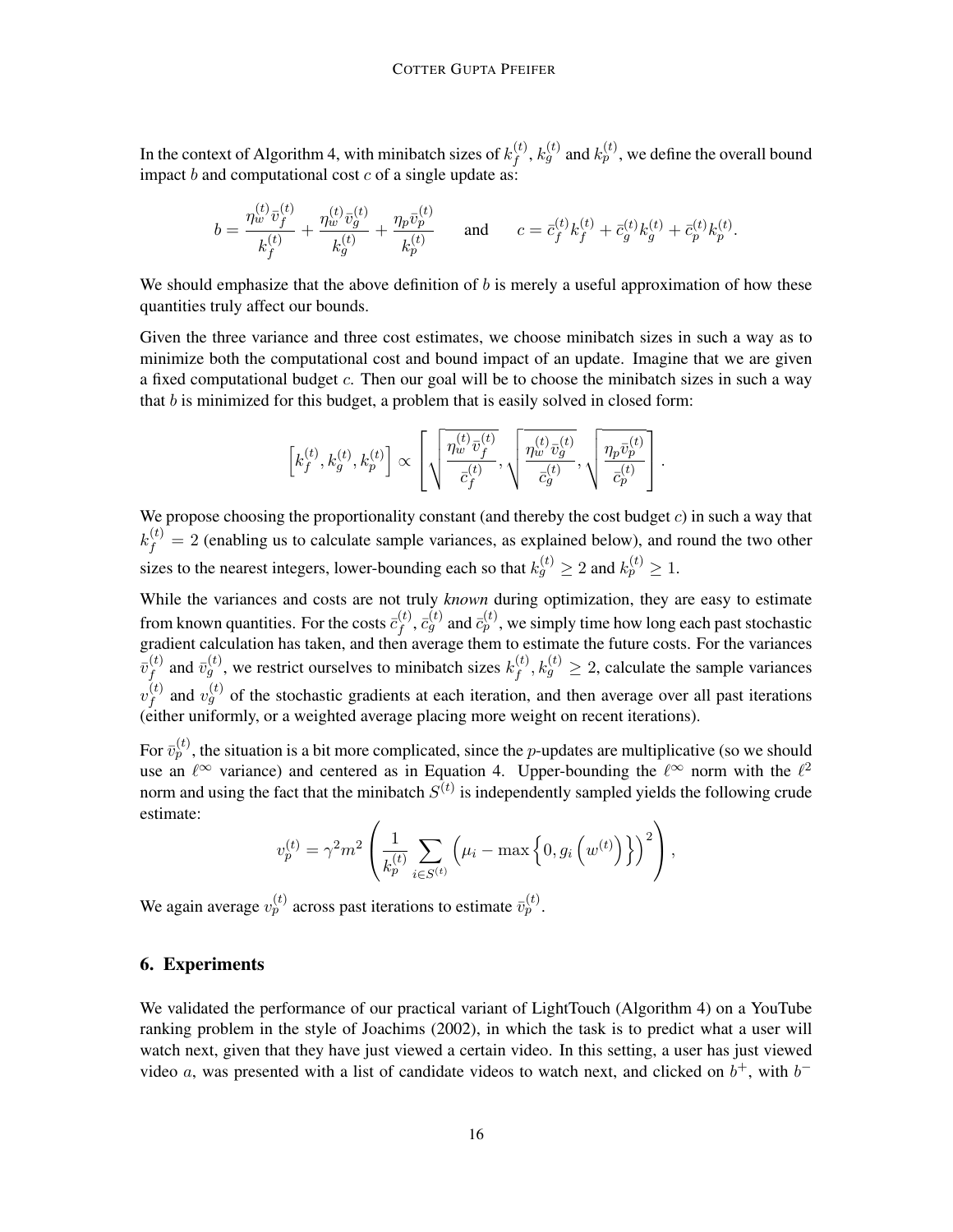being the video immediately preceding  $b^+$  in the list (if  $b^+$  was the first list element, then the example is thrown out).

We used an anonymized proprietary dataset consisting of  $n = 612587$  training pairs of feature vectors  $(x^+, x^-)$ , where  $x^+$  is a vector of 12 features summarizing the similarity between a and  $b^+$ , and  $x^-$  between a and  $b^-$ .

We treat this as a standard pairwise ranking problem, for which the goal is to estimate a function  $f(\Phi(x)) = \langle w, \Phi(x) \rangle$  such that  $f(\Phi(x^+)) > f(\Phi(x^-))$  for as many examples as possible, subject to the appropriate regularization (or, in this case, constraints). Specifically, the (unconstrained) learning task is to minimize the average empirical hinge loss:

$$
\min_{w \in \mathcal{W}} \frac{1}{n} \sum_{i=1}^{n} \left( \max \left\{ 0, 1 - \left\langle w, \Phi \left( x_i^+ \right) - \Phi \left( x_i^- \right) \right\rangle \right\} \right).
$$

All twelve of the features were designed to provide positive evidence—in other words, if any one increases (holding the others fixed), then we expect  $f(\Phi(x))$  to increase. We have found that using constraints to enforce this monotonicity property results in a better model in practice.

We define  $\Phi(\cdot)$  as in lattice regression using simplex interpolation [\(Garcia et al., 2012;](#page-21-13) [Gupta et al.,](#page-21-2) [2016\)](#page-21-2), an approach which works well at combining a small number of informative features, and more importantly (for our purposes) enables one to force the learned function to be monotonic via linear inequality constraints on the parameters. For the resulting problem, the feature vectors have dimension  $d = 2^{12} = 4096$ , we chose W to be defined by the box constraints  $-10 \le w_i \le 10$ in each of the 4096 dimensions, and the total number of monotonicity-enforcing linear inequality constraints is  $m = 24576$ .

Every  $\Phi(x)$  contains only  $d + 1 = 13$  nonzeros and can be computed in  $O(d \ln d)$  time. Hence, stochastic gradients of f are inexpensive to compute. Likewise, checking a monotonicity constraint only requires a single comparison between two parameter values, so although there are a large number of them, each constraint is very inexpensive to check.

### 6.1. Implementations

We implemented all algorithms in C++. Before running our main experiments, we performed crude parameter searches on a power-of-four grid (i.e.  $\dots$ ,  $1/16$ ,  $1/4$ ,  $1$ ,  $4$ ,  $16$ ,  $\dots$ ). For each candidate value we performed roughly 10 000 iterations, and chose the parameter that appeared to result in the fastest convergence in terms of the objective function.

LightTouch Our implementation of LightTouch includes all of the suggested changes of Section [5,](#page-13-0) including the constraint aggregation approach of Section [5.1,](#page-13-1) although we used no aggregation until our timing comparison (Section [6.3\)](#page-19-0). For automatic minibatching, we took weighted averages of the variance estimates as  $\bar{v}^{(t+1)} \propto v^{(t)} + \nu \bar{v}^{(t)}$ . We found that up-weighting recent estimates (taking  $\nu$  < 1) resulted in a noticeable improvement, but that the precise value of  $\nu$  mattered little (we used  $\nu = 0.999$ ). Based on the grid search described above, we chose  $\gamma = 1$ ,  $\eta_w = 16$  and  $\eta_p = 1/16$ .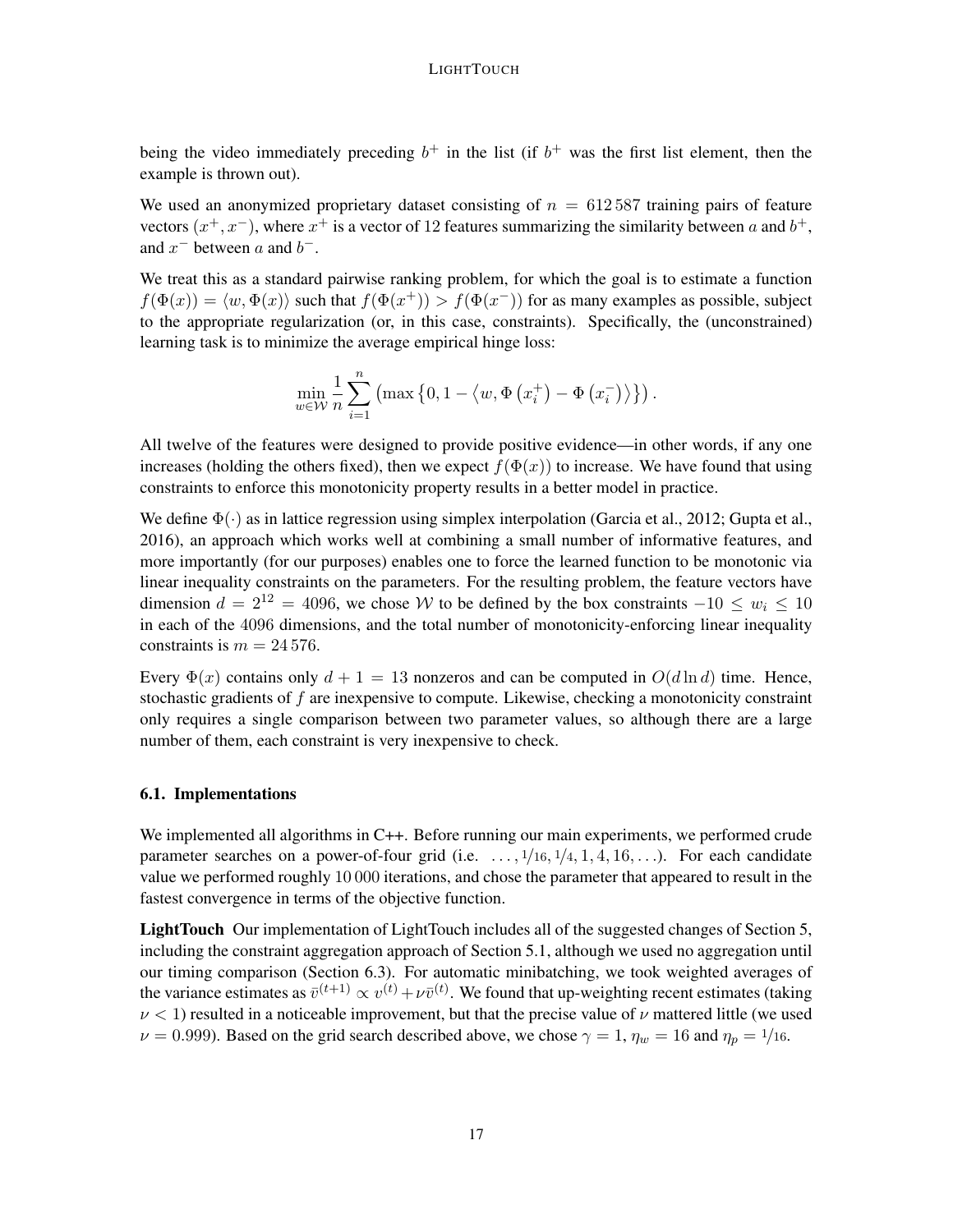

<span id="page-17-0"></span>Figure 1: Comparison of convergence rates of [LightTouch,](#page-6-0) [FullTouch](#page-3-0) and ApproxSGD on the YouTube ranking problem of Section [6.](#page-15-0) The two plots show the objective function (average training hinge loss)  $f(\Pi_g(w^{(t)}))$  as a function of the number of iterations, and as a function of the total number of times a single constraint function  $q_i$  was evaluated or differentiated, respectively.

FullTouch Our FullTouch implementation differs from that in Algorithm [1](#page-3-0) only in that we used a decreasing step size  $\eta_w^{(t)} = \eta_w/$ √ t. As with LightTouch, we chose  $\gamma = 1$  and  $\eta_w = 16$  based on a grid search.

**ProjectedSGD** We implemented Euclidean projections onto lattice monotonicity constraints using IPOPT (Wächter and Biegler, 2006) to optimize the resulting sparse 4096-dimensional quadratic program. However, the use of a QP solver for projected SGD—a very heavyweight solution resulted in an implementation that was too slow to experiment with, requiring nearly four minutes per projection (observe that our experiments each ran for millions of iterations).

ApproxSGD This is an approximate projected SGD implementation using the fast approximate update procedure described in [Gupta et al.](#page-21-2) [\(2016\)](#page-21-2), which is an active set method that, starting from the current iterate, moves along the boundary of the feasible region, adding constraints to the active set as they are encountered, until the desired step is exhausted (this is reminiscent of the local linear oracles considered by [Garber and Hazan](#page-21-9) [\(2013\)](#page-21-9)). This approach is particularly well-suited to this particular constraint set because (1) when checking constraints for possible inclusion in the active set, it exploits the sparsity of the stochastic gradients to only consider monotonicity constraints which could possibly be violated, and (2) projecting onto an intersection of active monotonicity constraints reduces to uniformly averaging every set of parameters that are "linked together" by active constraints. Like the other algorithms, we used step sizes of  $\eta_w^{(t)} = \eta_w/$ √ t and chose  $\eta_w = 64$ based on the grid search (recall that  $\eta_w = 16$  was better for the other two algorithms).

In every experiment we repeatedly looped over a random permutation of the training set, and generated plots by averaging over 5 such runs (with the same 5 random permutations) for each algorithm.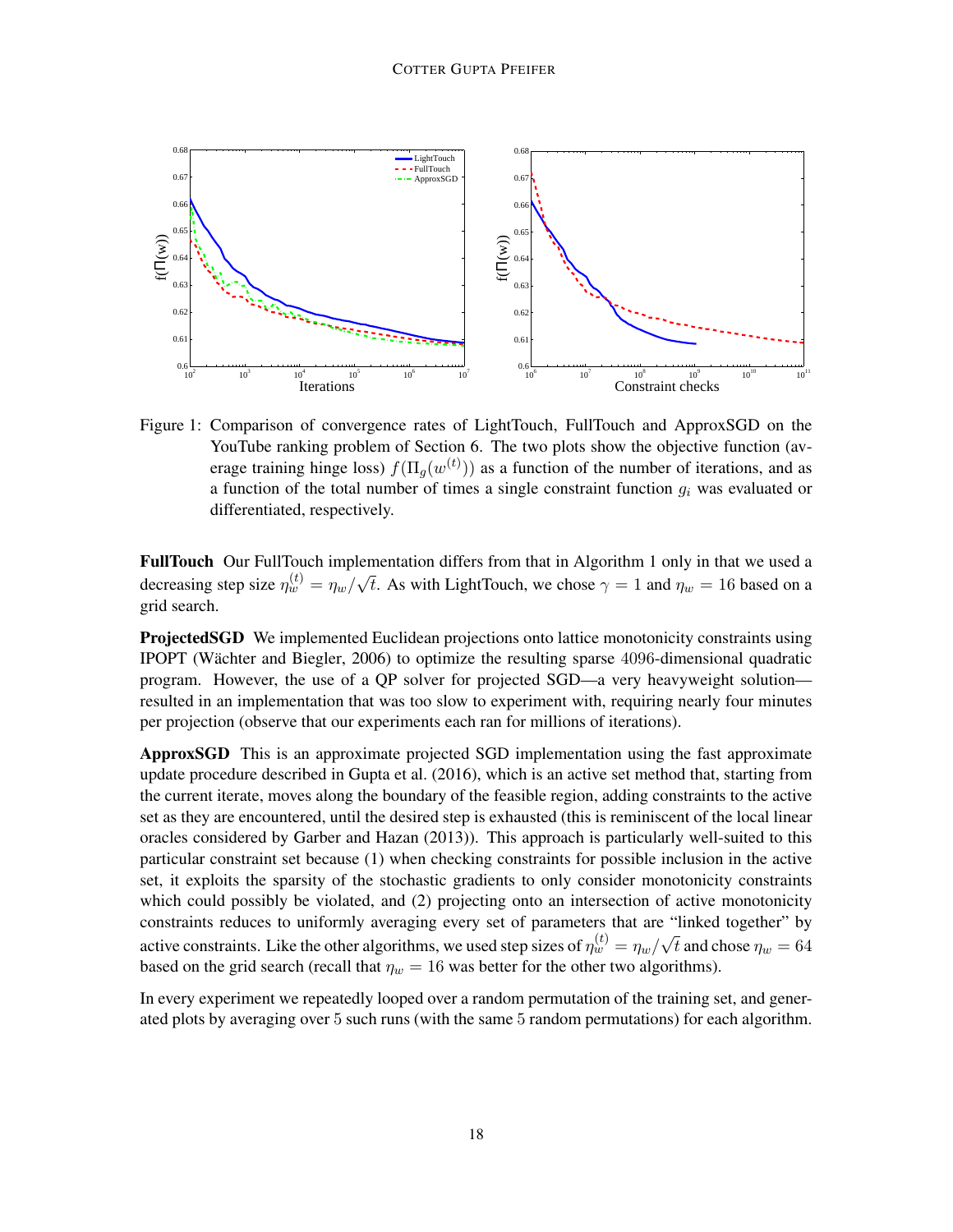

<span id="page-18-0"></span>Figure 2: Comparison constraint-handling of [LightTouch](#page-6-0) and [FullTouch](#page-3-0) on the YouTube ranking problem of Section [6.](#page-15-0) The two plots show the constraint violation magnitude  $\max\{0, g(w^{(t)})\}$ , and the average number of constraints checked per iteration up to this point, respectively, both as functions of the number of iterations.

### <span id="page-18-1"></span>6.2. Constraint-check Comparison

In our first set of experiments, we compared the performance of LightTouch, FullTouch and Approx-SGD in terms of the number of stochastic subgradients of  $f$  drawn, and the number of constraints checked. Because LightTouch's automatic minibatching fixes  $k_f^{(t)} = 2$  (with the other two minibatch sizes being automatically determined), in these experiments we used minibatch sizes of 2 for [FullTouch](#page-3-0) and ApproxSGD, guaranteeing that all three algorithms observe the same number of stochastic subgradients of f at each iteration.

The left-hand plot of Figure [1](#page-17-0) shows that all three algorithms converge at roughly comparable periteration rates, with ApproxSGD having a slight advantage over FullTouch, which itself converges a bit more rapidly than LightTouch. The right-hand plot shows a striking difference, however— LightTouch reaches a near-optimal solution having checked more than  $10\times$  fewer constraints than FullTouch. Notice that we plot the suboptimalities of the projected iterates  $\Pi_w(w^{(t)})$  rather than of the  $w^{(t)}$ s themselves, in order to emulate the final projection (line 7 of Algorithm [1](#page-3-0) and 17 of Algorithm [4\)](#page-13-2), and guarantee that we only compare the average losses of *feasible* intermediate solutions.

In Figure [2,](#page-18-0) we explore how well our algorithms enforce feasibility, and how effective automatic minibatching is at choosing minibatch sizes. The left-hand plot shows that both FullTouch has converged to a nearly-feasible solution after roughly 10 000 iterations, and LightTouch (unsurprisingly) takes more, perhaps 100 000 or so. In the right-hand plot, we see that, in line with our expectations (see Section [5.2\)](#page-14-0), LightTouch's automatic minibatching results in very few constraints being checked in late iterations.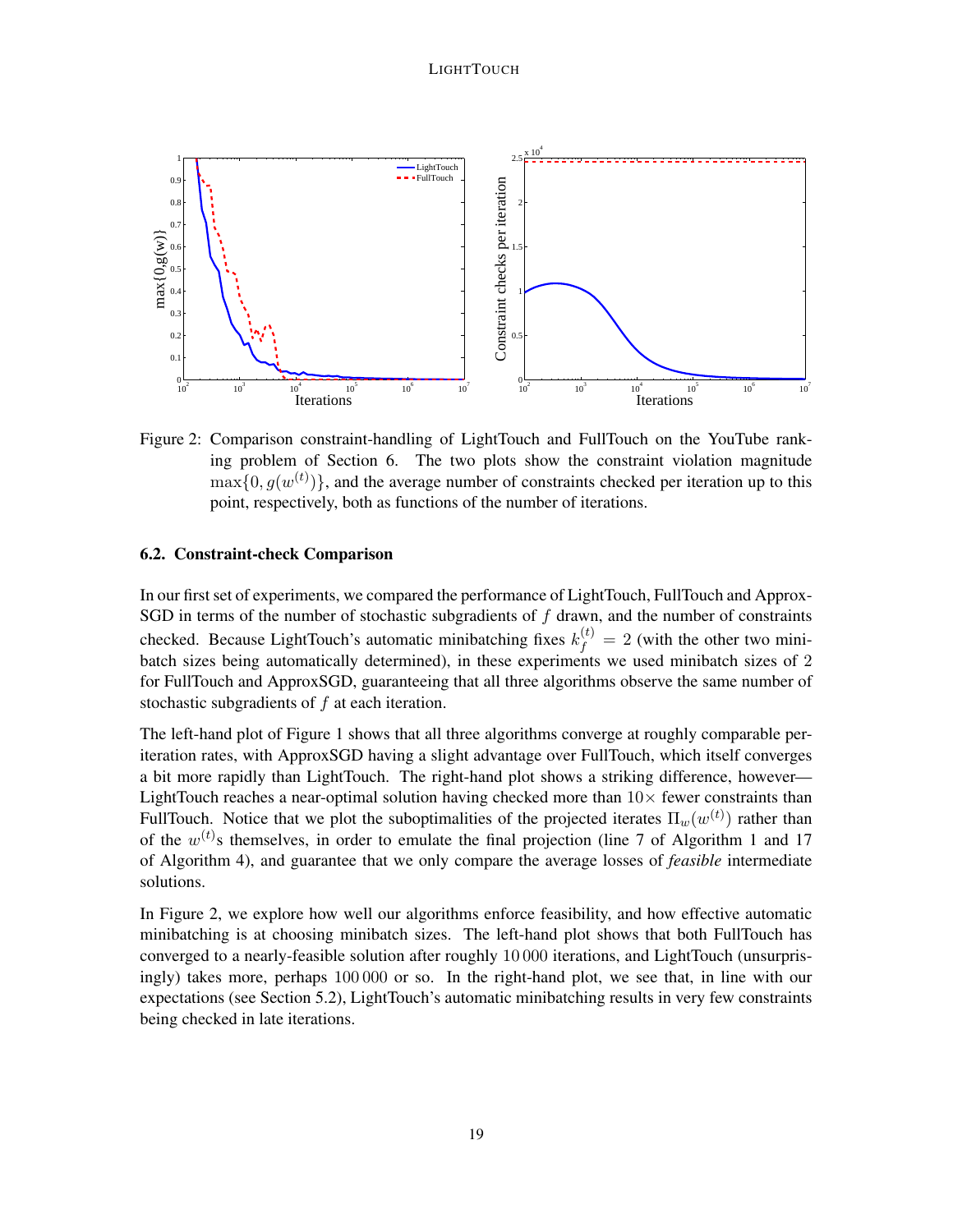### <span id="page-19-0"></span>6.3. Timing Comparison

Our final experiment compared the wall-clock runtimes of our implementations. Note that, because each monotonicity constraint can be checked with only a single comparison (compare with e.g.  $O(d)$  arithmetic operations for a dense linear inequality constraint), the  $O(m)$  arithmetic cost of maintaining and updating the probability distribution  $p$  over the constraints is significant. Hence, in terms of the constraint costs, this is nearly a worse-case problem for [LightTouch.](#page-6-0) We experimented with power-of-4 constraint aggregate sizes (Section [5.1\)](#page-13-1), and found that using  $\tilde{m} = 96$  aggregated constraints, each of size 256, worked best.

[FullTouch,](#page-3-0) without minibatching, draws a single stochastic subgradient of  $f$  and checks every constraint at each iteration. However, it would seem to be more efficient to use minibatching to look at more stochastic subgradients at each iteration, and therefore fewer constraints per stochastic subgradient of f. Hence, for [FullTouch,](#page-3-0) we again searched over power-of-4 minibatch sizes, and found that 16 worked best.

For ApproxSGD, the situation is less clear-cut. On the one hand, increasing the minibatch size results in fewer approximate projections being performed per stochastic subgradient of f. On the other, averaging more stochastic subgradients results in less sparsity, slowing down the approximate projection. We found that the latter consideration wins out—after searching again over power-of-4 minibatch sizes, we found that a minibatch size of 1 (i.e. no minibatching) worked best.

tion [6.2,](#page-18-1) we believe that this advantage would Figure 3: Plot of the objective function (average Figure [3](#page-19-1) contains the results of these experiments, showing that both [FullTouch](#page-3-0) and [LightTouch](#page-6-0) converge significantly faster than ApproxSGD. Interestingly, ApproxSGD is rather slow in early iterations (clipped off in plot), but accelerates in later iterations. We speculate that the reason for this behavior is that, close to convergence, the steps taken at each iteration are smaller, and therefore the active sets constructed during the approximate projection routine do not grow as large. [FullTouch](#page-3-0) enjoys a small advantage over [LightTouch](#page-6-0) until both algorithms are very close to convergence, but based on the results of Secreverse if there were more constraints, or if the constraints were more expensive to check.

# 7. Conclusions



<span id="page-19-1"></span>training hinge loss)  $f(\Pi_g(w^{(t)}))$  as a function of runtime for our implementations of [LightTouch,](#page-6-0) [FullTouch](#page-3-0) and ApproxSGD, on the YouTube ranking problem of Section [6.](#page-15-0)

We have proposed an efficient strategy for large-scale heavily constrained optimization, building on the work of [Mahdavi et al.](#page-21-5) [\(2012\)](#page-21-5), and analyze its performance, demonstrating that, asymptotically, our approach requires many fewer constraint checks in order to converge.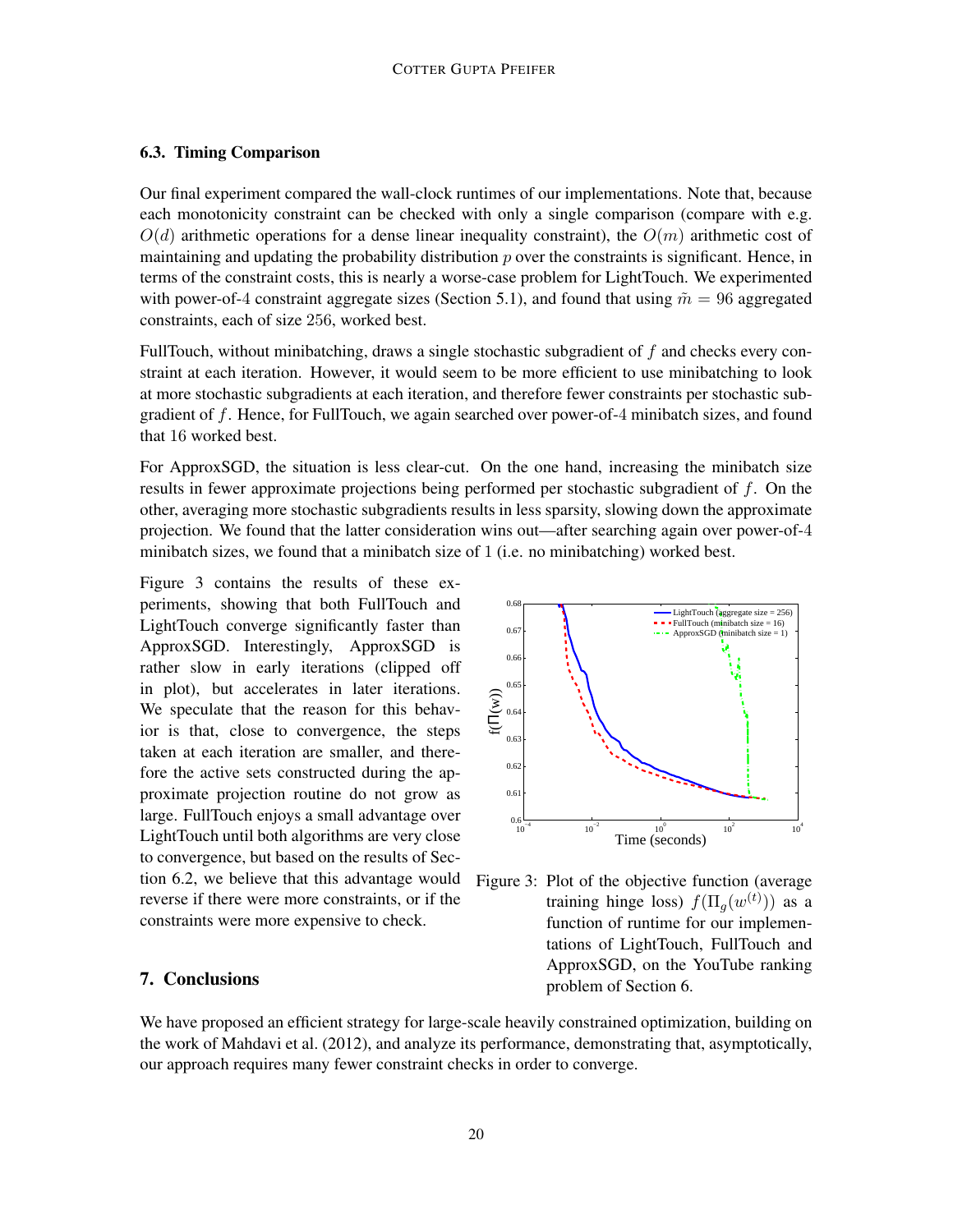We build on these theoretical results to propose a practical variant. The most significant of these improvements is based on the observation that our algorithm takes steps based on three separate stochastic gradients, and that trading off the variances of computational costs of these three components is beneficial. To this end, we propose a heuristic for dynamically choosing minibatch sizes in such a way as to encourage faster convergence at a lower computational cost.

Experiments on a real-world 4096-dimensional machine learning problem with 24 576 constraints and 612 587 training examples—too large for a QP-based implementation of projected SGD showed that our proposed method is effective. In particular, we find that, in practice, our technique checks fewer constraints per iteration than competing algorithms, and, as expected, checks ever fewer as optimization progresses.

# Acknowledgments

We thank Kevin Canini, Mahdi Milani Fard, Andrew Frigyik, Michael Friedlander and Seungil You for helpful discussions, and proofreading earlier drafts.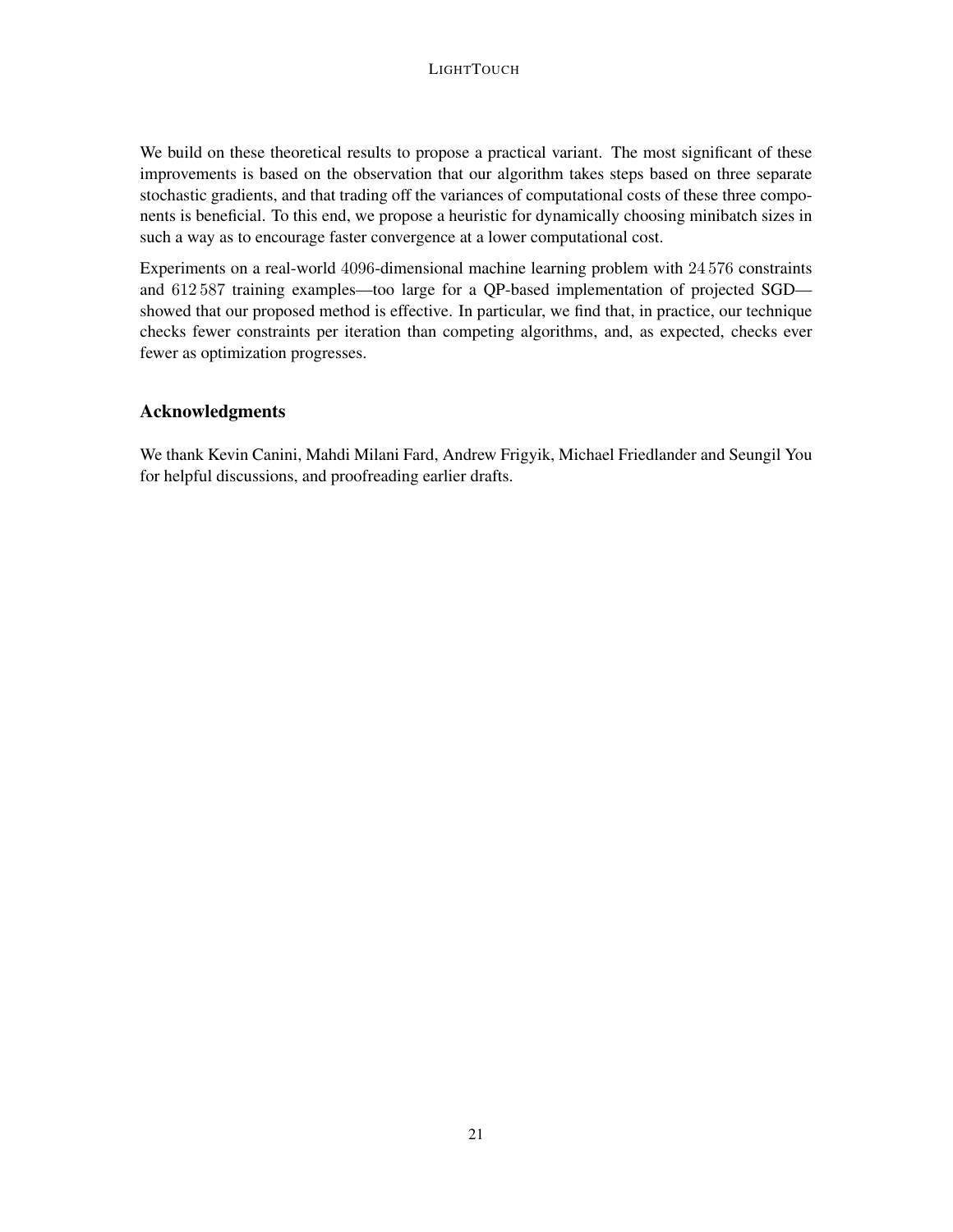# **References**

- <span id="page-21-0"></span>N. P. Archer and S. Wang. Application of the back propagation neural network algorithm with monotonicity constraints for two-group classification problems. *Decision Sciences*, 24:60–75, 1993.
- <span id="page-21-7"></span>H. H. Bauschke. *Projection Algorithms and Monotone Operators*. Ph.D. Thesis, Simon Fraser University, Canada, 1996.
- <span id="page-21-14"></span>A. Beck and M. Teboulle. Mirror descent and nonlinear projected subgradient methods for convex optimization. *Oper. Res. Lett.*, 31(3):167–175, May 2003.
- <span id="page-21-8"></span>K. L. Clarkson, E. Hazan, and D. P. Woodruff. Sublinear optimization for machine learning. In *Proceedings of the 2010 IEEE 51st Annual Symposium on Foundations of Computer Science*, FOCS'10, pages 449–457, Washington, DC, USA, 2010. IEEE Computer Society.
- <span id="page-21-1"></span>H. Daniels and M. Velikova. Monotone and partially monotone neural networks. *IEEE Trans. Neural Networks*, 21(6):906–917, 2010.
- <span id="page-21-15"></span>K. Dzhaparidze and J. H. van Zanten. On Bernstein-type inequalities for martingales. *Stochastic Processes and their Applications*, 93(1):109–117, May 2001.
- <span id="page-21-9"></span>D. Garber and E. Hazan. Playing non-linear games with linear oracles. In *FOCS*, pages 420–428. IEEE Computer Society, 2013.
- <span id="page-21-13"></span>E. K. Garcia, R. Arora, and M. Gupta. Optimized regression for efficient function evaluation. *IEEE Trans. Image Processing*, 21(9):4128–4140, September 2012.
- <span id="page-21-11"></span>D. Goldfarb and S. Liu. An  $O(Ln^3)$  primal interior point algorithm for convex quadratic programming. *Math. Program.*, 49(3):325–340, January 1991.
- <span id="page-21-2"></span>M. R. Gupta, A. Cotter, J. Pfeifer, K. Voevodski, K. Canini, A. Mangylov, W. Moczydlowski, and A. van Esbroeck. Monotonic calibrated interpolated look-up tables. *JMLR (to appear)*, 2016.
- <span id="page-21-3"></span>E. Hazan and S. Kale. Projection-free online learning. In *ICML'12*, 2012.
- <span id="page-21-4"></span>M. Jaggi. Revisiting Frank-Wolfe: Projection-free sparse convex optimization. In *ICML'13*, volume 28, pages 427–435, 2013.
- <span id="page-21-12"></span>T. Joachims. Optimizing search engines using clickthrough data. In *KDD'02*, pages 133–142, New York, NY, USA, 2002.
- <span id="page-21-6"></span>R. Johnson and T. Zhang. Accelerating stochastic gradient descent using predictive variance reduction. In *NIPS'13*, pages 315–323. 2013.
- <span id="page-21-5"></span>M. Mahdavi, T. Yang, R. Jin, S. Zhu, and J. Yi. Stochastic gradient descent with only one projection. In *NIPS'12*, pages 494–502. 2012.
- <span id="page-21-10"></span>A. Nemirovski. Lecture notes: Interior point polynomial time methods in convex programming. 2004. URL [http://www2.isye.gatech.edu/˜nemirovs/Lect\\_IPM.pdf](http://www2.isye.gatech.edu/~nemirovs/Lect_IPM.pdf).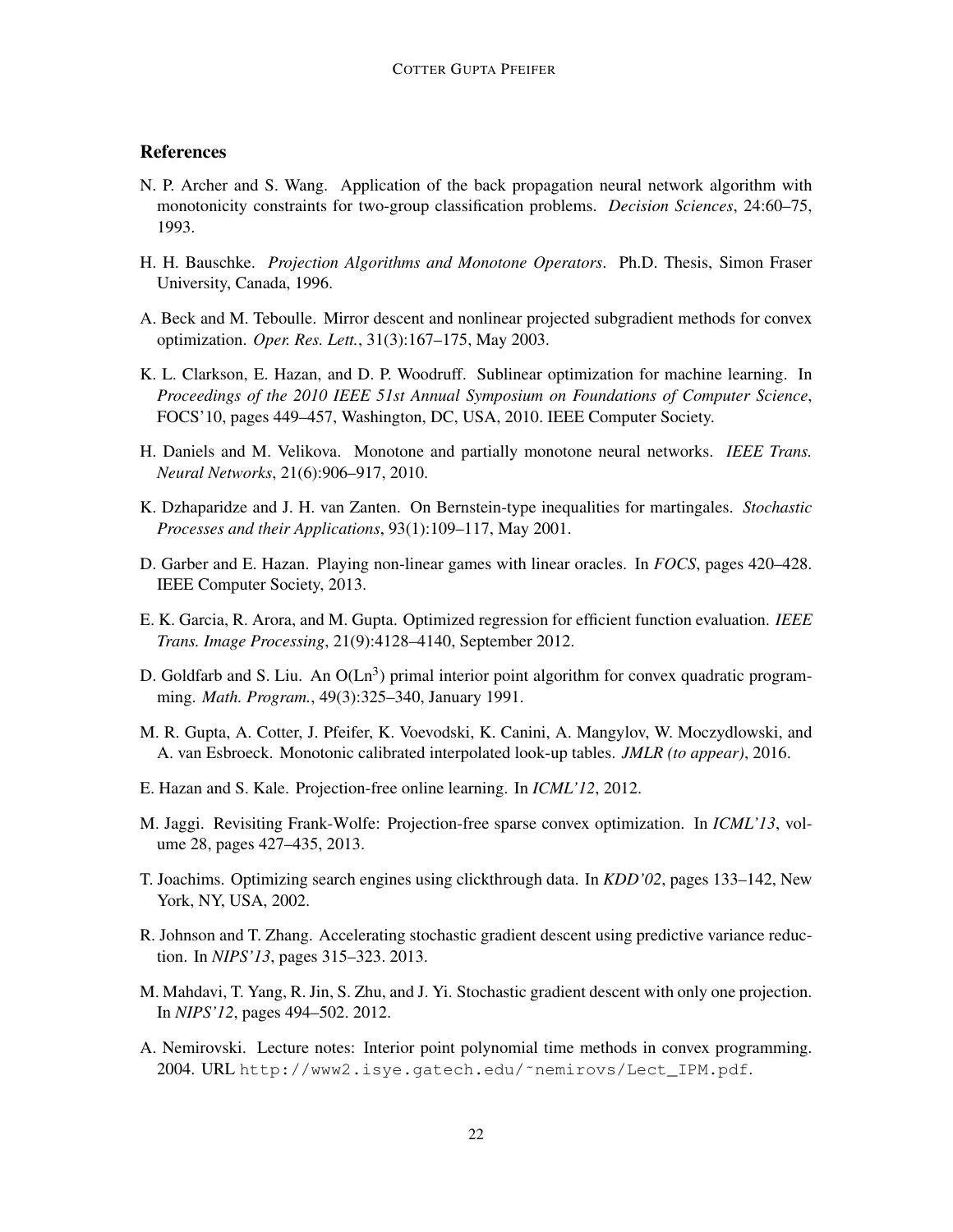- <span id="page-22-7"></span>A. Nemirovski and D. Yudin. *Problem complexity and method efficiency in optimization*. John Wiley & Sons Ltd, 1983.
- <span id="page-22-4"></span>A. Nemirovski, A. Juditsky, G. Lan, and A. Shapiro. Robust stochastic approximation approach to stochastic programming. *SIAM Journal on Optimization*, 19(4):1574–1609, January 2009.
- <span id="page-22-2"></span>Y.-J. Qu and B.-G. Hu. Generalized constraint neural network regression model subject to linear priors. *IEEE Trans. on Neural Networks*, 22(11):2447–2459, 2011.
- <span id="page-22-9"></span>A. Rakhlin and K. Sridharan. Optimization, learning, and games with predictable sequences. In *NIPS'13*, pages 3066–3074. 2013.
- <span id="page-22-10"></span>S. Shalev-Shwartz, Y. Singer, N. Srebro, and A. Cotter. Pegasos: Primal Estimated sub-GrAdient SOlver for SVM. *Mathematical Programming*, 127(1):3–30, March 2011.
- <span id="page-22-0"></span>J. Sill. Monotonic networks. *Advances in Neural Information Processing Systems (NIPS)*, 1998.
- <span id="page-22-1"></span>J. Spouge, H. Wan, and W. J. Wilbur. Least squares isotonic regression in two dimensions. *Journal of Optimization Theory and Applications*, 117(3):585–605, 2003.
- <span id="page-22-8"></span>N. Srebro, K. Sridharan, and A. Tewari. On the universality of online mirror descent. In *NIPS'11*, 2011.
- <span id="page-22-6"></span>A. Wächter and L. T. Biegler. On the implementation of a primal-dual interior point filter line search algorithm for large-scale nonlinear programming. *Mathematical Programming*, 106(1): 25–57, 2006.
- <span id="page-22-5"></span>M. Wang, Y. Chen, J. Liu, and Y. Gu. Random Multi-Constraint Projection: Stochastic Gradient Methods for Convex Optimization with Many Constraints. *ArXiv e-prints*, November 2015.
- <span id="page-22-12"></span>Wikipedia. Coupon collector's problem — Wikipedia, the free encyclopedia, 2014. URL [http://en.wikipedia.org/wiki/Coupon\\_collector%27s\\_problem](http://en.wikipedia.org/wiki/Coupon_collector%27s_problem). [Online; accessed 20-November-2014].
- <span id="page-22-11"></span>Wikipedia. Properties of polynomial roots — Wikipedia, the free encyclopedia, 2015. URL [http://en.wikipedia.org/wiki/Properties\\_of\\_polynomial\\_roots](http://en.wikipedia.org/wiki/Properties_of_polynomial_roots). [Online; accessed 27-March-2015].
- <span id="page-22-3"></span>M. Zinkevich. Online convex programming and generalized infinitesimal gradient ascent. In *ICML'03*, 2003.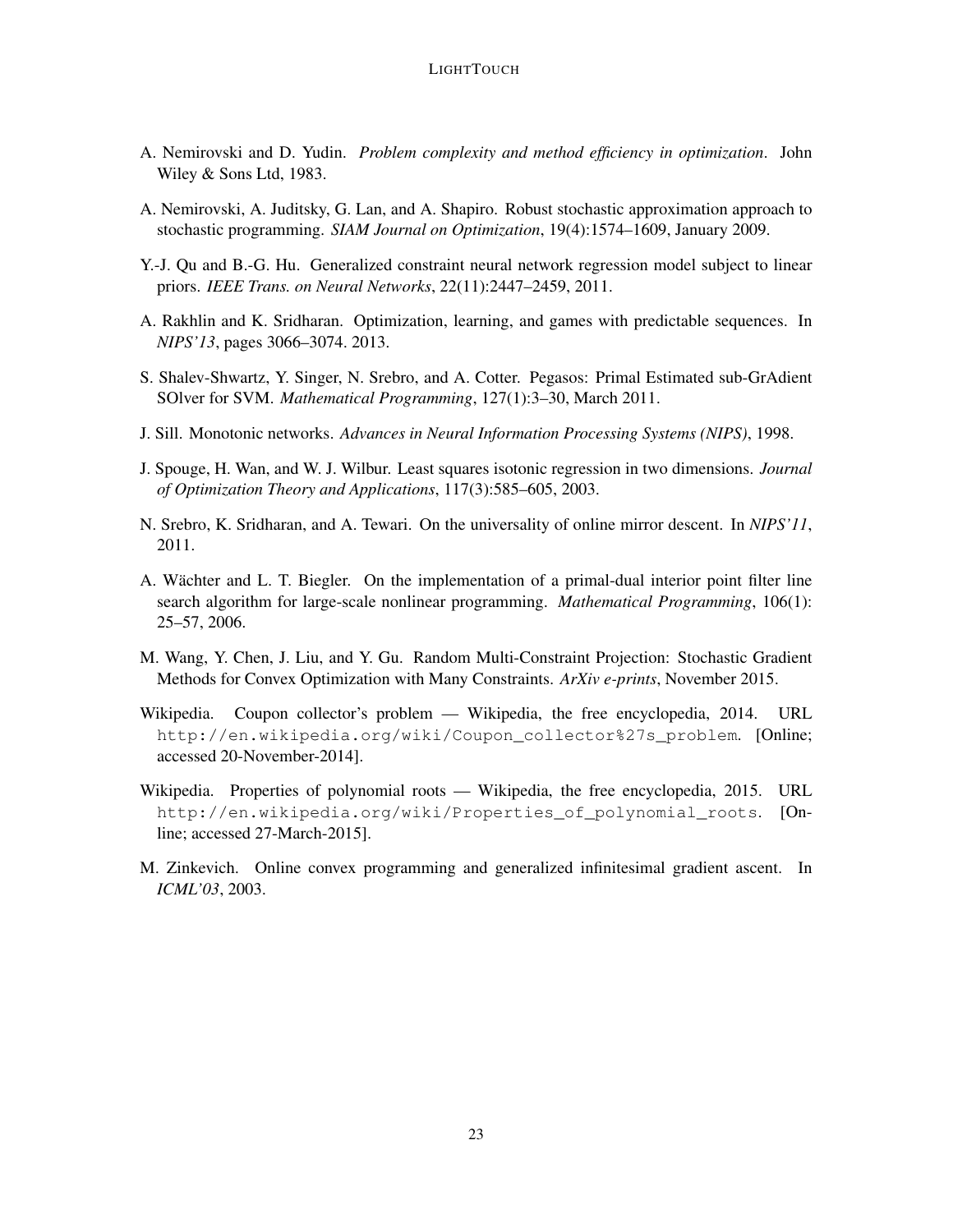| <b>Symbol</b>                                                                                | rable $\pi$ . Two notation in Teppendix T.<br><b>Description</b> | <b>Definition</b>                                                                                                                                                                                                                                                    |
|----------------------------------------------------------------------------------------------|------------------------------------------------------------------|----------------------------------------------------------------------------------------------------------------------------------------------------------------------------------------------------------------------------------------------------------------------|
| $\mathcal A$                                                                                 | Convex domain of dual variables                                  |                                                                                                                                                                                                                                                                      |
| $\mathcal{F}$                                                                                | Filtration                                                       | $\check{\Delta}^{(t)}$ , $\check{\Delta}^{(t)}_w$ , $\hat{\Delta}^{(t)}_\alpha$ are $\mathcal{F}_t$ -measurable                                                                                                                                                      |
| $\left\Vert \cdot \right\Vert$ , $\left\Vert \cdot \right\Vert _{*}$                         | Unspecified norm and its dual                                    |                                                                                                                                                                                                                                                                      |
| $\left\  \cdot \right\ _w, \left\  \cdot \right\ _{w*}$                                      | Norm on $W$ and its dual                                         |                                                                                                                                                                                                                                                                      |
| $\left\ \cdot\right\ _{\alpha}, \left\ \cdot\right\ _{\alpha*}$                              | Norm on $A$ and its dual                                         |                                                                                                                                                                                                                                                                      |
| $\Psi, \Psi^*$                                                                               | A d.g.f. and its convex conjugate                                |                                                                                                                                                                                                                                                                      |
| $\Psi_w, \Psi_w^*$                                                                           | A d.g.f. on $W$ and its convex conjugate                         |                                                                                                                                                                                                                                                                      |
|                                                                                              | A d.g.f. on $A$ and its convex conjugate                         |                                                                                                                                                                                                                                                                      |
|                                                                                              | Stochastic subgradient                                           |                                                                                                                                                                                                                                                                      |
| $\Psi_{\alpha}, \Psi_{\alpha}^*$ $\check{\Delta}$ $\check{\Delta}_w$ $\hat{\Delta}_{\alpha}$ | Primal stochastic subgradient                                    |                                                                                                                                                                                                                                                                      |
|                                                                                              | Dual stochastic supergradient                                    |                                                                                                                                                                                                                                                                      |
| $R_*$                                                                                        | Bound on $w^*$ -centered radius of $W$                           | $R_* \geq   w - w^*  $                                                                                                                                                                                                                                               |
| $R_{w*}$                                                                                     | Bound on $w^*$ -centered radius of $\mathcal W$                  | $R_{w*} \geq   w-w^*  _{w}$                                                                                                                                                                                                                                          |
| $R_{\alpha*}$                                                                                | Bound on $\alpha^*$ -centered radius of A                        | $R_{\alpha*} \geq   \alpha - \alpha^*  _{\alpha}$                                                                                                                                                                                                                    |
| $\sigma$                                                                                     | Bound on $\Delta$ error                                          | $\sigma \geq \left\  \mathbb{E}[\check{\Delta}^{(t)} \mid \mathcal{F}_{t-1}] - \check{\Delta}^{(t)} \right\ _{*}$                                                                                                                                                    |
| $\sigma_w$                                                                                   | Bound on $\Delta_w$ error                                        | $\sigma_w \geq \left\  \mathbb{E}[\check{\Delta}_w^{(t)} \mid \mathcal{F}_{t-1}] - \check{\Delta}_w^{(t)} \right\ _{w*}$<br>$\sigma_\alpha \geq \left\  \mathbb{E}[\hat{\Delta}_\alpha^{(t)} \mid \mathcal{F}_{t-1}] - \hat{\Delta}_\alpha^{(t)} \right\ _{\infty*}$ |
| $\sigma_{\alpha}$                                                                            | Bound on $\hat{\Delta}_{\alpha}$ error                           |                                                                                                                                                                                                                                                                      |
| $1-\delta_{\sigma}$                                                                          | Probability that $\sigma$ bound holds                            |                                                                                                                                                                                                                                                                      |
| $1-\delta_{\sigma w}$                                                                        | Probability that $\sigma_w$ bound holds                          |                                                                                                                                                                                                                                                                      |
| $1-\delta_{\sigma\alpha}$                                                                    | Probability that $\sigma_{\alpha}$ bound holds                   |                                                                                                                                                                                                                                                                      |

Table 4: New notation in Appendix [A.](#page-23-0)

### <span id="page-23-0"></span>Appendix A. Mirror Descent

Mirror descent [\(Nemirovski and Yudin, 1983;](#page-22-7) [Beck and Teboulle, 2003\)](#page-21-14) is a meta-algorithm for stochastic optimization (more generally, online regret minimization) which performs gradient updates with respect to a meta-parameter, the *distance generating function* (d.g.f.). The two most widely-used d.g.f.s are the squared Euclidean norm and negative Shannon entropy, for which the resulting MD instantiations are stochastic gradient descent (SGD) and a multiplicative updating algorithm, respectively. These are precisely the two d.g.f.s which our constrained algorithm will use for the updates of w and p. We'll here give a number of results which differ only slightly from "standard" ones, beginning with a statement of an online MD bound adapted from [Srebro et al.](#page-22-8) [\(2011\)](#page-22-8):

<span id="page-23-1"></span>**Theorem 5** Let  $\|\cdot\|$  and  $\|\cdot\|_*$  be a norm and its dual. Suppose that the distance generating function *(d.g.f.)*  $\Psi$  *is* 1-strongly convex w.r.t.  $\|\cdot\|$ . Let  $\Psi^*$  be the convex conjugate of  $\Psi$ , and take  $B_{\Psi}(w|w') =$  $\Psi(w) - \Psi(w') - \langle \nabla \Psi(w'), w - w' \rangle$  to be the associated Bregman divergence.

Take  $f_t: \mathcal{W} \to \mathbb{R}$  to be a sequence of convex functions on which we perform T iterations of mirror  $descent starting from w<sup>(1)</sup> \in W$ :

$$
\tilde{w}^{(t+1)} = \nabla \Psi^* \left( \nabla \Psi \left( w^{(t)} \right) - \eta \check{\nabla} f_t \left( w^{(t)} \right) \right),
$$
  

$$
w^{(t+1)} = \underset{w \in \mathcal{W}}{\operatorname{argmin}} B_{\Psi} \left( w \mid \tilde{w}^{(t+1)} \right),
$$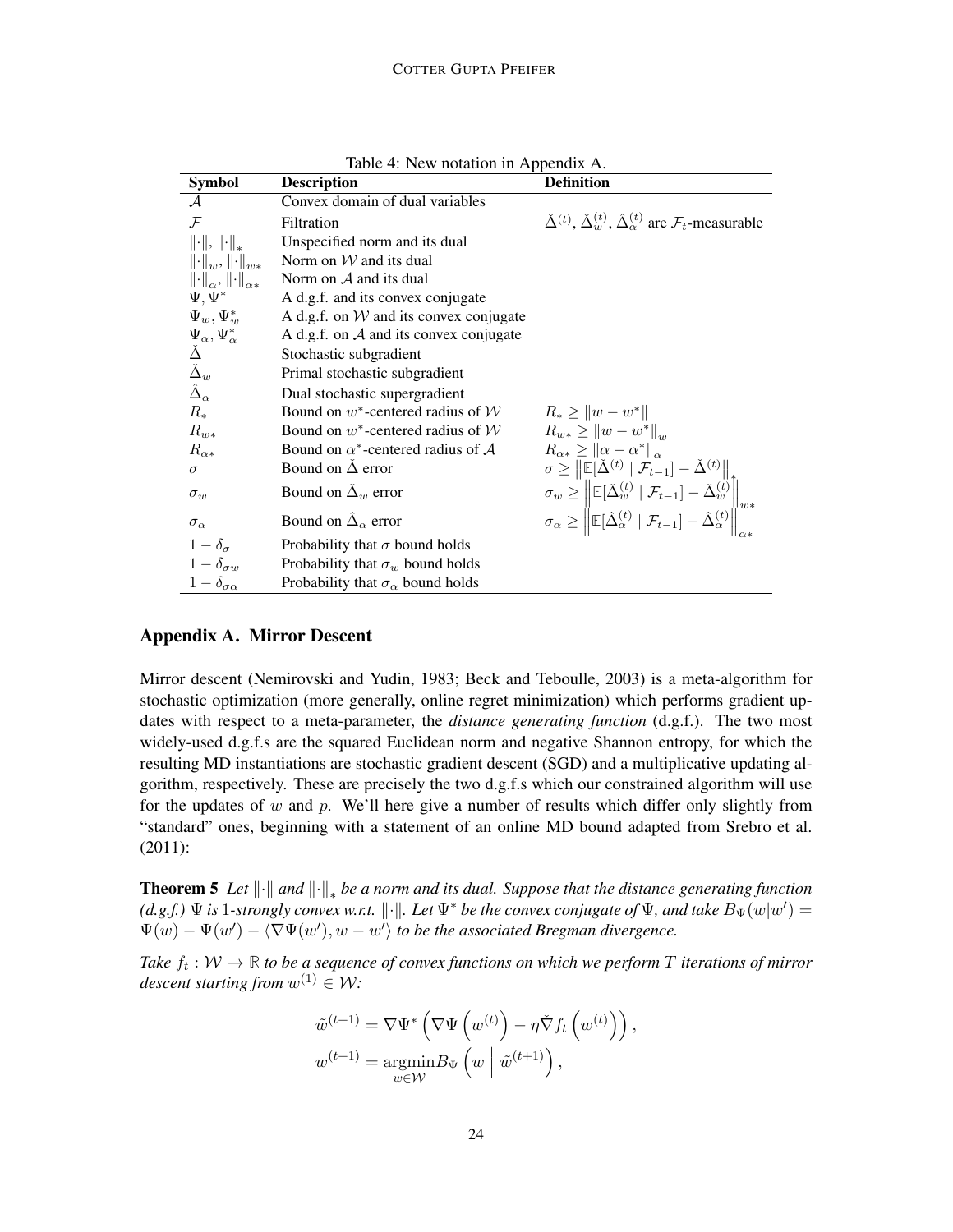where  $\check{\nabla} f_t(w^{(t)}) \in \partial f_t(w^{(t)})$  is a subgradient of  $f_t$  at  $w^{(t)}$ . Then:

$$
\frac{1}{T} \sum_{t=1}^{T} \left( f_t \left( w^{(t)} \right) - f_t \left( w^* \right) \right) \le \frac{B_{\Psi} \left( w^* \mid w^{(1)} \right)}{\eta T} + \frac{\eta}{2T} \sum_{t=1}^{T} \left\| \check{\nabla} f_t \left( w^{(t)} \right) \right\|_{*}^{2},
$$

where  $w^* \in W$  is an arbitrary reference vector.

Proof This proof is essentially the same as that of [Srebro et al.](#page-22-8) [\(2011,](#page-22-8) Lemma 2). By convexity:

$$
\eta\left(f_t\left(w^{(t)}\right) - f_t\left(w^*\right)\right) \leq \left\langle \eta \check{\nabla} f_t\left(w^{(t)}\right), w^{(t)} - w^* \right\rangle
$$
  
 
$$
\leq \left\langle \eta \check{\nabla} f_t\left(w^{(t)}\right), w^{(t)} - \tilde{w}^{(t+1)} \right\rangle + \left\langle \eta \check{\nabla} f_t\left(w^{(t)}\right), \tilde{w}^{(t+1)} - w^* \right\rangle.
$$

By Hölder's inequality,  $\langle w', w \rangle \le ||w'|| ||w||_*$ . Also,  $\Psi(w) = \sup_v (\langle v, w \rangle - \Psi^*(v))$  is maximized when  $\nabla \Psi^*(v) = w$ , so  $\nabla \Psi(\nabla \Psi^*(v)) = v$ . These results combined with the definition of  $\tilde{w}^{(t+1)}$ give:

$$
\eta\left(f_t\left(w^{(t)}\right) - f_t\left(w^*\right)\right) \le \left\|\eta \check{\nabla} f_t\left(w^{(t)}\right)\right\|_* \left\|w^{(t)} - \tilde{w}^{(t+1)}\right\| + \left\langle \nabla \Psi\left(w^{(t)}\right) - \nabla \Psi\left(\tilde{w}^{(t+1)}\right), \tilde{w}^{(t+1)} - w^*\right\rangle.
$$

Using Young's inequality and the definition of the Bregman divergence:

$$
\eta \left( f_t \left( w^{(t)} \right) - f_t \left( w^* \right) \right) \leq \frac{1}{2} \left\| \eta \check{\nabla} f_t \left( w^{(t)} \right) \right\|_*^2 + \frac{1}{2} \left\| w^{(t)} - \tilde{w}^{(t+1)} \right\|^2 + B_{\Psi} \left( w^* \mid w^{(t)} \right) - B_{\Psi} \left( w^* \mid \tilde{w}^{(t+1)} \right) - B_{\Psi} \left( \tilde{w}^{(t+1)} \mid w^{(t)} \right).
$$

Applying the 1-strong convexity of  $\Psi$  to cancel the  $||w^{(t)} - \tilde{w}^{(t+1)}||$  $^{2}/2$  and  $B_{\Psi}(\tilde{w}^{(t+1)} \mid w^{(t)})$ terms:

$$
\eta\left(f_t\left(w^{(t)}\right) - f_t\left(w^*\right)\right) \leq \frac{\eta^2}{2} \left\|\tilde{\nabla} f_t\left(w^{(t)}\right)\right\|_*^2 + B_{\Psi}\left(w^*\left|w^{(t)}\right) - B_{\Psi}\left(w^*\left|\tilde{w}^{(t+1)}\right.\right).
$$

Summing over t, using the nonnegativity of  $B_{\Psi}$ , and dividing through by  $\eta T$  gives the claimed result. ш

It is straightforward to transform Theorem [5](#page-23-1) into an in-expectation result for stochastic subgradients:

<span id="page-24-0"></span>**Corollary 6** Take  $f_t : W \to \mathbb{R}$  to be a sequence of convex functions, and F a filtration. Suppose that we perform  $T$  iterations of stochastic mirror descent starting from  $w^{(1)} \in \mathcal{W}$ , using the *definitions of Theorem [5:](#page-23-1)*

$$
\tilde{w}^{(t+1)} = \nabla \Psi^* \left( \nabla \Psi \left( w^{(t)} \right) - \eta \check{\Delta}^{(t)} \right),
$$
  

$$
w^{(t+1)} = \underset{w \in \mathcal{W}}{\operatorname{argmin}} B_{\Psi} \left( w \mid \tilde{w}^{(t+1)} \right),
$$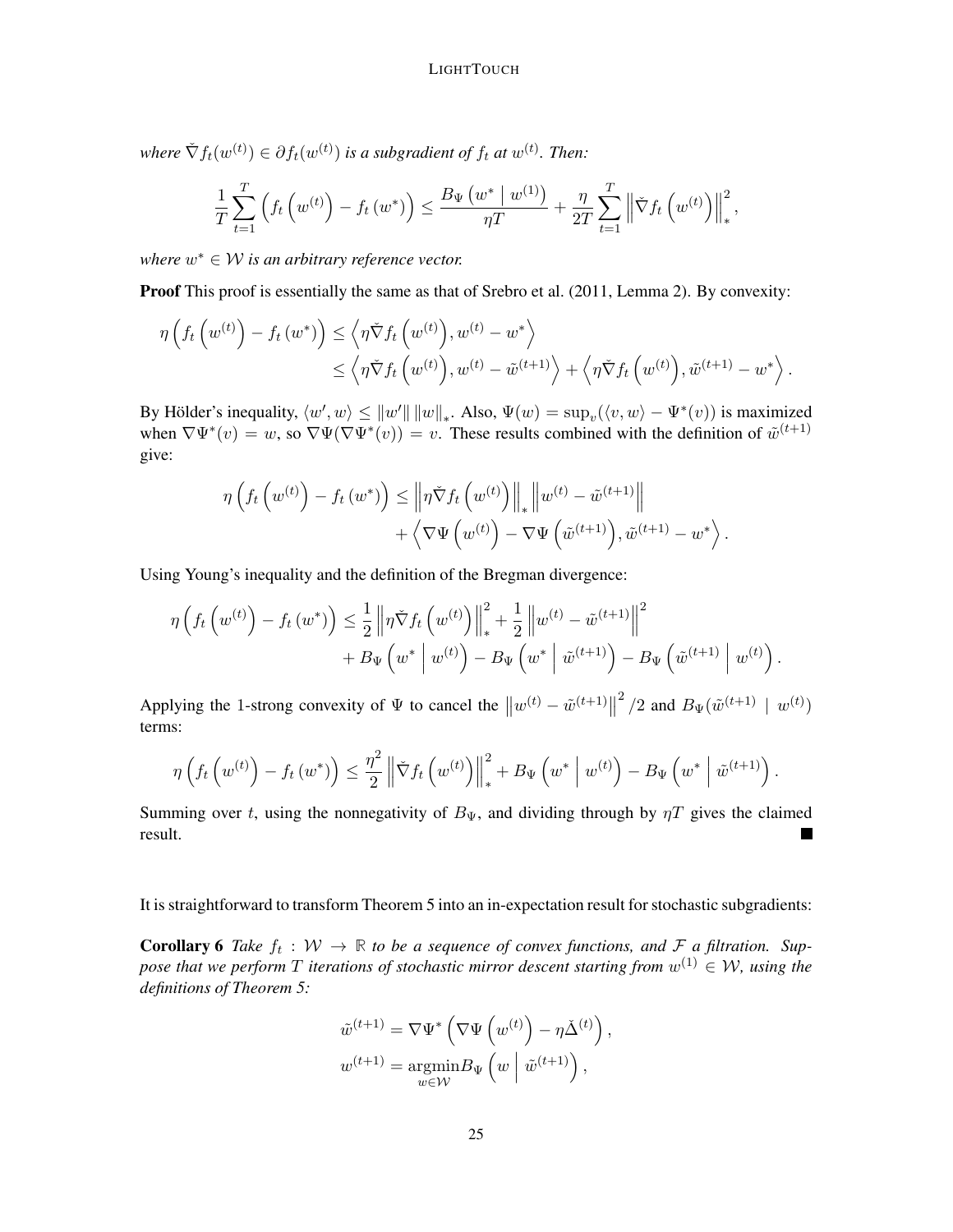$\Delta^{(t)}$  is a stochastic subgradient of  $f_t$ , i.e.  $\mathbb{E}[\check{\Delta}^{(t)} \mid \mathcal{F}_{t-1}] \in \partial f_t(w^{(t)})$ , and  $\check{\Delta}^{(t)}$  is  $\mathcal{F}_{t-1}$ *measurable. Then:*

$$
\frac{1}{T}\sum_{t=1}^T \mathbb{E}\left[f_t\left(w^{(t)}\right) - f_t\left(w^*\right)\right] \le \frac{B_\Psi\left(w^*\mid w^{(1)}\right)}{\eta T} + \frac{\eta}{2T}\sum_{t=1}^T \mathbb{E}\left[\left\|\check{\Delta}^{(t)}\right\|_*^2\right],
$$

where  $w^* \in W$  is an arbitrary reference vector.

**Proof** Define  $\tilde{f}_t(w) = \langle \tilde{\Delta}^{(t)}, w \rangle$ , and observe that applying the non-stochastic MD algorithm of Theorem [5](#page-23-1) to the sequence of functions  $\tilde{f}_t$  results in the same sequence of iterates  $w^{(t)}$  as does applying the above stochastic MD update to the sequence of functions  $f_t$ . Hence:

<span id="page-25-0"></span>
$$
\frac{1}{T}\sum_{t=1}^{T}\left(\tilde{f}_{t}\left(w^{(t)}\right)-\tilde{f}_{t}\left(w^{*}\right)\right)\leq\frac{B_{\Psi}\left(w^{*}\mid w^{(1)}\right)}{\eta T}+\frac{\eta}{2T}\sum_{t=1}^{T}\left\|\check{\Delta}^{(t)}\right\|_{*}^{2}.\tag{5}
$$

By convexity,  $f_t(w^{(t)}) - f_t(w^*) \leq \langle \mathbb{E}[\check{\Delta}^{(t)} | \mathcal{F}_{t-1}], w^{(t)} - w^* \rangle$ , while  $\tilde{f}_t(w^{(t)}) - \tilde{f}_t(w^*) =$  $\langle \tilde{\Delta}^{(t)}, w^{(t)} - w^* \rangle$  by definition. Taking expectations of both sides of Equation [5](#page-25-0) and plugging in these inequalities yields the claimed result.

We next prove a high-probability analogue of the Corollary [6,](#page-24-0) based on a martingale bound of [Dzhaparidze and van Zanten](#page-21-15) [\(2001\)](#page-21-15):

<span id="page-25-1"></span>**Corollary** 7 *In addition to the assumptions of Corollary* [6,](#page-24-0) *suppose that, with probability*  $1 - \delta_{\sigma}$ ,  $\sigma$ *satisfies the following uniformly for all*  $t \in \{1, ..., T\}$ *:* 

$$
\left\| \mathbb{E}\left[\check{\Delta}^{(t)}\,\,\bigg|\,\,\mathcal{F}_{t-1}\right]-\check{\Delta}^{(t)}\right\|_*\leq\sigma.
$$

*Then, with probability*  $1 - \delta_{\sigma} - \delta$ *, the above*  $\sigma$  *bound will hold, and:* 

$$
\frac{1}{T}\sum_{t=1}^T \left(f_t\left(w^{(t)}\right) - f_t\left(w^*\right)\right) \le \frac{B_\Psi\left(w^*\mid w^{(1)}\right)}{\eta T} + \frac{\eta}{2T}\sum_{t=1}^T \left\|\check{\Delta}^{(t)}\right\|_*^2 + \frac{\sqrt{2}R_*\sigma\sqrt{\ln\frac{1}{\delta}}}{\sqrt{T}} + \frac{2R_*\sigma\ln\frac{1}{\delta}}{3T},
$$

where  $w^* \in \mathcal{W}$  is an arbitrary reference vector and  $R_* \geq \sup_{w \in \mathcal{W}} \|w - w^*\|$  bounds the radius of W *centered on* w ∗ *.*

**Proof** Define  $\tilde{f}_t(w) = \langle \tilde{\Delta}^{(t)}, w \rangle$  as in the proof of Corollary [6,](#page-24-0) and observe that Equa-tion [5](#page-25-0) continues to apply. Define a sequence of random variables  $M_0 = 0$ ,  $M_t =$  $M_{t-1} + \langle \mathbb{E}[\check{\Delta}^{(t)} | \mathcal{F}_{t-1}] - \check{\Delta}^{(t)}, w^{(t)} - w^* \rangle$ , and notice that M forms a martingale w.r.t. the filtration  $F$ . From this definition, Hölder's inequality gives that:

$$
|M_t - M_{t-1}| \leq \left\| \mathbb{E}\left[\check{\Delta}^{(t)} \middle| \mathcal{F}_{t-1}\right] - \check{\Delta}^{(t)} \right\|_* \left\| w^{(t)} - w^* \right\| \leq R_* \sigma.
$$

the above holding with probability  $1 - \delta_{\sigma}$ . Plugging  $a = R_*\sigma$  and  $L = TR_*^2\sigma^2$  into the Bernsteintype martingale inequality of [Dzhaparidze and van Zanten](#page-21-15) [\(2001,](#page-21-15) Theorem 3.3) gives:

$$
\Pr\left\{\frac{1}{T}M_T \ge \epsilon\right\} \le \delta_\sigma + \exp\left(-\frac{3T\epsilon^2}{6R_*^2\sigma^2 + 2R_*\sigma\epsilon}\right).
$$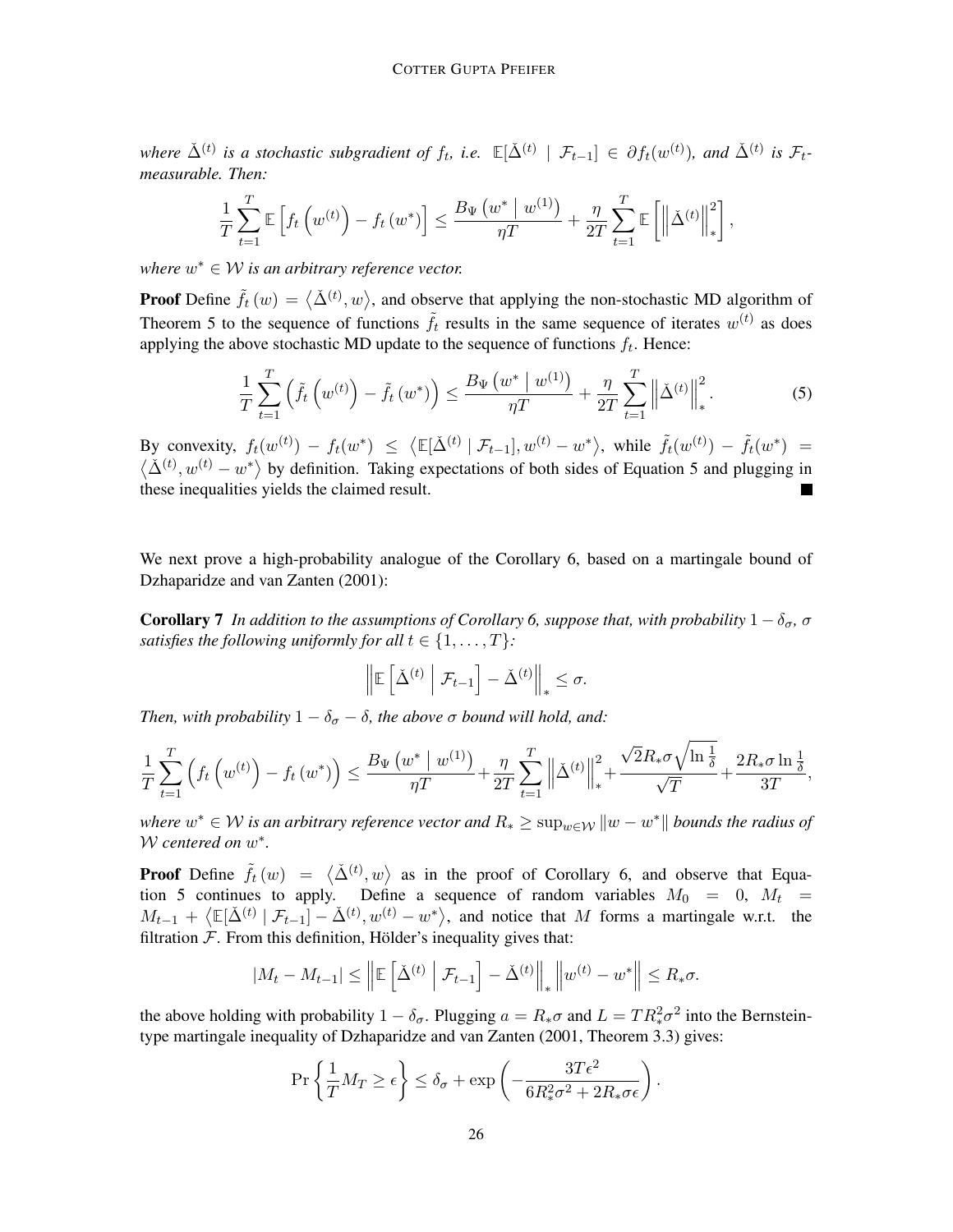Solving for  $\epsilon$  using the quadratic formula and upper-bounding gives that, with probability  $1-\delta_{\sigma}-\delta$ :

$$
\frac{1}{T}\sum_{t=1}^T \left\langle \mathbb{E}\left[\check{\Delta}^{(t)} \;\middle\vert\; \mathcal{F}_{t-1} \right] - \check{\Delta}^{(t)}, w^{(t)} - w^* \right\rangle \leq \frac{\sqrt{2}R_*\sigma\sqrt{\ln\frac{1}{\delta}}}{\sqrt{T}} + \frac{2R_*\sigma\ln\frac{1}{\delta}}{3T}.
$$

As in the proof of Corollary [6,](#page-24-0)  $f_t(w^{(t)}) - f_t(w^*) \leq \langle \mathbb{E}[\check{\Delta}^{(t)} | \mathcal{F}_{t-1}], w^{(t)} - w^* \rangle$ , while  $\tilde{f}_t(w^{(t)}) \tilde{f}_t(w^*) = \langle \tilde{\Delta}^{(t)}, w^{(t)} - w^* \rangle$  by definition, which combined with Equation [5](#page-25-0) yields the claimed result.

Algorithm [2](#page-6-0) (LightTouch) jointly optimizes over two sets of parameters, for which the objective is convex in the first and linear (hence concave) in the second. The convergence rate will be determined from a saddle-point bound, which we derive from Corollary [7](#page-25-1) by following [Nemirovski et al.](#page-22-4) [\(2009\)](#page-22-4); [Rakhlin and Sridharan](#page-22-9) [\(2013\)](#page-22-9), and simply applying it twice:

<span id="page-26-0"></span>**Corollary 8** Let  $\|\cdot\|_w$  and  $\|\cdot\|_{\alpha}$  be norms with duals  $\|\cdot\|_{w*}$  and  $\|\cdot\|_{\alpha*}$ . Suppose that  $\Psi_w$  and  $\Psi_\alpha$ *are* 1-strongly convex w.r.t.  $\|\cdot\|_w$  and  $\|\cdot\|_\alpha$ , have convex conjugates  $\Psi_w^*$  and  $\Psi_\alpha^*$ , and associated *Bregman divergences*  $B_{\Psi_{w}}$  *and*  $B_{\Psi_{\alpha}}$ *, respectively.* 

*Take*  $f : \mathcal{W} \times \mathcal{A} \to \mathbb{R}$  *to be convex in its first parameter and concave in its second, let* F *be a filtration, and suppose that we perform* T *iterations of MD:*

$$
\tilde{w}^{(t+1)} = \nabla \Psi_{w}^{*} \left( \nabla \Psi_{w} \left( w^{(t)} \right) - \eta \tilde{\Delta}_{w}^{(t)} \right), \qquad \qquad \tilde{\alpha}^{(t+1)} = \nabla \Psi_{\alpha}^{*} \left( \nabla \Psi_{\alpha} \left( \alpha^{(t)} \right) + \eta \hat{\Delta}_{\alpha}^{(t)} \right),
$$
\n
$$
w^{(t+1)} = \underset{w \in \mathcal{W}}{\operatorname{argmin}} B_{\Psi_{w}} \left( w \mid \tilde{w}^{(t+1)} \right), \qquad \qquad \alpha^{(t+1)} = \underset{\alpha \in \mathcal{A}}{\operatorname{argmin}} B_{\Psi_{\alpha}} \left( \alpha \mid \tilde{\alpha}^{(t+1)} \right),
$$

where  $\check\Delta_w^{(t)}$  is a stochastic subgradient of  $f(w^{(t)},\alpha^{(t)})$  w.r.t. its first parameter, and  $\hat\Delta_\alpha^{(t)}$  a stochastic  $s$ upergradient w.r.t. its second, with both  $\check\Delta_w^{(t)}$  and  $\hat\Delta_\alpha^{(t)}$  being  $\mathcal F_t$ -measurable. We assume that, with *probabilities*  $1-\delta_{\sigma w}$  *and*  $1-\delta_{\sigma\alpha}$  *(respectively),*  $\sigma_w^2$  *and*  $\sigma_\alpha^2$  *satisfy the following uniformly for all*  $t \in \{1, \ldots, T\}$ :

$$
\left\| \mathbb{E} \left[ \check{\Delta}^{(t)}_w \middle| \mathcal{F}_{t-1} \right] - \check{\Delta}^{(t)}_w \right\|_{w*} \le \sigma_w \quad \text{and} \quad \left\| \mathbb{E} \left[ \hat{\Delta}^{(t)}_\alpha \middle| \mathcal{F}_{t-1} \right] - \check{\Delta}^{(t)}_w \right\|_{\alpha*} \le \sigma_\alpha.
$$

*Under these conditions, with probability*  $1-\delta_{\sigma w}-\delta_{\sigma \alpha}-2\delta$ , *the above*  $\sigma_w$  *and*  $\sigma_\alpha$  *bounds will hold, and:*

$$
\frac{1}{T} \sum_{t=1}^{T} \left( f \left( w^{(t)}, \alpha^* \right) - f \left( w^*, \alpha^{(t)} \right) \right) \n\leq \frac{B_{\Psi_w} \left( w^* \mid w^{(1)} \right) + B_{\Psi_\alpha} \left( \alpha^* \mid \alpha^{(1)} \right)}{\eta T} + \frac{\eta}{2T} \sum_{t=1}^{T} \left( \left\| \check{\Delta}_w^{(t)} \right\|_{w*}^2 + \left\| \hat{\Delta}_\alpha^{(t)} \right\|_{\alpha*}^2 \right) \n+ \frac{\sqrt{2} \left( R_{w*} \sigma_w + R_{\alpha*} \sigma_\alpha \right) \sqrt{\ln \frac{1}{\delta}}}{\sqrt{T}} + \frac{2 \left( R_{w*} \sigma_w + R_{\alpha*} \sigma_\alpha \right) \ln \frac{1}{\delta}}{3T},
$$

where  $w^* \in W$  and  $\alpha^* \in A$  are arbitrary reference vectors, and  $R_{w*} \geq ||w-w^*||_{w}$  and  $R_{\alpha*} \geq$  $\|\alpha - \alpha^*\|_{\alpha}$  *bound the radii of* W *and* A *centered on*  $w^*$  *and*  $\alpha^*$ *, respectively.*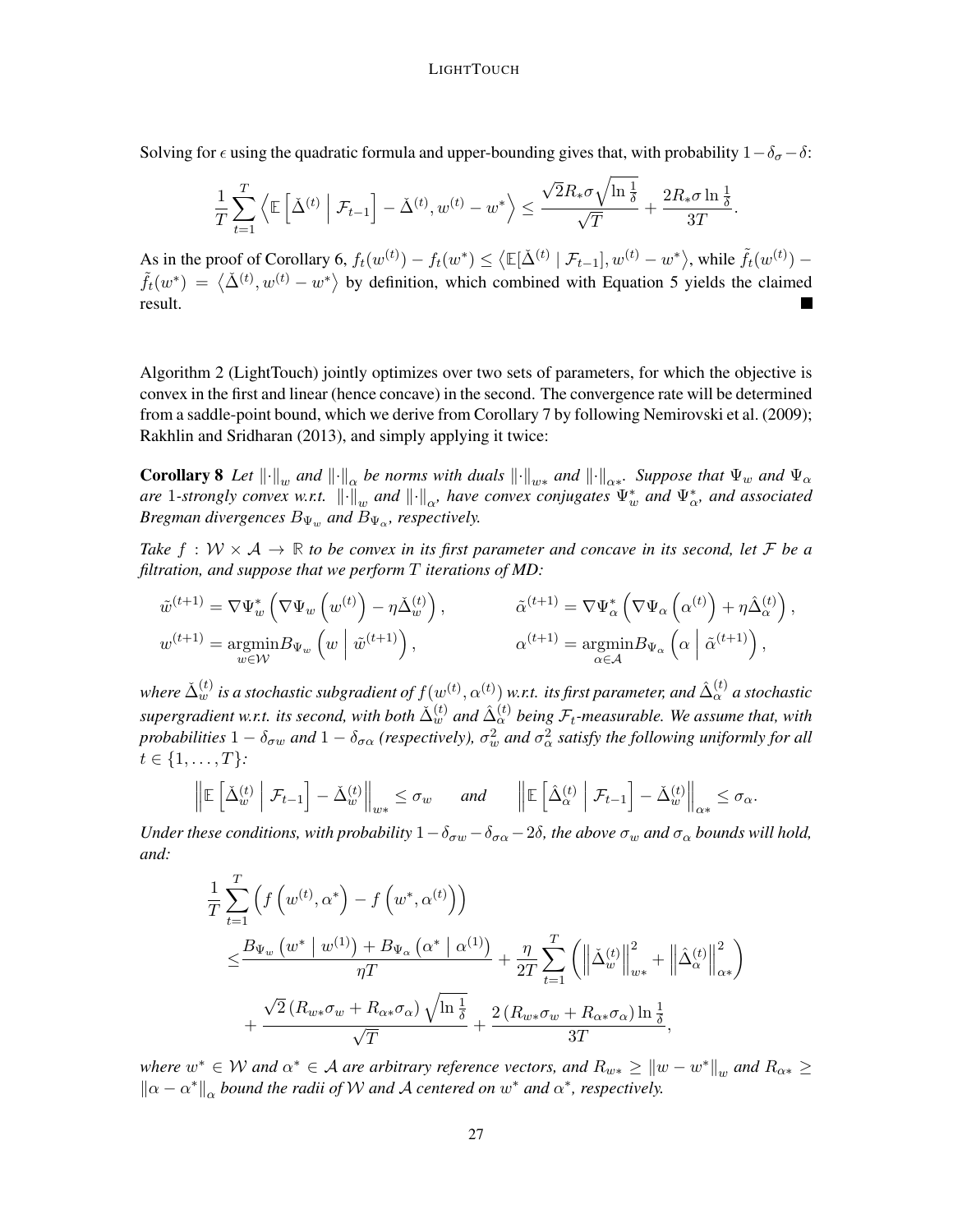**Proof** This is a convex-concave saddle-point problem, which we will optimize by playing two convex optimization algorithms against each other, as in [Nemirovski et al.](#page-22-4) [\(2009\)](#page-22-4); [Rakhlin and Sridha](#page-22-9)[ran](#page-22-9) [\(2013\)](#page-22-9). By Corollary [7,](#page-25-1) with probability  $1 - \delta_{\sigma w} - \delta$  and  $1 - \delta_{\sigma \alpha} - \delta$ , respectively:

$$
\frac{1}{T} \sum_{t=1}^{T} \left( f \left( w^{(t)}, \alpha^{(t)} \right) - f \left( w^*, \alpha^{(t)} \right) \right)
$$
\n
$$
\leq \frac{B_{\Psi_w} \left( w^* \mid w^{(1)} \right)}{\eta T} + \frac{\eta}{2T} \sum_{t=1}^{T} \left\| \check{\Delta}_w^{(t)} \right\|_{w*}^2 + \frac{\sqrt{2} R_{w*} \sigma_w \sqrt{\ln \frac{1}{\delta}}}{\sqrt{T}} + \frac{2 R_{w*} \sigma_w \ln \frac{1}{\delta}}{3T},
$$
\n
$$
\frac{1}{T} \sum_{t=1}^{T} \left( f \left( w^{(t)}, \alpha^* \right) - f \left( w^{(t)}, \alpha^{(t)} \right) \right)
$$
\n
$$
\leq \frac{B_{\Psi_\alpha} \left( \alpha^* \mid \alpha^{(1)} \right)}{\eta T} + \frac{\eta}{2T} \sum_{t=1}^{T} \left\| \hat{\Delta}_\alpha^{(t)} \right\|_{\alpha*}^2 + \frac{\sqrt{2} R_{\alpha*} \sigma_\alpha \sqrt{\ln \frac{1}{\delta}}}{\sqrt{T}} + \frac{2 R_{\alpha*} \sigma_\alpha \ln \frac{1}{\delta}}{3T}.
$$

П

Adding these two inequalities gives the claimed result.

# Appendix B. SGD for Strongly-Convex Functions

For  $\lambda$ -strongly convex objective functions, we can achieve a faster convergence rate for SGD by using the step sizes  $\eta_t = 1/\lambda t$ . Our eventual algorithm (Algorithm [3\)](#page-10-0) for strongly-convex heavilyconstrained optimization will proceed in two phases, with the second phase "picking up" where the first phase "left off", for which reason we present a convergence rate, based on [Shalev-Shwartz et al.](#page-22-10) [\(2011,](#page-22-10) Lemma 2), that effectively starts at iteration  $T_0$  by using the step sizes  $\eta_t = 1/\lambda(T_0 + t)$ :

<span id="page-27-0"></span>**Theorem 9** Take  $f_t: \mathcal{W} \to \mathbb{R}$  to be a sequence of  $\lambda$ -strongly convex functions on which we perform  $T$  iterations of stochastic gradient descent starting from  $w^{(1)} \in \mathcal{W}$ :

$$
w^{(t+1)} = \Pi_w \left( w^{(t)} - \eta_t \check{\nabla} f_t \left( w^{(t)} \right) \right),
$$

 $where \ \ \nabla f_t \left( w^{(t)} \right) \in \partial f_t \left( w^{(t)} \right)$  is a subgradient of  $f_t$  at  $w^{(t)}$ , and  $\left\| \tilde{\nabla} f_t \left( w^{(t)} \right) \right\|_2 \leq G$  for all t. If *we choose*  $\eta_t = \frac{1}{\lambda(T_0)}$  $\frac{1}{\lambda(T_0+t)}$  for some  $T_0 \in \mathbb{N}$ , then:

$$
\frac{1}{T} \sum_{t=1}^{T} \left( f_t \left( w^{(t)} \right) - f_t \left( w^* \right) \right) \le \frac{G^2 \left( 1 + \ln T \right)}{2 \lambda T} + \frac{\lambda T_0}{2T} \left\| w^{(1)} - w^* \right\|_2^2,
$$

where  $w^* \in W$  is an arbitrary reference vector and  $G \geq \left\| \check{\nabla} f_t \left( w^{(t)} \right) \right\|_2$  bounds the subgradient *norms for all* t*.*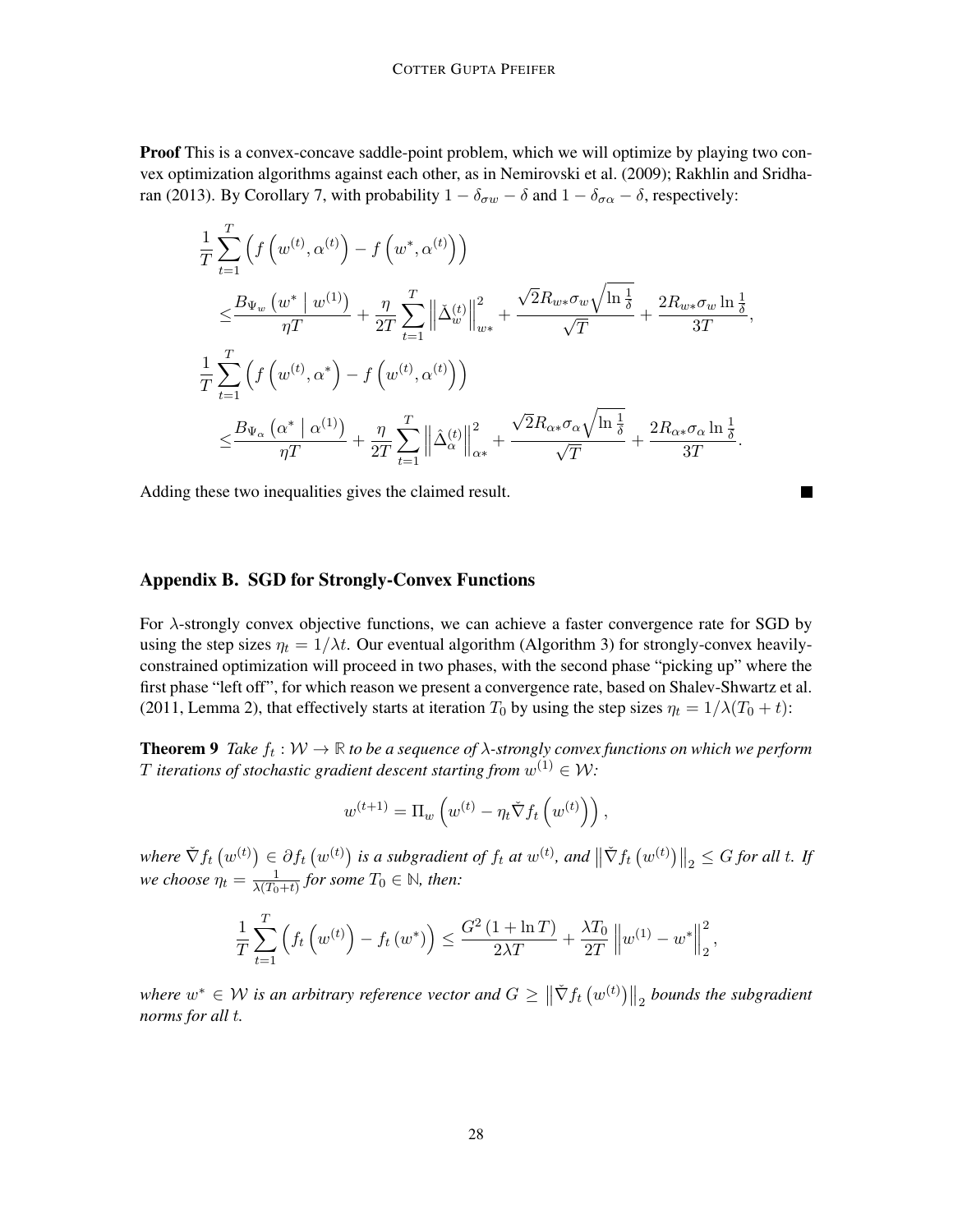Proof This is nothing but a small tweak to [Shalev-Shwartz et al.](#page-22-10) [\(2011,](#page-22-10) Lemma 2). Starting from Equations 10 and 11 of that proof:

$$
\sum_{t=1}^{T} \left( f_t \left( w^{(t)} \right) - f_t \left( w^* \right) \right)
$$
\n
$$
\leq \frac{G^2}{2} \sum_{t=1}^{T} \eta_t + \sum_{t=1}^{T} \left( \frac{1}{2\eta_t} - \frac{\lambda}{2} \right) \left\| w^{(t)} - w^* \right\|_2^2 - \sum_{t=1}^{T} \frac{1}{2\eta_t} \left\| w^{(t+1)} - w^* \right\|_2^2.
$$

Taking  $\eta_t = \frac{1}{\lambda(T_0)}$  $\frac{1}{\lambda(T_0+t)}$ :

$$
\sum_{t=1}^{T} \left( f_t \left( w^{(t)} \right) - f_t \left( w^* \right) \right) \n\leq \frac{G^2}{2\lambda} \left( \frac{1}{T_0 + 1} + \int_{t=T_0 + 1}^{T_0 + T} \frac{dt}{t} \right) + \frac{\lambda T_0}{2} \left\| w^{(1)} - w^* \right\|_2^2 - \frac{\lambda (T_0 + T)}{2} \left\| w^{(T+1)} - w^* \right\|_2^2.
$$

Dividing through by  $T$ , simplifying and bounding yields the claimed result.

As we did Appendix [A,](#page-23-0) we convert this into a result for stochastic subgradients:

<span id="page-28-0"></span>**Corollary 10** Take  $f_t : W \to \mathbb{R}$  to be a sequence of  $\lambda$ -strongly convex functions, and F a filtration. Suppose that we perform  $T$  iterations of stochastic gradient descent starting from  $w^{(1)} \in \mathcal{W}$ :

$$
w^{(t+1)} = \Pi_w \left( w^{(t)} - \eta_t \check{\Delta}^{(t)} \right),
$$

 $\Delta^{(t)}$  is a stochastic subgradient of  $f_t$ , i.e.  $\mathbb{E}[\check{\Delta}^{(t)} \mid \mathcal{F}_{t-1}] \in \partial f_t(w^{(t)})$ , and  $\check{\Delta}^{(t)}$  is  $\mathcal{F}_{t-1}$ *measurable. If we choose*  $\eta_t = \frac{1}{\lambda(T_0)}$  $\frac{1}{\lambda(T_0+t)}$  for some  $T_0 \in \mathbb{N}$ , then:

$$
\frac{1}{T} \sum_{t=1}^{T} \mathbb{E} \left[ f_t \left( w^{(t)} \right) - f_t \left( w^* \right) \right] \le \frac{G^2 \left( 1 + \ln T \right)}{2 \lambda T} + \frac{\lambda T_0}{2T} \left\| w^{(1)} - w^* \right\|_2^2,
$$

where  $w^* \in \mathcal{W}$  is an arbitrary reference vector and  $G \geq \big\| \check\Delta^{(t)} \big\|_2$  bounds the stochastic subgradient *norms for all* t*.*

Proof Same proof technique as Corollary [6,](#page-24-0) but based on Theorem [9](#page-27-0) rather than Theorem [5.](#page-23-1)  $\blacksquare$ 

We now use this result to prove an in-expectation saddle point bound:

<span id="page-28-1"></span>**Corollary 11** Let  $\|\cdot\|_{\alpha}$  and  $\|\cdot\|_{\alpha*}$  be a norm and its dual. Suppose that  $\Psi_{\alpha}$  is 1-strongly convex w.r.t.  $\left\|\cdot\right\|_{\alpha}$ , and has convex conjugate  $\Psi_{\alpha}^*$  and associated Bregman divergence  $B_{\Psi_{\alpha}}.$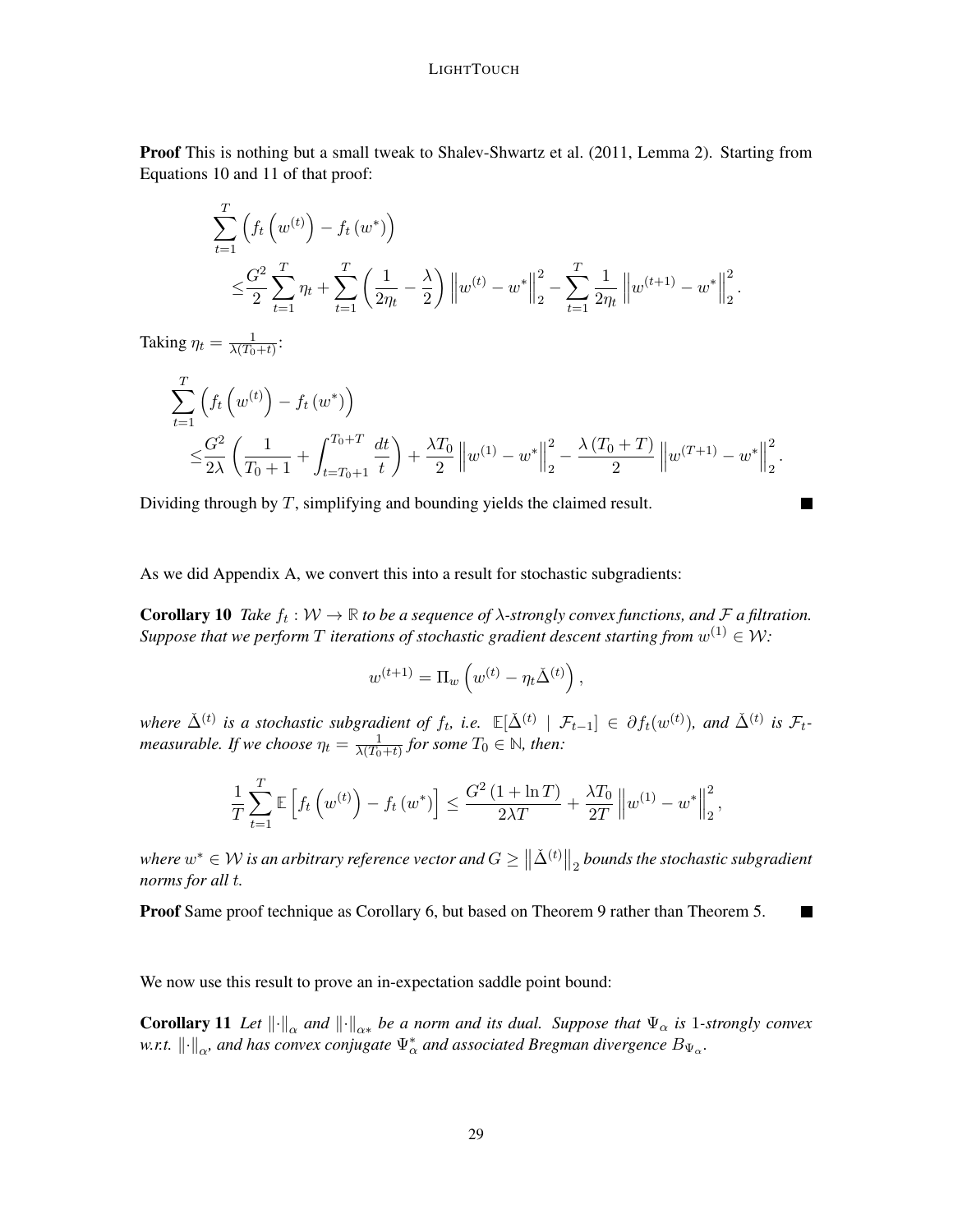*Take*  $f: W \times A \rightarrow \mathbb{R}$  *to be*  $\lambda$ -strongly convex in its first parameter and concave in its second, let  $\mathcal{F}$ *be a filtration, and suppose that we perform* T *iterations of SGD on* w *and MD on* α*:*

$$
w^{(t+1)} = \Pi_w \left( w^{(t)} - \frac{1}{\lambda (T_0 + t)} \check{\Delta}_w^{(t)} \right), \qquad \qquad \begin{aligned} \tilde{\alpha}^{(t+1)} &= \nabla \Psi_\alpha^* \left( \nabla \Psi_\alpha \left( \alpha^{(t)} \right) + \eta \hat{\Delta}_\alpha^{(t)} \right), \\ \alpha^{(t+1)} &= \underset{\alpha \in \mathcal{A}}{\operatorname{argmin}} B_{\Psi_\alpha} \left( \alpha \left| \tilde{\alpha}^{(t+1)} \right. \right), \end{aligned}
$$

where  $\check\Delta_w^{(t)}$  is a stochastic subgradient of  $f(w^{(t)},\alpha^{(t)})$  w.r.t. its first parameter, and  $\hat\Delta_\alpha^{(t)}$  a stochastic supergradient w.r.t. its second, with both  $\check{\Delta}_{w}^{(t)}$  and  $\hat{\Delta}_{\alpha}^{(t)}$  being  $\mathcal{F}_t$ -measurable. Then:

$$
\frac{1}{T} \sum_{t=1}^{T} \mathbb{E} \left[ f \left( w^{(t)}, \alpha^* \right) - f \left( w^*, \alpha^{(t)} \right) \right] \n\leq \frac{G_w^2 (1 + \ln T)}{2\lambda T} + \frac{\lambda T_0}{2T} \left\| w^{(1)} - w^* \right\|_2^2 + \frac{B_{\Psi_\alpha} \left( \alpha^* \mid \alpha^{(1)} \right)}{\eta T} + \frac{\eta}{2T} \sum_{t=1}^{T} \mathbb{E} \left[ \left\| \hat{\Delta}_{\alpha}^{(t)} \right\|_{\alpha^*}^2 \right],
$$

*where*  $w^* \in W$  *and*  $\alpha^* \in A$  *are arbitrary reference vectors, and*  $G_w \geq \left\| \begin{array}{c} 1 & \cdots & \cdots & \cdots \\ 0 & 0 & \cdots & \cdots & \cdots \\ 0 & 0 & 0 & \cdots & \cdots \end{array} \right\|$  $\Delta_{w}^{(t)}\Big\|_2$  bounds the *stochastic subgradient norms w.r.t.* w *for all* t*.*

Proof As we did in the proof of Corollary [8,](#page-26-0) we will play two convex optimization algorithms against each other. By Corollaries [10](#page-28-0) and [6:](#page-24-0)

$$
\frac{1}{T} \sum_{t=1}^{T} \mathbb{E} \left[ f \left( w^{(t)}, \alpha^{(t)} \right) - f \left( w^*, \alpha^{(t)} \right) \right] \leq \frac{G_w^2 \left( 1 + \ln T \right)}{2\lambda T} + \frac{\lambda T_0}{2T} \left\| w^{(1)} - w^* \right\|_2^2,
$$
\n
$$
\frac{1}{T} \sum_{t=1}^{T} \mathbb{E} \left[ f \left( w^{(t)}, \alpha^* \right) - f \left( w^{(t)}, \alpha^{(t)} \right) \right] \leq \frac{B_{\Psi_\alpha} \left( \alpha^* \mid \alpha^{(1)} \right)}{\eta T} + \frac{\eta}{2T} \sum_{t=1}^{T} \mathbb{E} \left[ \left\| \hat{\Delta}_{\alpha}^{(t)} \right\|_{\alpha^*}^2 \right],
$$

**In the Second** 

Adding these two inequalities gives the claimed result.

# <span id="page-29-0"></span>Appendix C. Analyses of [FullTouch](#page-3-0) and [LightTouch](#page-6-0)

We begin by proving that, if  $\gamma$  is sufficiently large, then optimizing the relaxed objective, and projecting the resulting solution, will bring us close to the optimum of the constrained objective.

**Lemma [1](#page-3-1)** *In the setting of Section [2,](#page-2-2) suppose that* f *is*  $L_f$ -*Lipschitz, i.e.*  $|f(w) - f(w')| \le$  $L_f \|w - w'\|_2$  for all  $w, w' \in W$ , and that there is a constant  $\rho > 0$  such that if  $g(w) = 0$ *then*  $\|\breve{\nabla}\|_2 \geq \rho$  *for all*  $\breve{\nabla} \in \partial g(w)$ *, where*  $\partial g(w)$  *is the subdifferential of*  $g(w)$ *.* 

*For a parameter*  $\gamma > 0$ *, define:* 

$$
h(w) = f(w) + \gamma \max\{0, g(w)\}.
$$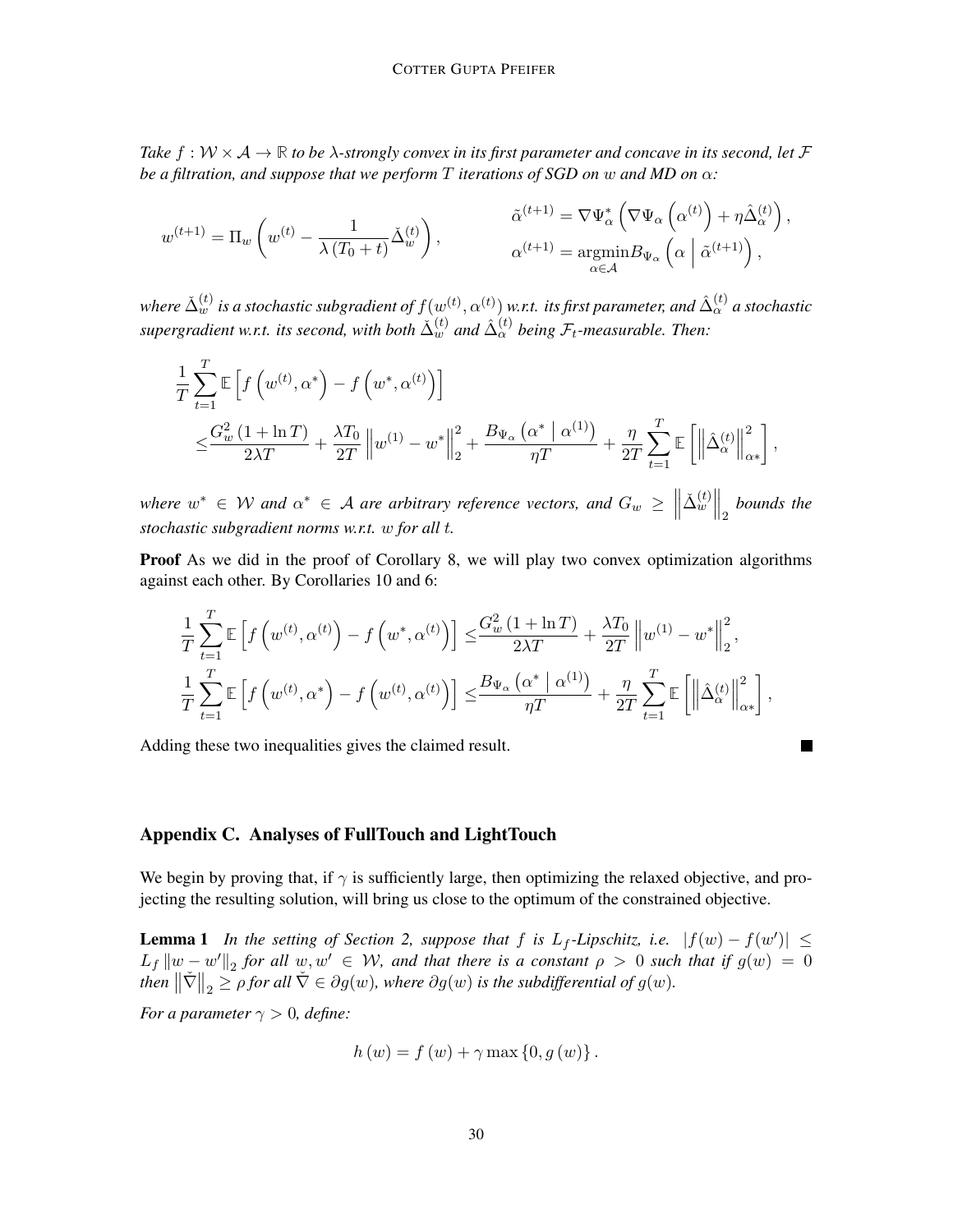*If*  $\gamma > L_f/\rho$ *, then for any infeasible w (i.e. for which g(w) > 0):* 

$$
h(w) > h(\Pi_g(w)) = f(\Pi_g(w)) \quad \text{and} \quad \|w - \Pi_g(w)\|_2 \le \frac{h(w) - h(\Pi_g(w))}{\gamma \rho - L_f},
$$

*where*  $\Pi_q(w)$  *is the projection of* w *onto the set*  $\{w \in \mathcal{W} : g(w) \leq 0\}$  *w.r.t. the Euclidean norm.* 

**Proof** Let  $w \in \mathcal{W}$  be an arbitrary infeasible point. Because f is  $L_f$ -Lipschitz:

<span id="page-30-2"></span>
$$
f(w) \ge f(\Pi_g(w)) - L_f \|w - \Pi_g(w)\|_2.
$$
 (6)

Since  $\Pi_q(w)$  is the projection of w onto the constraints w.r.t. the Euclidean norm, we must have by the first order optimality conditions that there exists a  $\nu \geq 0$  such that:

$$
0 \in \partial ||w - \Pi_g(w)||_2^2 + \nu \partial g(\Pi_g(w)).
$$

This implies that  $w - \Pi_q(w)$  is a scalar multiple of some  $\tilde{\nabla} \in \partial g(\Pi_q(w))$ . Because g is convex and  $\Pi_g(w)$  is on the boundary,  $g(w) \ge g(\Pi_g(w)) + \langle \check{\nabla}, w - \Pi_g(w) \rangle = \langle \check{\nabla}, w - \Pi_g(w) \rangle$ , so:

<span id="page-30-0"></span>
$$
g(w) \ge \rho \|w - \Pi_g(w)\|_2.
$$
\n<sup>(7)</sup>

Combining the definition of  $h$  with Equations [6](#page-30-2) and [7](#page-30-0) yields:

$$
h(w) \ge f(\Pi_g(w)) + (\gamma \rho - L_f) ||w - \Pi_g(w)||_2.
$$

Both claims follow immediately if  $\gamma \rho > L_f$ .

#### <span id="page-30-1"></span>C.1. Analysis of [FullTouch](#page-3-0)

We'll now use Lemma [1](#page-3-1) and Corollary [7](#page-25-1) to bound the convergence rate of SGD on the function  $h$  of Lemma [1](#page-3-1) (this is [FullTouch\)](#page-3-0). Like the algorithm itself, the convergence rate is little different from that found by [Mahdavi et al.](#page-21-5) [\(2012\)](#page-21-5) (aside from the bound on  $\|\bar{w} - \Pi_g(\bar{w})\|_2$ ), and is included here only for completeness.

<span id="page-30-3"></span>**Lemma [1](#page-3-1)2** *Suppose that the conditions of Lemma 1 apply, with*  $g(w) = \max_i(g_i(w))$ *. Define*  $D_w \ge \sup_{w,w'\in \mathcal{W}} \|w-w'\|_2$  as the diameter of  $\mathcal{W}, G_f \ge \|\check{\Delta}^{(t)}\|_2$  and  $G_g \ge \|\check{\nabla} \max(0, g_i(w))\|_2$ *as uniform upper bounds on the (stochastic) gradient magnitudes of* f *and the* gi*s, respectively.*

*If we optimize Equation [1](#page-2-1) using Algorithm [1](#page-3-0) (FullTouch) with the step size:*

$$
\eta = \frac{D_w}{(G_f + \gamma G_g)\sqrt{T}},
$$

*then with probability*  $1 - \delta$ *:* 

$$
f(\Pi_g(\bar{w})) - f(w^*) \le h(\bar{w}) - h(w^*) \le U_F
$$
, and  $\|\bar{w} - \Pi_g(\bar{w})\|_2 \le \frac{U_F}{\gamma \rho - L_f}$ ,

where  $w^* \in \{w \in \mathcal{W} : \forall i. g_i(w) \leq 0\}$  is an arbitrary constraint-satisfying reference vector, and:

$$
U_F \le \left(1 + 2\sqrt{2}\right)D_w\left(G_f + \gamma G_g\right)\sqrt{1 + \ln\frac{1}{\delta}}\sqrt{\frac{1}{T}} + \frac{8D_wG_f\ln\frac{1}{\delta}}{3T}
$$

.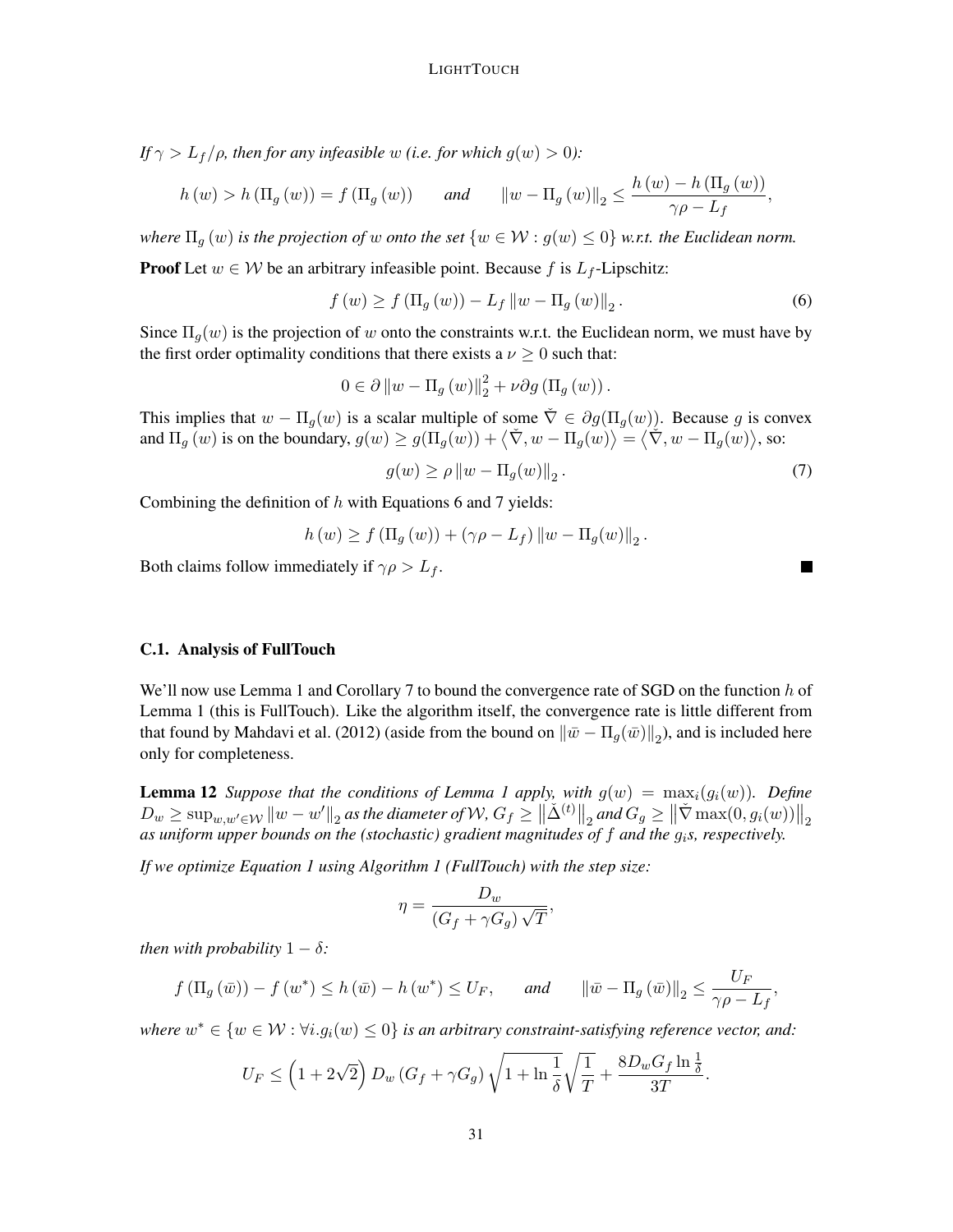**Proof** We choose  $\Psi(w) = ||w||_2^2$  $\frac{2}{2}$ /2, for which the mirror descent update rule is precisely SGD. Because  $\Psi_w$  is (half of) the squared Euclidean norm, it is trivially 1-strongly convex w.r.t. the Euclidean norm, so  $\|\cdot\| = \|\cdot\|_* = \|\cdot\|_2$ . Furthermore,  $B_{\Psi}(w^* \mid w^{(1)}) \leq D_w^2/2$  and  $R_* \leq D_w$ .

We may upper bound the 2-norm of our stochastic gradients as  $\parallel$  $\left. \check{\Delta}_{w}^{(t)} \right\|_{2} \leq G_f + \gamma G_g$ . Only the f-portion of the objective is stochastic, so the error of the  $\check{\Delta}_{w}^{(t)}$ s can be trivially upper bounded, with probability 1, with  $\sigma = 2G_f$ . Hence, by Corollary [7](#page-25-1) (taking  $\mathcal{F}_t$  to be e.g. the smallest  $\sigma$ -algebra making  $\check{\Delta}^{(t)}, \ldots, \check{\Delta}^{(t)}$  measurable), with probability  $1 - \delta$ :

$$
\frac{1}{T}\sum_{t=1}^T\left(h\left(w^{(t)}\right)-h\left(w^*\right)\right)\leq \frac{D_w^2}{2\eta T}+\frac{\eta\left(G_f+\gamma G_g\right)^2}{2}+\frac{2\sqrt{2}D_wG_f\sqrt{\ln\frac{1}{\delta}}}{\sqrt{T}}+\frac{8D_wG_f\ln\frac{1}{\delta}}{3T}.
$$

Plugging in the definition of  $\eta$ , moving the average defining  $\bar{w}$  inside h by Jensen's inequality, substituting  $f(w^*) = h(w^*)$  because w<sup>\*</sup> satisfies the constraints, applying Lemma [1](#page-3-1) and simplifying yields the claimed result.

In terms of the number of iterations required to achieve some desired level of suboptimality, this bound on  $U_F$  may be expressed as:

<span id="page-31-0"></span>Theorem 13 *Suppose that the conditions of Lemmas [1](#page-3-1) and [12](#page-30-3) apply, and that* η *is as defined in Lemma [12.](#page-30-3)*

*If we optimize Equation [1](#page-3-0) using*  $T_{\epsilon}$  *iterations of Algorithm 1 (FullTouch):* 

$$
T_{\epsilon} = O\left(\frac{D_w^2 (G_f + \gamma G_g)^2 \ln \frac{1}{\delta}}{\epsilon^2}\right),\,
$$

*then*  $U_F \leq \epsilon$  *with probability*  $1 - \delta$ *. where*  $w^* \in \{w \in \mathcal{W} : \forall i.g_i(w) \leq 0\}$  *is an arbitrary constraint-satisfying reference vector.*

Proof Based on the bound of Lemma [12,](#page-30-3) define:

$$
x = \sqrt{T},
$$
  
\n
$$
c = \frac{8}{3} D_w G_f \ln \frac{1}{\delta},
$$
  
\n
$$
b = \left(1 + 2\sqrt{2}\right) D_w \left(G_f + \gamma G_g\right) \sqrt{1 + \ln \frac{1}{\delta}},
$$
  
\n
$$
a = -\epsilon,
$$

and consider the polynomial  $0 = ax^2 + bx + c$ . Roots of this polynomial are xs for which  $U_F = \epsilon$ , while for xs larger than any root we'll have that  $U_F \leq \epsilon$ . Hence, we can bound the T required to ensure  $\epsilon$ -suboptimality by bounding the roots of this polynomial. By the Fujiwara bound [\(Wikipedia,](#page-22-11) [2015\)](#page-22-11):

$$
T_{\epsilon} \le \max\left\{ \frac{4\left(9 + 4\sqrt{2}\right)D_w^2\left(G_f + \gamma G_g\right)^2\left(1 + \ln\frac{1}{\delta}\right)}{\epsilon^2}, \frac{16D_wG_f\ln\frac{1}{\delta}}{3\epsilon}\right\},\tag{8}
$$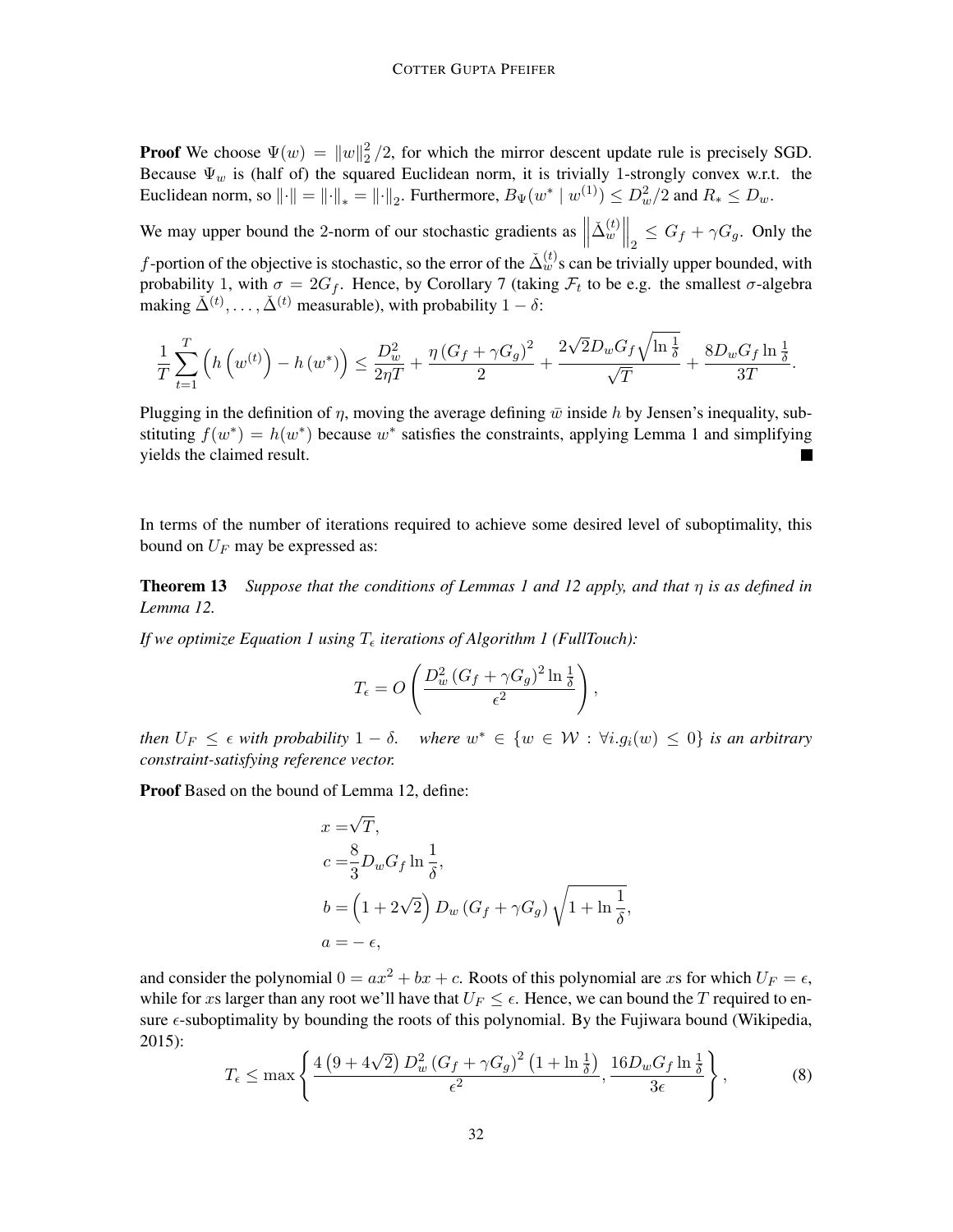| <b>Symbol</b>                                             | rable $\mathcal{I}$ . Then holding in Tippendix $\mathcal{I}$ .<br><b>Description</b> | <b>Definition</b>                                                                                                                                    |
|-----------------------------------------------------------|---------------------------------------------------------------------------------------|------------------------------------------------------------------------------------------------------------------------------------------------------|
| $\left\  \cdot \right\ _{w}, \left\  \cdot \right\ _{w*}$ | Norm on $W$ and its dual                                                              | $\left\ \cdot\right\ _w = \left\ \cdot\right\ _{w*} = \left\ \cdot\right\ _2$                                                                        |
| $\left\  \cdot \right\ _p, \left\  \cdot \right\ _{p*}$   | Norm on $\Delta^m$ and its dual                                                       | $\left\ \cdot\right\ _p = \left\ \cdot\right\ _1, \left\ \cdot\right\ _{p*} = \left\ \cdot\right\ _{\infty}$                                         |
| $\Psi_w, \Psi_w^*$                                        | A d.g.f. on $W$ and its convex conjugate                                              | $\Psi_w(w) =   w  _2^2/2$                                                                                                                            |
| $\Psi_p, \Psi_p^*$                                        | A d.g.f. on $\Delta^m$ and its convex conjugate                                       | $\Psi_p(p) = \sum_{i=1}^m p_i \ln p_i$                                                                                                               |
| $R_{w*}$                                                  | Bound on $w^*$ -centered radius of $W$                                                | $R_{w*} = D_w \ge   w - w^*  _2$                                                                                                                     |
| $R_{p*}$                                                  | Bound on $p^*$ -centered radius of $\Delta^m$                                         | $R_{p*} = 1 \geq   p - p^*  _1$                                                                                                                      |
| $\sigma_w$                                                | Bound on $\Delta_w$ error                                                             | $\sigma_w = G_f + \gamma G_q$                                                                                                                        |
| $\sigma_p$                                                | Bound on $\hat{\Delta}_p$ error                                                       | $\sigma_p \geq \left\  \mathbb{E}[\hat{\Delta}_p^{(t)}   \mathcal{F}_{t-1}] - \hat{\Delta}_p^{(t)} \right\ _{\infty}$<br>$1 - \delta_{\sigma w} = 1$ |
| $1-\delta_{\sigma w}$                                     | Probability that $\sigma_w$ bound holds                                               |                                                                                                                                                      |
| $1-\delta_{\sigma p}$                                     | Probability that $\sigma_p$ bound holds                                               |                                                                                                                                                      |

 $\mathcal{L}$ 

Table 5: New notation in Appendix  $C<sub>2</sub>$ 

giving the claimed result.

### <span id="page-32-1"></span>C.2. Analysis of [LightTouch](#page-6-0)

Because we use the reduced-variance algorithm of [Johnson and Zhang](#page-21-6) [\(2013\)](#page-21-6), and therefore update the remembered gradient  $\mu$  one random coordinate at a time, we must first bound the maximum number of iterations over which a coordinate can go un-updated:

<span id="page-32-0"></span>**Lemma 14** Consider a process which maintains a sequence of vectors  $s^{(t)} \in \mathbb{N}^m$  for  $t \in \{1, \ldots, T\}$ , where  $s^{(1)}$  is initialized to zero and  $s^{(t+1)}$  is derived from  $s^{(t)}$  by independently sampling  $k = |S_t| \leq m$  random indices  $S_t \subseteq \{1, \ldots, m\}$  uniformly without replacement, and then setting  $s_j^{(t+1)} = t$  for  $j \in S_t$  and  $s_j^{(t+1)} = s_j^{(t)}$  $j_j^{(t)}$  for  $j \notin S_t$ . Then, with probability  $1 - \delta$ :

$$
\max_{t,j} \left( t - s_j^{(t)} \right) \leq 1 + \frac{2m}{k} \ln \left( \frac{2m}{\delta} \right).
$$

Proof This is closely related to the "coupon collector's problem" [\(Wikipedia, 2014\)](#page-22-12). We will begin by partitioning time into contiguous size-n chunks, with  $1, \ldots, n$  forming the first chunk,  $n +$  $1, \ldots, 2n$  the second, and so on.

Within each chunk the probability that any particular index was never sampled is  $((m-k)/m)^n$ , so by the union bound the probability that any one of the  $m$  indices was never sampled is bounded by  $m((m-k)/m)^n$ :

$$
m\left(\frac{m-k}{m}\right)^n \le \exp\left(\ln m + n\ln\left(\frac{m-k}{m}\right)\right) \le \exp\left(\ln m - \frac{nk}{m}\right).
$$

Define  $n = \lfloor (m/k) \ln(2mT/\delta) \rfloor$ , so:

$$
m\left(\frac{m-k}{m}\right)^n \le \exp\left(\ln m - \ln\left(\frac{2mT}{\delta}\right)\right) \le \frac{\delta}{2T}.
$$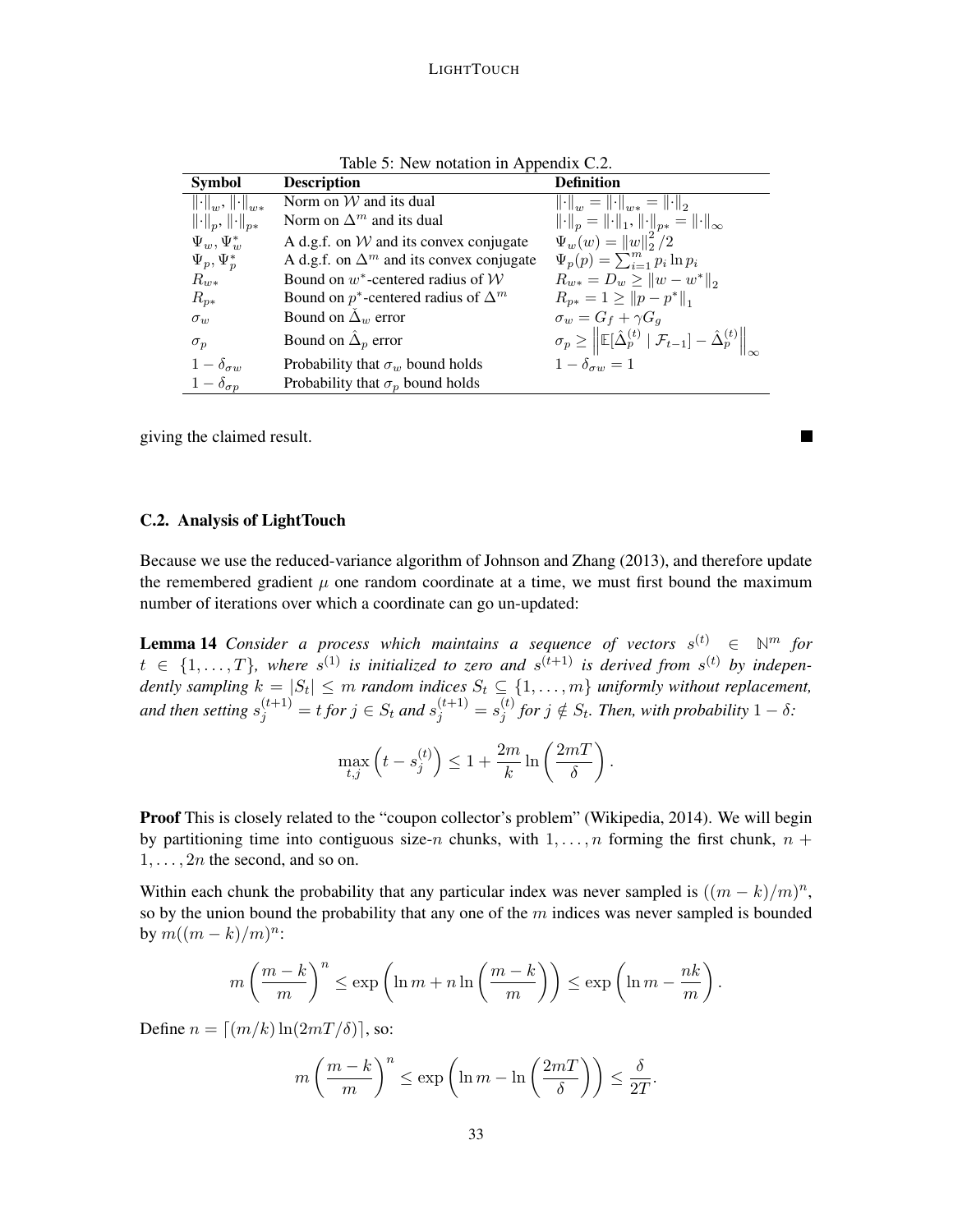This shows that for this choice of  $n$ , the probability of there existing an index which is never sampled in some particular batch is bounded by  $\delta/2T$ . By the union bound, the probability of *any* of  $T/n$ batches containing an index which is never sampled is bounded by  $(\delta/2T)\lceil T/n \rceil \leq (\delta/2n) +$  $(\delta/2T) < \delta$ .

If every index is sampled within every batch, then over the first  $n[T/n] \geq T$  steps, the most steps which could elapse over which a particular index is not sampled is  $2n - 2$  (if the index is sampled on the first step of one chunk, and the last step of the next chunk), which implies the claimed result.  $\blacksquare$ 

We now combine this bound with Corollary [7](#page-25-1) and make appropriate choices of the two d.g.f.s to yield a bound on the [LightTouch](#page-6-0) convergence rate:

<span id="page-33-0"></span>**Lemma [1](#page-3-1)5** *Suppose that the conditions of Lemma 1 apply, with*  $g(w) = \max_i(g_i(w))$ *. Define*  $D_w \geq \sup_{w,w'\in\mathcal{W}}\max\{1,\|w-w'\|_2\}$  as a bound on the diameter of  $\mathcal W$  (notice that we also choose  $D_w$  to be at least 1),  $G_f \geq ||\check{\Delta}^{(t)}||_2$  and  $G_g \geq ||\check{\nabla} \max(0, g_i(w))||_2$  as uniform upper bounds on *the (stochastic) gradient magnitudes of f and the*  $g_i$ *s, respectively, for all*  $i \in \{1, \ldots, m\}$ . We also assume that all  $g_i$ s are  $L_g$ -Lipschitz w.r.t.  $\left\| \cdot \right\|_2$ , i.e.  $|g_i(w) - g_i(w')| \leq L_g \left\| w - w' \right\|_2$  for all  $w, w' \in \mathcal{W}$ .

*Define:*

$$
k = \left\lceil \frac{m\left(1 + \ln m\right)^{3/4} \sqrt{1 + \ln \frac{1}{\delta}} \sqrt{1 + \ln T}}{T^{1/4}} \right\rceil
$$

.

,

*If* k ≤ m *and we optimize Equation [1](#page-2-1) using Algorithm [2](#page-6-0) (LightTouch), basing the stochastic gradients w.r.t.* p *on* k *constraints at each iteration, and using the step size:*

$$
\eta = \frac{\sqrt{1 + \ln m} D_w}{\left(G_f + \gamma G_g + \gamma L_g D_w\right) \sqrt{T}}
$$

*then it holds with probability*  $1 - \delta$  *that:* 

$$
f(\Pi_g(\bar{w})) - f(w^*) \le h(\bar{w}) - h(w^*) \le U_L
$$
, and  $\|\bar{w} - \Pi_g(\bar{w})\|_2 \le \frac{U_L}{\gamma \rho - L_f}$ ,

where  $w^* \in \{w \in \mathcal{W} : \forall i. g_i(w) \leq 0\}$  *is an arbitrary constraint-satisfying reference vector, and:* 

$$
U_L \le 67\sqrt{1+\ln m}D_w \left(G_f + \gamma G_g + \gamma L_g D_w\right)\sqrt{1+\ln\frac{1}{\delta}}\sqrt{\frac{1}{T}}.
$$

*If* k > m*, then we should fall-back to using [FullTouch,](#page-3-0) in which case the result of Lemma [12](#page-30-3) will apply.*

**Proof** We choose  $\Psi_w(w) = ||w||_2^2$  $\frac{2}{2}$ /2 and  $\Psi_p(p) = \sum_{i=1}^m p_i \ln p_i$  to be the squared Euclidean norm divided by 2 and the negative Shannon entropy, respectively, which yields the updates of Algorithm [2.](#page-6-0) We assume that the  $\check{\Delta}^{(t)}$ s are random variables on some probability space (depending on the source of the stochastic gradients of f), and likewise the  $i_t$ s and  $j_t$ s on another, so  $\mathcal{F}_t$  may be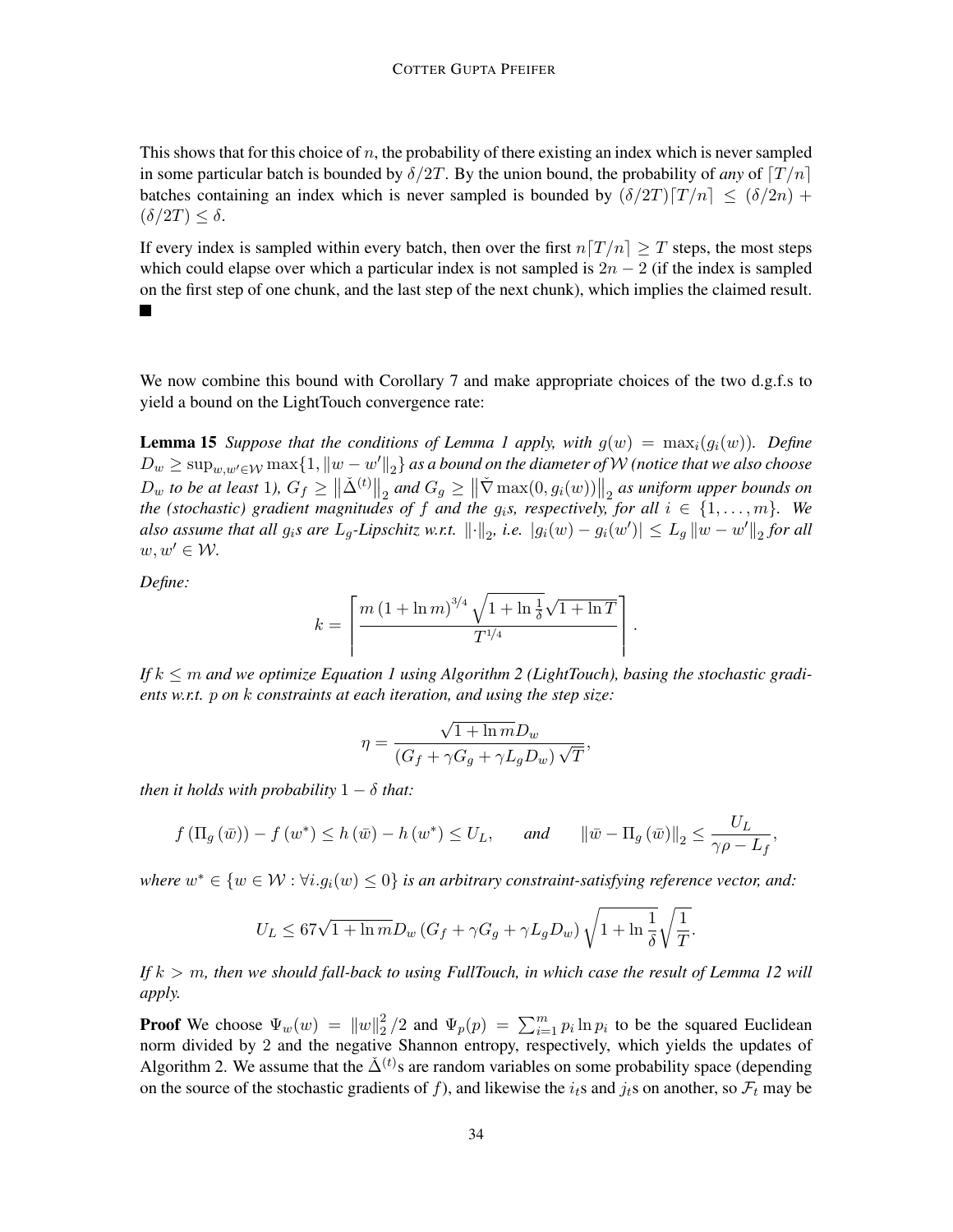taken to be the product of the smallest  $\sigma$ -algebras which make  $\check{\Delta}^{(1)}, \ldots, \check{\Delta}^{(t)}$  and  $i_1, j_1, \ldots, i_t, j_t$ measurable, respectively, with conditional expectations being taken w.r.t. the product measure. Under the definitions of Corollary [8](#page-26-0) (taking  $\alpha = p$ ), with probability  $1 - \delta_{\sigma w} - \delta_{\sigma p} - 2\delta'$ :

$$
\frac{1}{T} \sum_{t=1}^{T} \tilde{h} \left( w^{(t)}, p^* \right) - \frac{1}{T} \sum_{t=1}^{T} \tilde{h} \left( w^*, p^{(t)} \right) \n\leq \frac{B_{\Psi_w} \left( w^* \mid w^{(1)} \right) + B_{\Psi_p} \left( p^* \mid p^{(1)} \right)}{\eta T} + \frac{\eta}{2T} \sum_{t=1}^{T} \left( \left\| \tilde{\Delta}_w^{(t)} \right\|_{w^*}^2 + \left\| \hat{\Delta}_p^{(t)} \right\|_{p^*}^2 \right) \n+ \frac{\sqrt{2} \left( R_{w*} \sigma_w + R_{p*} \sigma_p \right) \sqrt{\ln \frac{1}{\delta'}}}{\sqrt{T}} + \frac{4 \left( R_{w*} \sigma_w + R_{p*} \sigma_p \right) \ln \frac{1}{\delta'}}{3T}.
$$

As in the proof of Lemma [12,](#page-30-3)  $\Psi_w$  is 1-strongly convex w.r.t. the Euclidean norm, so  $\|\cdot\|_w = \|\cdot\|_{w*} =$  $\|\cdot\|_2$ ,  $B_{\Psi_w}(w^* \mid w^{(1)}) \leq D_w^2/2$  and  $R_{w*} \leq D_w$ . Because  $\Psi_p$  is the negative entropy, which is 1strongly convex w.r.t. the 1-norm (this is Pinsker's inequality),  $\left\|\cdot\right\|_p = \left\|\cdot\right\|_1$  and  $\left\|\cdot\right\|_{p*} = \left\|\cdot\right\|_{\infty}$ , implying that  $R_{p*} = 1$ . Since  $p^{(1)}$  is initialized to the uniform distribution,  $B_{\Psi_p}(p^* | p^{(1)}) =$  $D_{KL}(p^* | p^{(1)}) \leq \ln m.$ 

The stochastic gradient definitions of Algorithm [2](#page-6-0) give that  $\parallel$  $\left\| \tilde{\Delta}_{w}^{(t)} \right\|_{w*} \leq G_f + \gamma G_g$  and  $\sigma_w \leq$  $2(G_f + \gamma G_g)$  with probability  $1 = 1 - \delta_{\sigma w}$  by the triangle inequality, and  $\tilde{h}(w^*, p^{(t)}) = f(w^*)$ because  $w^*$  satisfies the constraints. All of these facts together give that, with probability  $1-\delta_{\sigma p}-\delta'$ :

$$
\frac{1}{T} \sum_{t=1}^{T} \tilde{h} \left( w^{(t)}, p^* \right) - f \left( w^* \right)
$$
\n
$$
\leq \frac{D_w^2 + 2 \ln m}{2\eta T} + \frac{\eta}{2T} \sum_{t=1}^{T} \left( \left( G_f + \gamma G_g \right)^2 + \left\| \hat{\Delta}_p^{(t)} \right\|_{\infty}^2 \right)
$$
\n
$$
+ \frac{\sqrt{2} \left( 2D_w (G_f + \gamma G_g) + \sigma_p \right) \sqrt{\ln \frac{1}{\delta'}}}{\sqrt{T}} + \frac{4 \left( 2D_w (G_f + \gamma G_g) + \sigma_p \right) \ln \frac{1}{\delta'}}{3T}.
$$

We now move the average defining  $\bar{w}$  inside  $\tilde{h}$  (which is convex in its first parameter) by Jensen's inequality, and use the fact that there exists a  $p^*$  such that  $\tilde{h}(w, p^*) = h(w)$  to apply Lemma [1:](#page-3-1)

$$
U_L \le \frac{D_w^2 + 2\ln m}{2\eta T} + \frac{\eta}{2T} \sum_{t=1}^T \left( (G_f + \gamma G_g)^2 + \left\| \hat{\Delta}_p^{(t)} \right\|_{\infty}^2 \right) + \frac{\sqrt{2} (2D_w(G_f + \gamma G_g) + \sigma_p) \sqrt{\ln \frac{1}{\delta'}}}{\sqrt{T}} + \frac{4 (2D_w(G_f + \gamma G_g) + \sigma_p) \ln \frac{1}{\delta'}}{3T}.
$$
\n(9)

By the triangle inequality and the fact that  $(a + b)^2 \le 2a^2 + 2b^2$ :

<span id="page-34-0"></span>
$$
\left\| \hat{\Delta}_p^{(t)} \right\|_\infty^2 \le 2 \left\| \mathbb{E} \left[ \hat{\Delta}_p^{(t)} \middle| \mathcal{F}_{t-1} \right] \right\|_\infty^2 + 2 \left\| \mathbb{E} \left[ \hat{\Delta}_p^{(t)} \middle| \mathcal{F}_{t-1} \right] - \hat{\Delta}_p^{(t)} \right\|_\infty^2
$$
  

$$
\le 2\gamma^2 L_g^2 D_w^2 + 2 \left\| \mathbb{E} \left[ \hat{\Delta}_p^{(t)} \middle| \mathcal{F}_{t-1} \right] - \hat{\Delta}_p^{(t)} \right\|_\infty^2
$$
  

$$
\le 2\gamma^2 L_g^2 D_w^2 + 2\sigma_p^2.
$$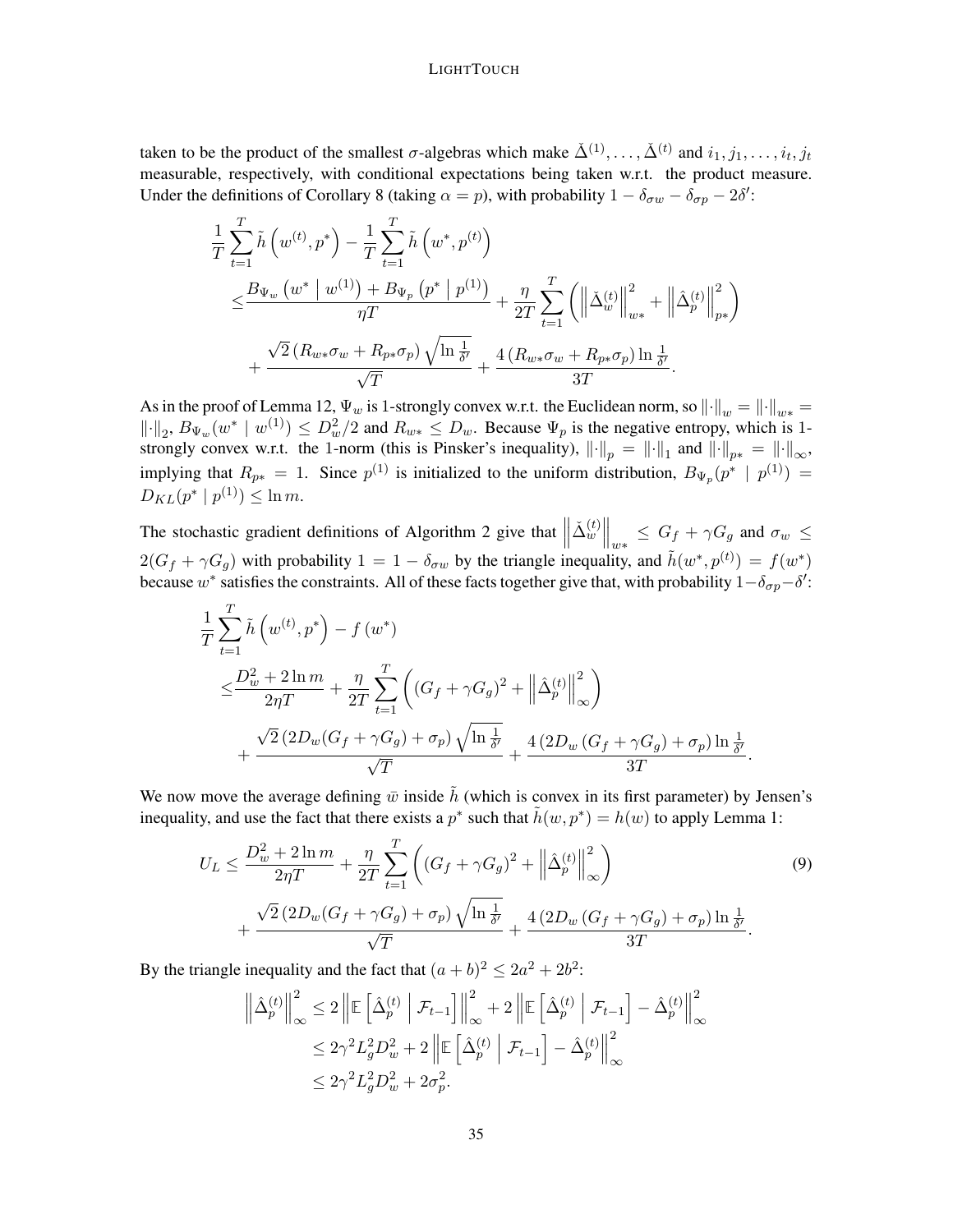Substituting into Equation [9](#page-34-0) and using the fact that  $a + b \le (\sqrt{a} + b)$ √  $\overline{b})^2$ :

$$
U_L \le \frac{D_w^2 + 2\ln m}{2\eta T} + \frac{\eta}{2} \left( G_f + \gamma G_g + \sqrt{2}\gamma L_g D_w \right)^2 + \eta \sigma_p^2
$$
  
+ 
$$
\frac{\sqrt{2} (2D_w(G_f + \gamma G_g) + \sigma_p) \sqrt{\ln \frac{1}{\delta'}}}{\sqrt{T}} + \frac{4 (2D_w(G_f + \gamma G_g) + \sigma_p) \ln \frac{1}{\delta'}}{3T}.
$$
 (10)

We will now turn our attention to the problem of bounding  $\sigma_p$ . Notice that because we sample *i.i.d.*  $j_t$ s uniformly at every iteration, they form an instance of the process of Lemma [14](#page-32-0) with  $\mu_j^{(t)} = \max(0, g_j(w^{(s_j^{(t)})})),$  showing that with probability  $1 - \delta_{\sigma p}$ :

<span id="page-35-1"></span><span id="page-35-0"></span>
$$
\max_{t,j} \left( t - s_j^{(t)} \right) \le 1 + \frac{2m}{k} \ln \left( \frac{2m}{\delta_{\sigma p}} \right). \tag{11}
$$

By the definition of  $\hat{\Delta}_p^{(t)}$  (Algorithm [2\)](#page-6-0):

$$
\begin{split}\n&\left\|\mathbb{E}\left[\hat{\Delta}_{p}^{(t)}\,\Big|\,\mathcal{F}_{t-1}\right]-\hat{\Delta}_{p}^{(t)}\right\|_{\infty}^{2} \\
&= \gamma^{2}\left\|\left(\sum_{j=1}^{m}e_{j}\max\left\{0,g_{j}\left(w^{(t)}\right)\right\}-\mu^{(t)}\right)-\frac{m}{k}\sum_{j\in S_{t}}\left(e_{j}\max\left\{0,g_{j}\left(w^{(t)}\right)\right\}-e_{j}\mu_{j}^{(t)}\right)\right\|_{\infty}^{2} \\
&\leq \gamma^{2}\left(\frac{m-k}{k}\right)^{2}\max_{j}\left(\max\left\{0,g_{j}\left(w^{(t)}\right)\right\}-\mu_{j}^{(t)}\right)^{2} \\
&\leq \gamma^{2}\left(\frac{m-k}{k}\right)^{2}L_{g}^{2}\left\|w^{(t)}-w^{(s_{j}^{(t)})}\right\|_{2}^{2} \\
&\leq \gamma^{2}\left(\frac{m-k}{k}\right)^{2}L_{g}^{2}\eta^{2}\left(G_{f}+\gamma G_{g}\right)^{2}\left(t-s_{j}^{(t)}\right)^{2} \\
&\leq \gamma^{2}\left(\frac{m-k}{k}\right)^{2}L_{g}^{2}\eta^{2}\left(G_{f}+\gamma G_{g}\right)^{2}\left(1+\frac{2m}{k}\ln\left(\frac{2mT}{\delta_{\sigma p}}\right)\right)^{2} \\
&\leq 6\gamma^{2}\left(\frac{m}{k}\right)^{4}L_{g}^{2}\eta^{2}\left(G_{f}+\gamma G_{g}\right)^{2}\left(1+\ln\left(\frac{mT}{\delta_{\sigma p}}\right)\right)^{2}\n\end{split}
$$

where in the second step we used the definition of the  $\infty$ -norm, in the third we used the Lipschitz continuity of the  $g_i$ s (and hence of their positive parts), in the fourth we bounded the distance between two iterates with the number of iterations times a bound on the total step size, and in the fifth we used Equation [11.](#page-35-0) This shows that we may define:

$$
\sigma_p = \sqrt{6} \gamma \left(\frac{m}{k}\right)^2 L_g \eta \left(G_f + \gamma G_g\right) \left(1 + \ln\left(\frac{mT}{\delta_{\sigma p}}\right)\right),\,
$$

and it will satisfy the conditions of Corollary [8.](#page-26-0) Notice that, due to the  $\eta$  factor,  $\sigma_p$  will be *decreasing* in T. Substituting the definitions of  $\eta$  and  $\sigma_p$  into Equation [10,](#page-35-1) choosing  $\delta_{\sigma p} = \delta' = \delta/3$  and using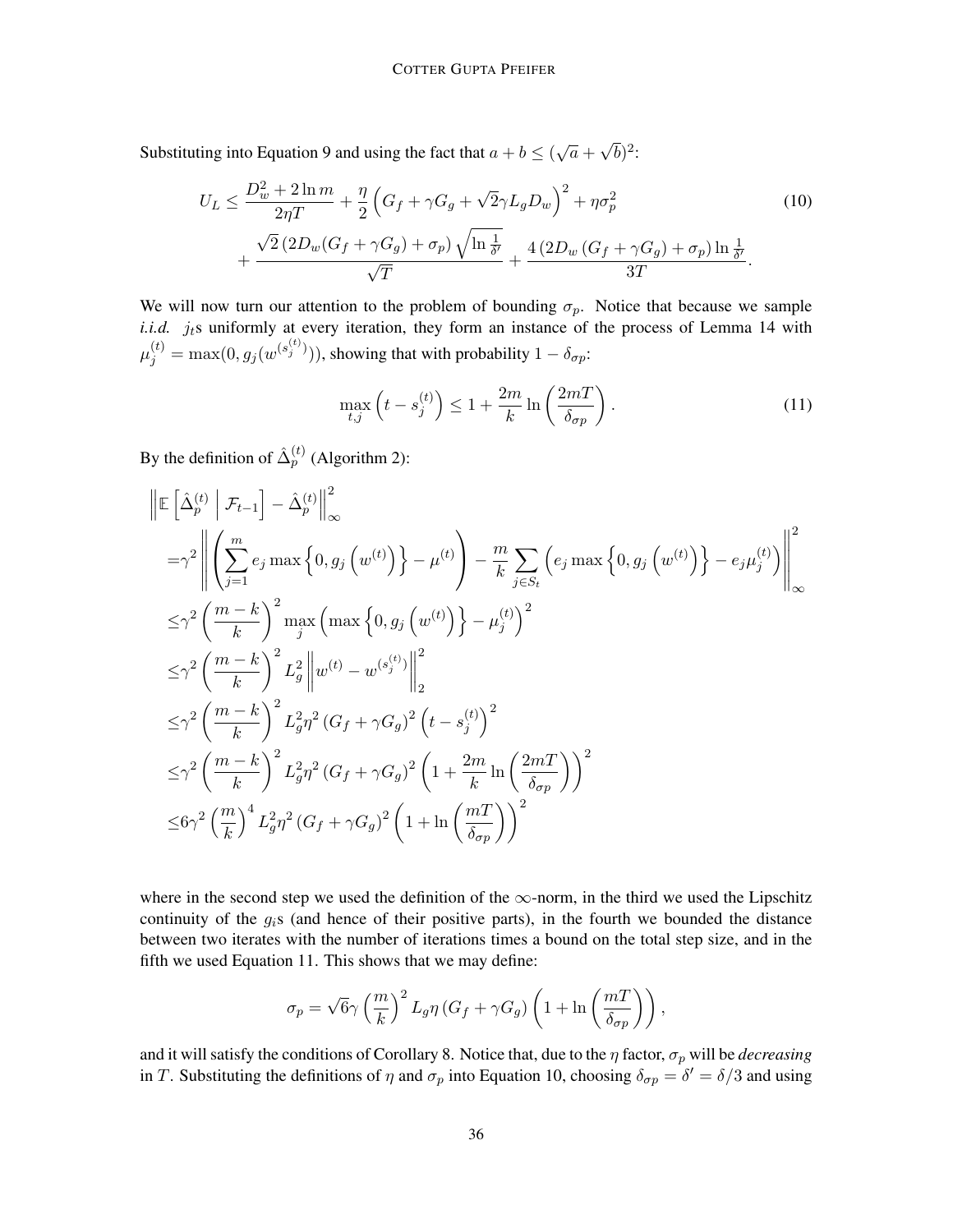the assumption that  $D_w \ge 1$  gives that with probability  $1 - \delta$ :

$$
U_L \le 2\left(1+\sqrt{2}\right)\sqrt{1+\ln 3}\sqrt{1+\ln m}D_w\left(G_f + \gamma G_g + \gamma L_g D_w\right)\sqrt{1+\ln\frac{1}{\delta}}\left(\frac{1}{\sqrt{T}}\right)
$$
  
+  $\left(2\sqrt{3}+\frac{8}{3}\right)(1+\ln 3)^{3/2}\left(\frac{m}{k}\right)^2(1+\ln m)^{3/2}D_w\left(G_f + \gamma G_g\right)\left(1+\ln\frac{1}{\delta}\right)^{3/2}\left(\frac{1+\ln T}{T}\right)$   
+  $2\left(3+2\sqrt{\frac{2}{3}}\right)(1+\ln 3)^2\left(\frac{m}{k}\right)^4(1+\ln m)^{7/2}D_w\left(G_f + \gamma G_g\right)\left(1+\ln\frac{1}{\delta}\right)^2\left(\frac{(1+\ln T)^2}{T^{3/2}}\right)$ 

.

Rounding up the constant terms:

$$
U_L \le 7\sqrt{1 + \ln m} D_w (G_f + \gamma G_g + \gamma L_g D_w) \sqrt{1 + \ln \frac{1}{\delta}} \left(\frac{1}{\sqrt{T}}\right)
$$
  
+ 19  $\left(\frac{m}{k}\right)^2 (1 + \ln m)^{3/2} D_w (G_f + \gamma G_g) \left(1 + \ln \frac{1}{\delta}\right)^{3/2} \left(\frac{1 + \ln T}{T}\right)$   
+ 41  $\left(\frac{m}{k}\right)^4 (1 + \ln m)^{7/2} D_w (G_f + \gamma G_g) \left(1 + \ln \frac{1}{\delta}\right)^2 \left(\frac{(1 + \ln T)^2}{T^{3/2}}\right).$ 

Substituting the definition of  $k$ , simplifying and bounding yields the claimed result.

In terms of the number of iterations required to achieve some desired level of suboptimality, this bound on  $U_L$  and the bound of Lemma [12](#page-30-3) on  $U_F$  may be combined to yield the following:

Theorem [3](#page-8-0) *Suppose that the conditions of Lemmas [1](#page-3-1) and [15](#page-33-0) apply. Our result will be expressed in terms of a total iteration count*  $T_{\epsilon}$  *satisfying:* 

$$
T_{\epsilon} = O\left(\frac{(\ln m) D_w^2 (G_f + \gamma G_g + \gamma L_g D_w)^2 \ln \frac{1}{\delta}}{\epsilon^2}\right).
$$

*Define* k in terms of  $T_{\epsilon}$  as in Lemma [15.](#page-33-0) If  $k \leq m$ , then we optimize Equation [1](#page-2-1) using  $T_{\epsilon}$  iterations of *Algorithm* [2](#page-6-0) (*LightTouch*) with  $\eta$  *as in Lemma [15.](#page-33-0) If*  $k > m$ , then we use  $T_{\epsilon}$  iterations of Algorithm [1](#page-3-0) *(FullTouch) with*  $\eta$  *as in Lemma [12.](#page-30-3) In either case, we perform*  $T_{\epsilon}$  *iterations, requiring a total of*  $C_{\epsilon}$  "constraint checks" (evaluations or differentiations of a single  $g_i$ ):

$$
C_{\epsilon} = \tilde{O}\left(\frac{(\ln m) D_w^2 (G_f + \gamma G_g + \gamma L_g D_w)^2 \ln \frac{1}{\delta}}{\epsilon^2} + \frac{m (\ln m)^{3/2} D_w^{3/2} (G_f + \gamma G_g + \gamma L_g D_w)^{3/2} (\ln \frac{1}{\delta})^{5/4}}{\epsilon^{3/2}}\right).
$$

*and with probability*  $1 - \delta$ *:* 

$$
f(\Pi_g(\bar{w})) - f(w^*) \le h(\bar{w}) - h(w^*) \le \epsilon
$$
 and  $\|\bar{w} - \Pi_g(\bar{w})\|_2 \le \frac{\epsilon}{\gamma \rho - L_f}$ ,

where  $w^* \in \{w \in \mathcal{W} : \forall i. g_i(w) \leq 0\}$  *is an arbitrary constraint-satisfying reference vector.*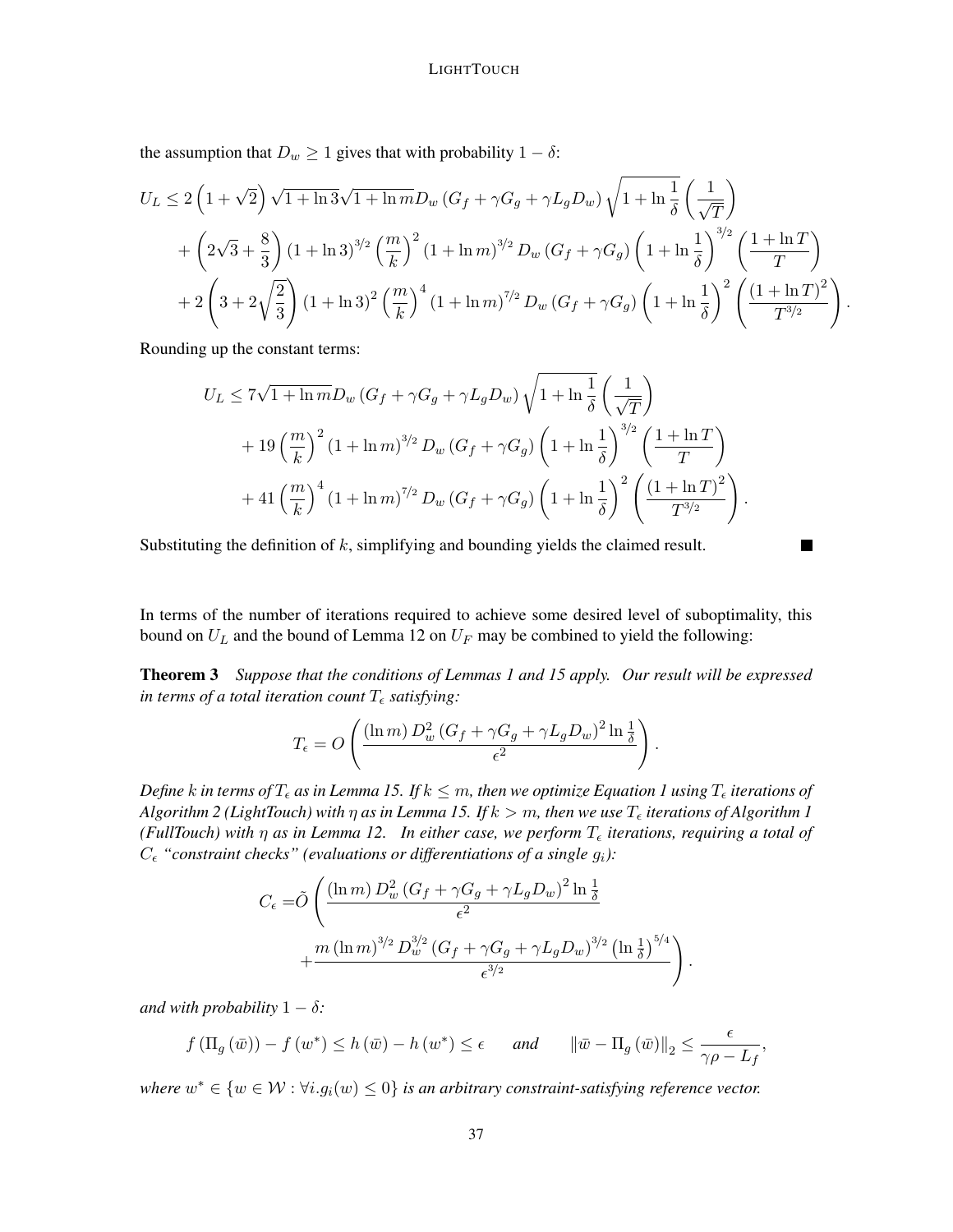**Proof** Regardless of the value of  $k$ , it follows from Lemmas [15](#page-33-0) and [12](#page-30-3) that:

$$
U_L, U_F \leq 67\sqrt{1+\ln m}D_w \left(G_f + \gamma G_g + \gamma L_g D_w\right) \sqrt{1+\ln\frac{1}{\delta}}\sqrt{\frac{1}{T}} + \frac{8D_w G_f \ln\frac{1}{\delta}}{3T}.
$$

As in the proof of Theorem [13,](#page-31-0) we define:

$$
x = \sqrt{T},
$$
  
\n
$$
c = \frac{8}{3}D_wG_f \ln \frac{1}{\delta},
$$
  
\n
$$
b = 67\sqrt{1 + \ln m}D_w (G_f + \gamma G_g + \gamma L_g D_w) \sqrt{1 + \ln \frac{1}{\delta}} \sqrt{\frac{1}{T}},
$$
  
\n
$$
a = -\epsilon,
$$

and consider the polynomial  $0 = ax^2 + bx + c$ . Any upper bound on all roots  $x = \sqrt{ }$ T of this polynomial will result in a lower-bound the values of T for which  $U_L, U_F \leq \epsilon$  with probability  $1 - \delta$ . By the Fujiwara bound [\(Wikipedia, 2015\)](#page-22-11):

$$
T_{\epsilon} = \max \left\{ \frac{\left(134\right)^2 \left(1 + \ln m\right) D_w^2 \left(G_f + \gamma G_g + \gamma L_g D_w\right)^2 \left(1 + \ln \frac{1}{\delta}\right)}{\epsilon^2}, \frac{16 D_w G_f \ln \frac{1}{\delta}}{3 \epsilon} \right\},\,
$$

giving the claimed bound on  $T_{\epsilon}$ . For  $C_{\epsilon}$ , we observe that we will perform no more than  $k + 1$ constraint checks at each iteration ( $k + 1$  by [LightTouch](#page-6-0) if  $k \leq m$ , and  $m + 1$  by [FullTouch](#page-3-0) if  $k > m$ ), and substitute the above bound on  $T_{\epsilon}$  into the definition of k, yielding:

$$
(k+1) T_{\epsilon} \leq 2T_{\epsilon} + m (1 + \ln m)^{3/4} \sqrt{1 + \ln \frac{1}{\delta}} T_{\epsilon}^{3/4} \sqrt{1 + \ln T_{\epsilon}}
$$
  
\n
$$
\leq \max \left\{ \frac{2 (134)^{2} (1 + \ln m) D_{w}^{2} (G_{f} + \gamma G_{g} + \gamma L_{g} D_{w})^{2} (1 + \ln \frac{1}{\delta})}{\epsilon^{2}}, \frac{32 D_{w} G_{f} \ln \frac{1}{\delta}}{3 \epsilon} \right\}
$$
  
\n
$$
+ \max \left\{ \frac{(134)^{3/2} m (1 + \ln m)^{3/2} D_{w}^{3/2} (G_{f} + \gamma G_{g} + \gamma L_{g} D_{w})^{3/2} (1 + \ln \frac{1}{\delta})^{5/4}}{\epsilon^{3/2}}, \frac{16}{\epsilon^{3/2}} \right\}
$$
  
\n
$$
\left(\frac{16}{3}\right)^{3/4} \frac{m (1 + \ln m)^{3/4} D_{w}^{3/4} G_{f}^{3/4} (1 + \ln \frac{1}{\delta})^{5/4}}{\epsilon^{3/4}} \sqrt{1 + \ln T_{\epsilon}}.
$$

giving the claimed result (notice the  $\sqrt{1 + \ln T_{\epsilon}}$  factor on the RHS, for which reason we have a  $\tilde{O}$ bound on  $C_{\epsilon}$ , instead of O).

# <span id="page-37-0"></span>Appendix D. Analysis of [MidTouch](#page-10-0)

We now move on to the analysis of our [LightTouch](#page-6-0) variant for λ-strongly convex objectives, Algorithm [3](#page-10-0) [\(MidTouch\)](#page-10-0). While we were able to prove a high-probability bound for [LightTouch,](#page-6-0) we were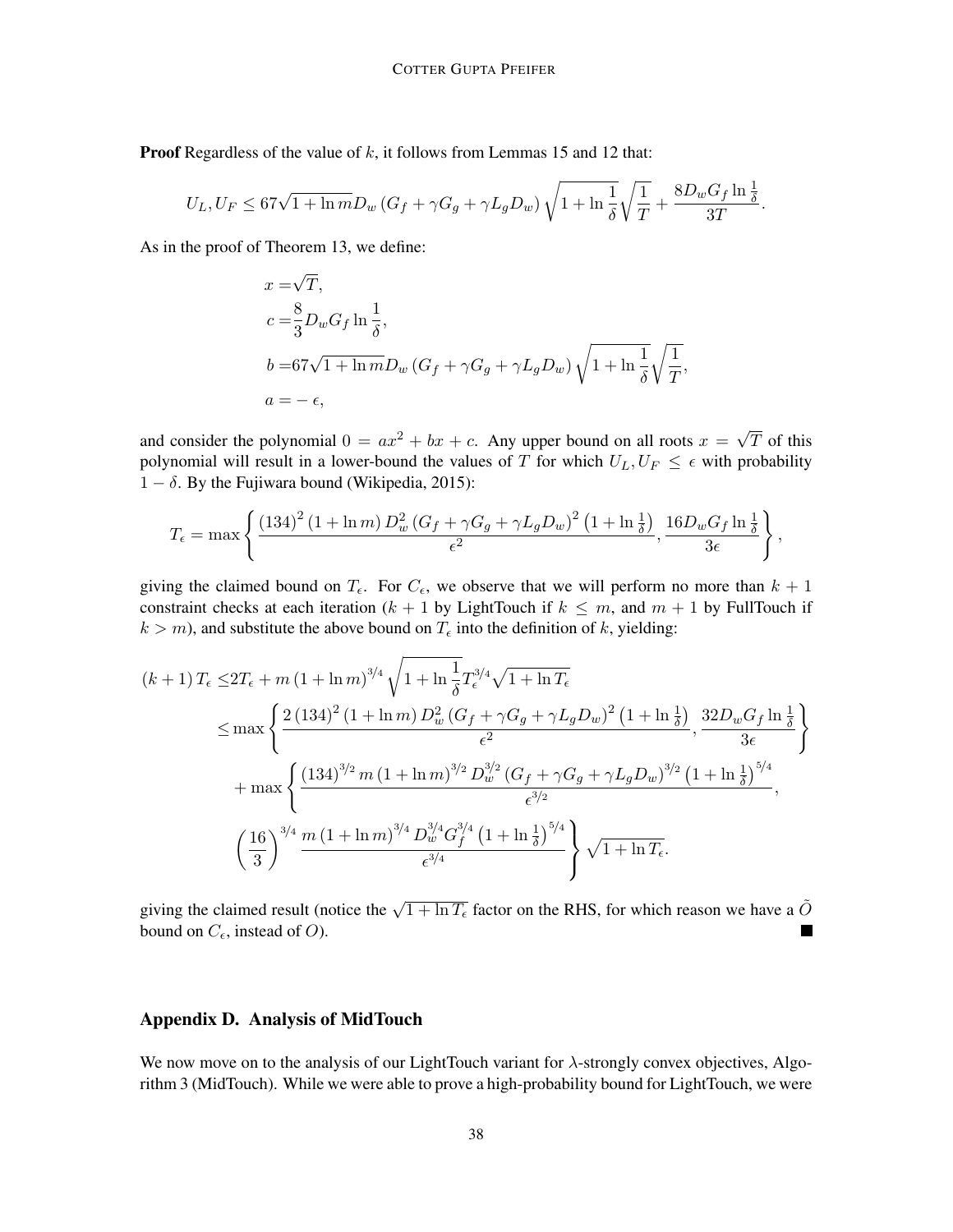unable to do so for [MidTouch,](#page-10-0) because the extra terms resulting from the use of a Bernstein-type martingale inequality were too large (since the other terms shrank as a result of the strong convexity assumption). Instead, we give an in-expectation result, and leave the proof of a corresponding high-probability bound to future work.

Our first result is an analogue of Lemmas [12](#page-30-3) and [15,](#page-33-0) and bounds the suboptimality achieved by [MidTouch](#page-10-0) as a function of the iteration counts  $T_1$  and  $T_2$  of the two phases:

<span id="page-38-1"></span>**Lemma [1](#page-3-1)6** *Suppose that the conditions of Lemma 1 apply, with*  $g(w) = \max_i(g_i(w))$ *. Define*  $G_f \geq \left\|\check{\Delta}^{(t)}\right\|_2$  and  $G_g \geq \left\|\check{\nabla} \max(0, g_i(w))\right\|_2$  as uniform upper bounds on the (stochastic) gradi*ent magnitudes of* f and the  $g_i s$ , respectively, for all  $i \in \{1, \ldots, m\}$ . We also assume that f is  $\lambda$ *strongly convex, and that all*  $g_i$ *s are*  $L_g$ -Lipschitz w.r.t.  $\lVert \cdot \rVert_2$ , i.e.  $|g_i(w) - g_i(w')| \le L_g \lVert w - w' \rVert_2$ *for all*  $w, w' \in W$ *.* 

*If we optimize Equation [1](#page-2-1) using Algorithm [3](#page-10-0) (MidTouch) with the p-update step size*  $\eta = \lambda/2\gamma^2 L_g^2$ , *then:*

$$
\mathbb{E}\left[\|\Pi_g(\bar{w}) - w^*\|_2^2\right] \le \mathbb{E}\left[\|\bar{w} - w^*\|_2^2\right] \n\le \frac{2\left(G_f + \gamma G_g\right)^2 (2 + \ln T_1 + \ln T_2) + 8\gamma^2 L_g^2 \ln m}{\lambda^2 T_2} + \frac{3m^4 (1 + \ln m)^2 (G_f + \gamma G_g)^2}{\lambda^2 T_1^2},
$$

where  $w^* = \arg\min_{\{w \in \mathcal{W}: \forall i, g_i(w) \le 0\}} f(w)$  *is the optimal constraint-satisfying reference vector.* 

Proof As in the proof of Lemma [12,](#page-30-3) the first phase of Algorithm [3](#page-10-0) is nothing but (strongly convex) SGD on the overall objective function  $h$ , so by Corollary [10:](#page-28-0)

$$
\frac{1}{T_1} \sum_{t=1}^{T_1} \mathbb{E}\left[h\left(w^{(t)}\right) - h\left(w^*\right)\right] \le \frac{G_w^2 \left(1 + \ln T_1\right)}{2\lambda T_1},
$$

so by Jensen's inequality:

<span id="page-38-0"></span>
$$
\mathbb{E}\left[h\left(w^{(T_1+1)}\right) - h\left(w^*\right)\right] \le \frac{G_w^2\left(1 + \ln T_1\right)}{2\lambda T_1}.\tag{12}
$$

For the second phase, as in the proof of Lemma [15,](#page-33-0) we choose  $\Psi_p(p) = \sum_{i=1}^m p_i \ln p_i$  to be negative Shannon entropy, which yields the second-phase updates of Algorithm [3.](#page-10-0) By Corollary [11:](#page-28-1)

$$
\frac{1}{T_2} \sum_{t=T_1+1}^{T_2} \mathbb{E} \left[ \tilde{h} \left( w^{(t)}, p^* \right) - \tilde{h} \left( w^*, p^{(t)} \right) \right] \n\leq \frac{G_w^2 (1 + \ln T)}{2\lambda T_2} + \frac{\lambda T_1}{2T_2} \left\| w^{(T_1+1)} - w^* \right\|_2^2 + \frac{B_{\Psi_p} \left( p^* \mid p^{(T_1+1)} \right)}{\eta T_2} + \frac{\eta}{2T_2} \sum_{t=T_1+1}^{T_2} \mathbb{E} \left[ \left\| \hat{\Delta}_p^{(t)} \right\|_{p*}^2 \right].
$$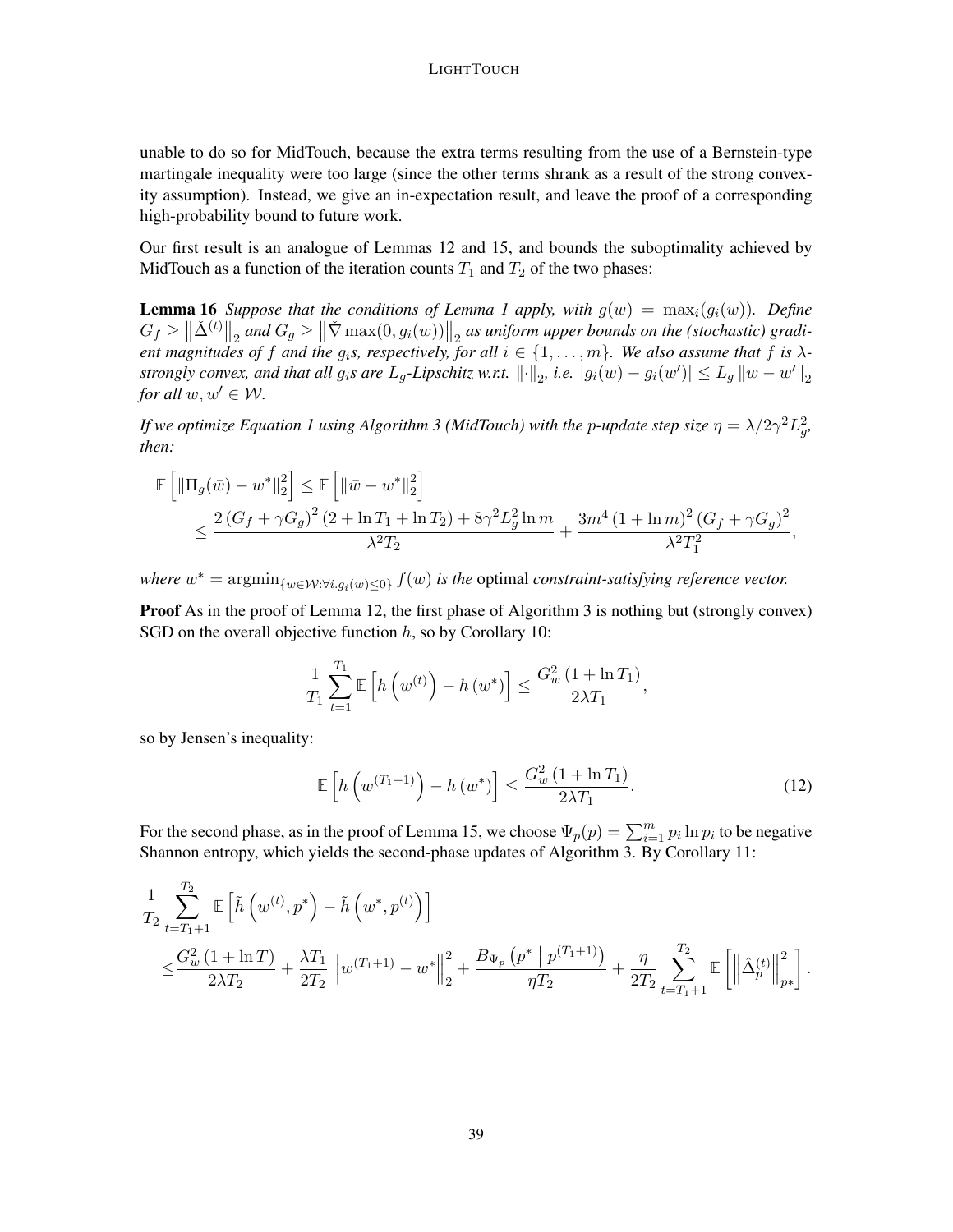As before,  $\|\cdot\|_p = \|\cdot\|_1$ ,  $\|\cdot\|_{p*} = \|\cdot\|_{\infty}$ , and  $B_{\Psi_p}(p^* \mid p^{(T_1+1)}) = D_{KL}(p^* \mid p^{(T_1+1)}) \le \ln m$ . Hence:

$$
\begin{split} &\frac{1}{T_2}\sum_{t=T_1+1}^{T_2}\mathbb{E}\left[\tilde{h}\left(w^{(t)},p^*\right)-\tilde{h}\left(w^*,p^{(t)}\right)\right]\\ &\leq& \frac{G_w^2\left(1+\ln T_2\right)}{2\lambda T_2}+\frac{\lambda T_1}{2T_2}\left\|w^{(T_1+1)}-w^*\right\|_2^2+\frac{\ln m}{\eta T_2}+\frac{\eta}{2T_2}\sum_{t=T_1+1}^{T_2}\mathbb{E}\left[\left\|\hat{\Delta}_p^{(t)}\right\|_\infty^2\right]. \end{split}
$$

Since h is  $\lambda$ -strongly convex and  $w^*$  is optimal,  $||w^{(T_1+1)} - w^*||$ 2  $\frac{2}{2} \leq \frac{2}{\lambda}$  $\frac{2}{\lambda}(h(w^{(T_1+1)}) - h(w^*))$ . By Equation [12:](#page-38-0)

$$
\frac{1}{T_2} \sum_{t=T_1+1}^{T_2} \mathbb{E}\left[\tilde{h}\left(w^{(t)}, p^*\right) - \tilde{h}\left(w^*, p^{(t)}\right)\right] \leq \frac{G_w^2 \left(2 + \ln T_1 + \ln T_2\right)}{2\lambda T_2} + \frac{\ln m}{\eta T_2} + \frac{\eta}{2T_2} \sum_{t=T_1+1}^{T_2} \mathbb{E}\left[\left\|\hat{\Delta}_p^{(t)}\right\|_{\infty}^2\right].
$$

Since the (uncentered) second moment is equal to the mean plus the variance, and using the fact that  $\tilde{h}(w^*, p^{(t)}) = f(w^*)$  since all constraints are satisfied at  $w^*$ :

$$
\frac{1}{T_2} \sum_{t=T_1+1}^{T_2} \mathbb{E} \left[ \tilde{h} \left( w^{(t)}, p^* \right) \right] - f \left( w^* \right) \n\leq \frac{G_w^2 (2 + \ln T_1 + \ln T_2)}{2\lambda T_2} + \frac{\ln m}{\eta T_2} + \frac{\eta}{2T_2} \sum_{t=T_1+1}^{T_2} \left( \mathbb{E} \left[ \left\| \hat{\Delta}_p^{(t)} \right\|_{\infty} \right] \right)^2 + \frac{\eta \sigma_p^2}{2},
$$
\n(13)

where  $\sigma_p^2$  is the variance of  $\parallel$  $\left.\hat{\Delta}_p^{(t)}\right|\right|_{\infty}$ . Next observe that:

<span id="page-39-0"></span>
$$
\left(\mathbb{E}\left[\left\|\hat{\Delta}_{p}^{(t)}\right\|_{\infty}\right]\right)^{2} = \left(\mathbb{E}\left[\max_{j\in\{1,\ldots,m\}}\gamma\max\left\{0,g_j\left(w^{(t)}\right)\right\}\right]\right)^{2}
$$

$$
\leq \gamma^2 L_g^2 \mathbb{E}\left[\left\|w^{(t)} - w^*\right\|_{2}^{2}\right]
$$

$$
\leq \frac{2\gamma^2 L_g^2}{\lambda} \mathbb{E}\left[\tilde{h}\left(w^{(t)},p^*\right) - \tilde{h}\left(w^*,p^*\right)\right],
$$

the first step using the fact that the  $g_j$ s are  $L_g$ -Lipschitz and Jensen's inequality. For the second step, we choose  $p^*$  such that  $w^*$ ,  $p^*$  is a minimax optimal pair (recall that  $w^*$  is optimal by assumption), and use the  $\lambda$ -strong convexity of  $\tilde{h}$ . Substituting into Equation [13](#page-39-0) and using the fact that  $h(w^*, p^*) = f(w^*)$ :

$$
\left(1 - \frac{\eta \gamma^2 L_g^2}{\lambda}\right) \left(\frac{1}{T_2} \sum_{t=T_1+1}^{T_2} \mathbb{E}\left[\tilde{h}\left(w^{(t)}, p^*\right)\right] - f\left(w^*\right)\right) \le \frac{G_w^2 \left(2 + \ln T_1 + \ln T_2\right)}{2\lambda T_2} + \frac{\ln m}{\eta T_2} + \frac{\eta \sigma_p^2}{2}.
$$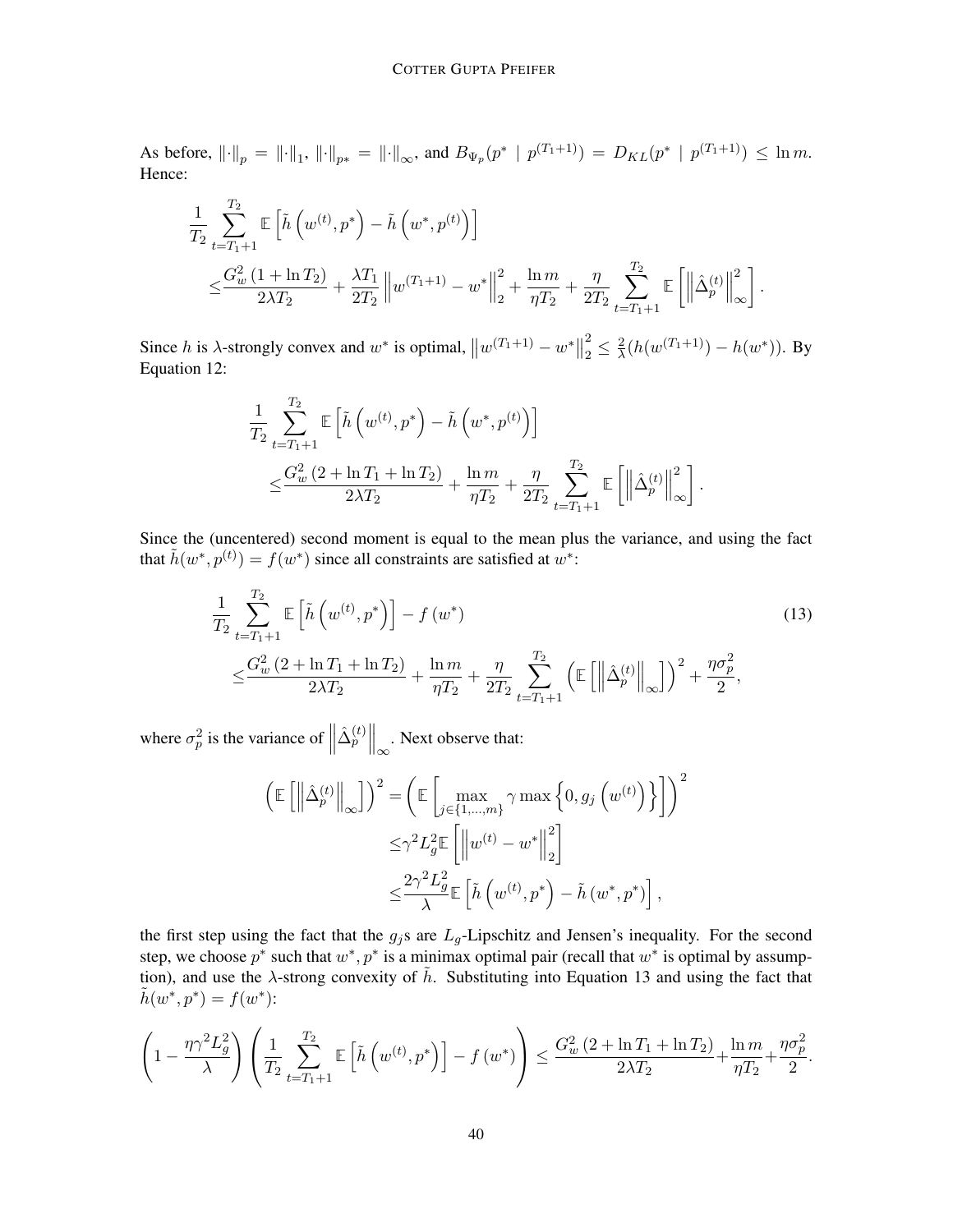Substituting  $\eta = \lambda/2\gamma^2 L_g^2$  and using Jensen's inequality:

<span id="page-40-0"></span>
$$
\mathbb{E}\left[\tilde{h}\left(\bar{w},p^{*}\right)\right] - f\left(w^{*}\right) \leq \frac{G_{w}^{2}\left(2 + \ln T_{1} + \ln T_{2}\right)}{\lambda T_{2}} + \frac{4\gamma^{2}L_{g}^{2}\ln m}{\lambda T_{2}} + \frac{\lambda\sigma_{p}^{2}}{2\gamma^{2}L_{g}^{2}}.\tag{14}
$$

We now follow the proof of Lemma [15](#page-33-0) and bound  $\sigma_p^2$ . By the definition of  $\hat{\Delta}_p^{(t)}$  (Algorithm [3\)](#page-10-0):

$$
\sigma_p^2 = \mathbb{E} \left[ \left\| \mathbb{E} \left[ \hat{\Delta}_p^{(t)} \middle| \mathcal{F}_{t-1} \right] - \hat{\Delta}_p^{(t)} \right\|_{\infty}^2 \right]
$$
  
\n
$$
= \gamma^2 \mathbb{E} \left[ \left\| \left( \sum_{j=1}^m e_j \max \left\{ 0, g_j \left( w^{(t)} \right) \right\} - \mu^{(t)} \right) - m \left( e_{j_t} \max \left\{ 0, g_{j_t} \left( w^{(t)} \right) \right\} - e_{j_t} \mu_{j_t}^{(t)} \right) \right\|_{\infty}^2 \right]
$$
  
\n
$$
\leq \gamma^2 (m-1)^2 \mathbb{E} \left[ \max_j \left( \max \left\{ 0, g_j \left( w^{(t)} \right) \right\} - \mu_j^{(t)} \right)^2 \right].
$$

The indices j are sampled uniformly, so the maximum time  $\max_j (t - s_j^{(t)})$  $j^{(i)}$ ) since we last sampled the same index is an instance of the coupon collector's problem [Wikipedia](#page-22-12) [\(2014\)](#page-22-12). Because the  $g_j$ s are  $L_q$ -Lipschitz:

$$
\sigma_p^2 \leq \gamma^2 (m-1)^2 L_g^2 \mathbb{E} \left[ \max_j \left\| w^{(t)} - w^{(s_j^{(t)})} \right\|_2^2 \right]
$$
  

$$
\leq \frac{\gamma^2 (m-1)^2 L_g^2 G_w^2}{\lambda^2 T_1^2} \mathbb{E} \left[ \max_j \left( t - s_j^{(t)} \right)^2 \right]
$$
  

$$
\leq \frac{\gamma^2 m^4 \left( 1 + (\ln m)^2 + \pi^2 / 6 \right) L_g^2 G_w^2}{\lambda^2 T_1^2}
$$
  

$$
\leq \frac{3 \gamma^2 m^4 (1 + \ln m)^2 L_g^2 G_w^2}{\lambda^2 T_1^2},
$$

the second step because, between iteration  $s_i^{(t)}$  $j^{(t)}$  and iteration t we will perform  $t - s_j^{(t)}$  $j^{(i)}$  updates of magnitude at most  $G_w/\lambda T_1$ , and the third step because, as an instance of the coupon collector's problem,  $\max_j (t - s_j^{(t)})$  $j^{(l)}$ ) has expectation  $mH_m \leq m + m \ln m$  ( $H_m$  is the mth harmonic number) and variance  $m^2\pi^2/6$ . Substituting into Equation [14:](#page-40-0)

$$
\mathbb{E}\left[\tilde{h}\left(\bar{w},p^{*}\right)\right] - f\left(w^{*}\right) \leq \frac{G_{w}^{2}\left(2 + \ln T_{1} + \ln T_{2}\right)}{\lambda T_{2}} + \frac{4\gamma^{2}L_{g}^{2}\ln m}{\lambda T_{2}} + \frac{3m^{4}\left(1 + \ln m\right)^{2}G_{w}^{2}}{2\lambda T_{1}^{2}}.
$$

By the  $\lambda$ -strong convexity of  $\tilde{h}$ :

$$
\mathbb{E}\left[\|\bar{w} - w^*\|_2^2\right] \le \frac{2G_w^2\left(2 + \ln T_1 + \ln T_2\right)}{\lambda^2 T_2} + \frac{8\gamma^2 L_g^2 \ln m}{\lambda^2 T_2} + \frac{3m^4\left(1 + \ln m\right)^2 G_w^2}{\lambda^2 T_1^2}.
$$

Using the facts that  $\|\Pi_g(\bar{w}) - w^*\| \leq \|\bar{w} - w^*\|$  because  $w^*$  is feasible, and that  $G_w = G_f + \gamma G_g$ , completes the proof.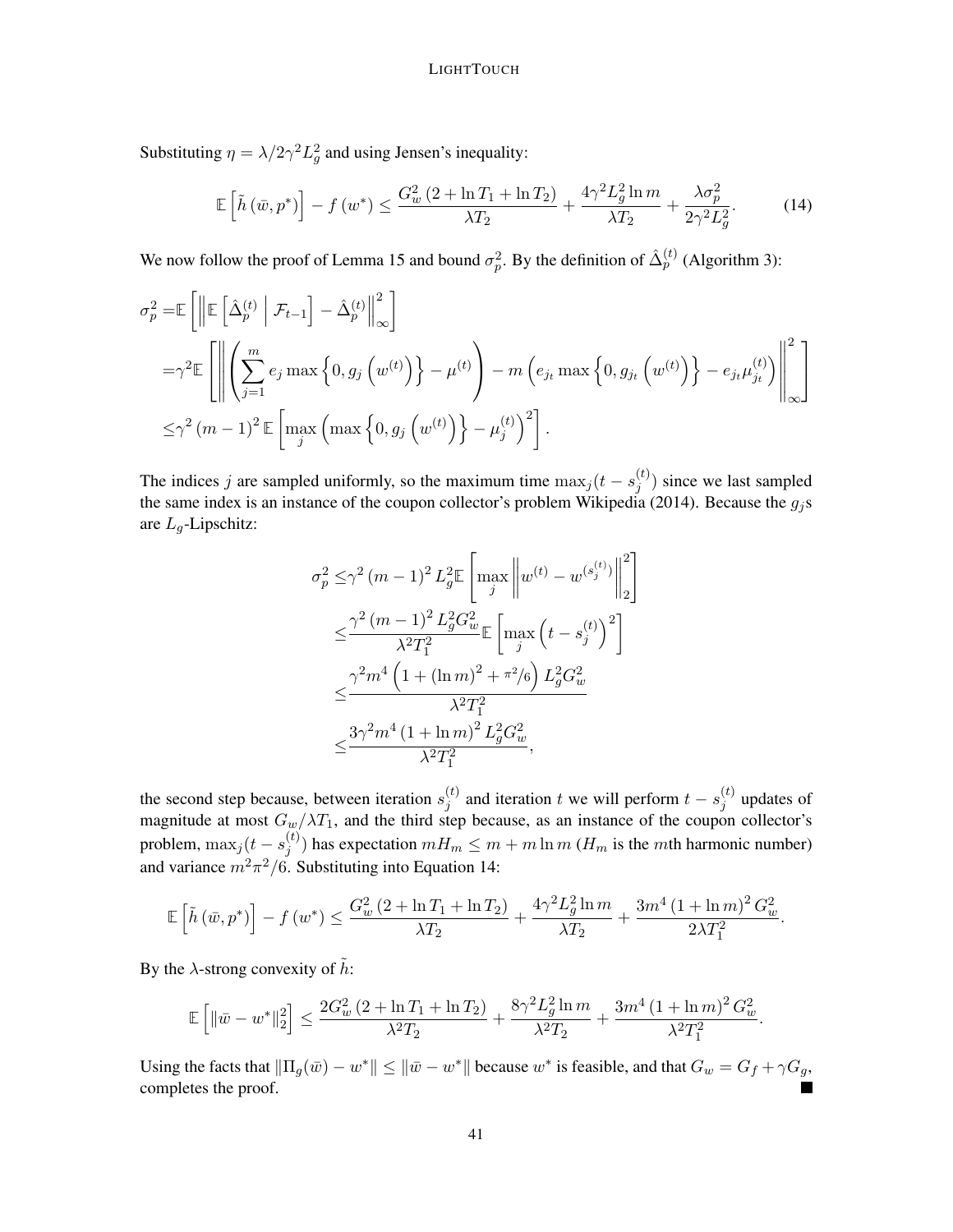We now move on to the main result: a bound on the number of iterations (equivalently, the number of stochastic loss gradients) and constraint checks required to achieve  $\epsilon$ -suboptimality:

Theorem [4](#page-9-1) *Suppose that the conditions of Lemmas [1](#page-3-1) and [16](#page-38-1) apply, with the* p*-update step size* η as defined in Lemma [16.](#page-38-1) If we run Algorithm [3](#page-10-0) (MidTouch) for  $T_{\epsilon 1}$  iterations in the first phase and  $T_{\epsilon 2}$  *in the second:* 

$$
T_{\epsilon 1} = \tilde{O}\left(\frac{m\left(\ln m\right)^{2/3}\left(G_f + \gamma G_g + \gamma L_g\right)^{4/3}}{\lambda^{4/3}\epsilon^{2/3}} + \frac{m^2\left(\ln m\right)\left(G_f + \gamma G_g\right)}{\lambda\sqrt{\epsilon}}\right),
$$
  

$$
T_{\epsilon 2} = \tilde{O}\left(\frac{\left(\ln m\right)\left(G_f + \gamma G_g + \gamma L_g\right)^2}{\lambda^2\epsilon} + \frac{m^{3/2}\left(\ln m\right)^{3/2}\left(G_f + \gamma G_g\right)^{3/2}}{\lambda^{3/2}\epsilon^{3/4}}\right),
$$

*requiring a total of*  $C_{\epsilon}$  "*constraint checks*" (evaluations or differentiations of a single  $g_i$ ):

$$
C_{\epsilon} = \tilde{O}\left(\frac{(\ln m) (G_f + \gamma G_g + \gamma L_g)^2}{\lambda^2 \epsilon} + \frac{m^{3/2} (\ln m)^{3/2} (G_f + \gamma G_g)^{3/2}}{\lambda^{3/2} \epsilon^{3/4}} + \frac{m^2 (\ln m)^{2/3} (G_f + \gamma G_g + \gamma L_g)^{4/3}}{\lambda^{4/3} \epsilon^{2/3}} + \frac{m^3 (\ln m) (G_f + \gamma G_g)}{\lambda \sqrt{\epsilon}}\right),
$$

*then:*

$$
\mathbb{E}\left[\|\Pi_g(\bar{w})-w^*\|_2^2\right] \leq \mathbb{E}\left[\|\bar{w}-w^*\|_2^2\right] \leq \epsilon,
$$

where  $w^* = \arg\min_{\{w \in \mathcal{W}: \forall i, g_i(w) \le 0\}} f(w)$  *is the optimal constraint-satisfying reference vector.* **Proof** We begin by introducing a number  $\tau \in \mathbb{R}$  with  $\tau \geq 1$  that will be used to define the iteration counts  $T_1$  and  $T_2$  as:

$$
T_1 = \begin{bmatrix} m\tau^2 \end{bmatrix}
$$
 and  $T_2 = \begin{bmatrix} \tau^3 \end{bmatrix}$ .

By Lemma [16,](#page-38-1) the above definitions imply that:

$$
\mathbb{E}\left[\|\Pi_g(\bar{w}) - w^*\|_2^2\right] \n\leq \frac{2\left(G_f + \gamma G_g\right)^2 (4 + \ln m + 5\ln\tau) + 8\gamma^2 L_g^2 \ln m}{\lambda^2 \tau^3} + \frac{3m^4 (1 + \ln m)^2 (G_f + \gamma G_g)^2}{\lambda^2 m^2 \tau^4} \n\leq \frac{10\left(1 + \ln m\right) (G_f + \gamma G_g + \gamma L_g)^2 (1 + \ln \tau)}{\lambda^2 \tau^3} + \frac{3m^2 (1 + \ln m)^2 (G_f + \gamma G_g)^2}{\lambda^2 \tau^4}.
$$

Defining  $\epsilon = \mathbb{E} \left[ \|\Pi_g(\bar{w}) - w^*\|_2^2 \right]$  $\binom{2}{2}$  and rearranging:

$$
\lambda^{2} \epsilon \left( \frac{\tau}{(1 + \ln \tau)^{1/3}} \right)^{4} \le 10 (1 + \ln m) (G_f + \gamma G_g + \gamma L_g)^{2} \left( \frac{\tau}{(1 + \ln \tau)^{1/3}} \right) + 3m^{2} (1 + \ln m)^{2} (G_f + \gamma G_g)^{2}.
$$